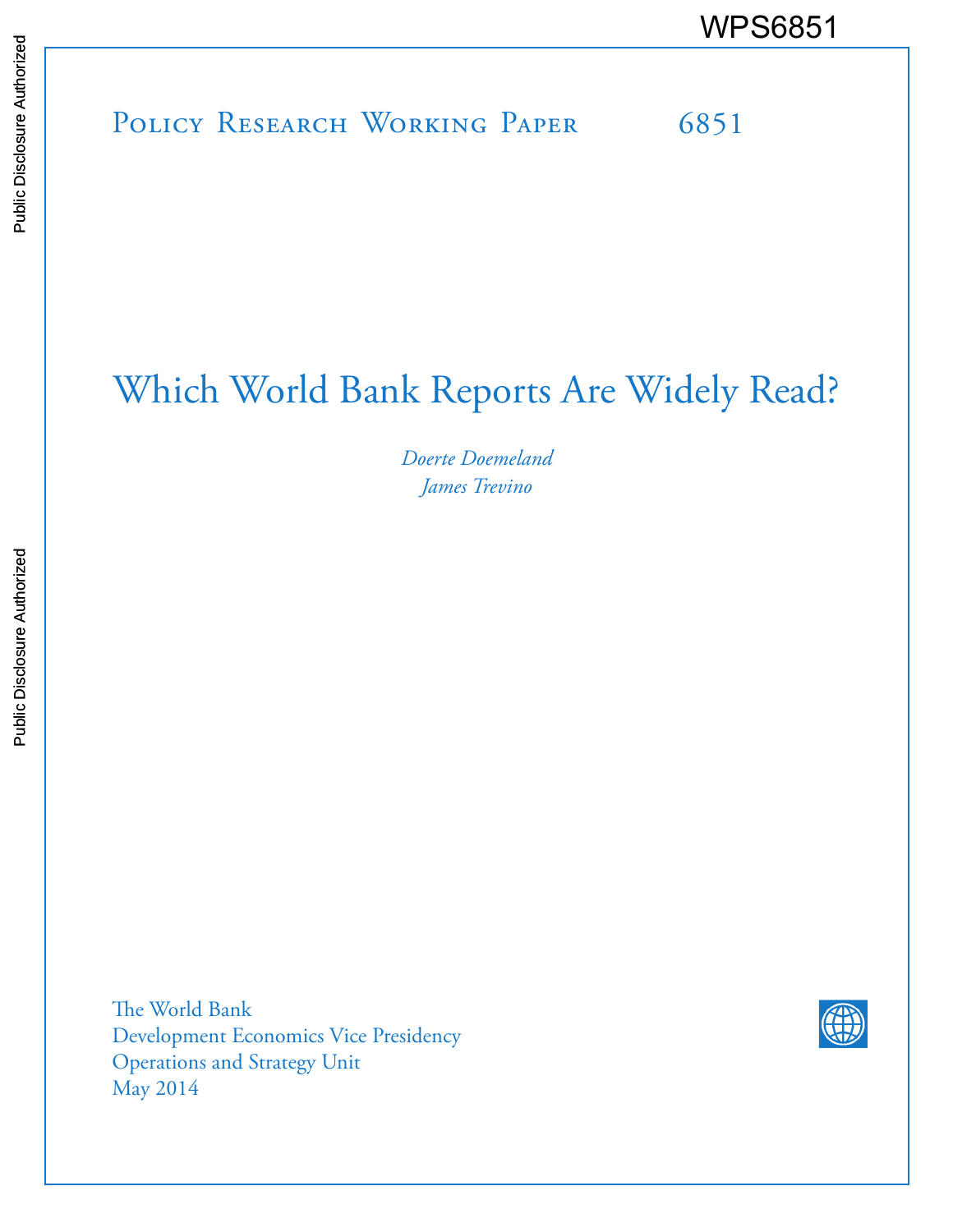#### POLICY RESEARCH WORKING PAPER 6851

# **Abstract**

Knowledge is central to development. The World Bank invests about one-quarter of its budget for country services in knowledge products. Still, there is little research about the demand for these knowledge products and how internal knowledge flows affect their demand. About 49 percent of the World Bank's policy reports, which are published Economic and Sector Work or Technical Assistance reports, have the stated objective of informing the public debate or influencing the development community. This study uses information on downloads and citations to assesses whether policy reports meet this objective. About 13 percent of policy reports were downloaded at least 250 times while more than 31 percent of policy reports are never downloaded. Almost 87 percent of policy reports were never cited. More expensive, complex, multi-sector, core diagnostics reports on middle-income countries with larger populations tend to be downloaded more frequently. Multi-sector reports also tend to be cited more frequently. Internal knowledge sharing matters as cross support provided by the World Bank's Research Department consistently increases downloads and citations.

*The Policy Research Working Paper Series disseminates the findings of work in progress to encourage the exchange of ideas about development*  issues. An objective of the series is to get the findings out quickly, even if the presentations are less than fully polished. The papers carry the *names of the authors and should be cited accordingly. The findings, interpretations, and conclusions expressed in this paper are entirely those of the authors. They do not necessarily represent the views of the International Bank for Reconstruction and Development/World Bank and its affiliated organizations, or those of the Executive Directors of the World Bank or the governments they represent.*

This paper is a product of the Operations and Strategy Unit, Development Economics Vice Presidency. It is part of a larger effort by the World Bank to provide open access to its research and make a contribution to development policy discussions around the world. Policy Research Working Papers are also posted on the Web at http://econ.worldbank.org. The authors may be contacted at ddoemeland@worldbank.org.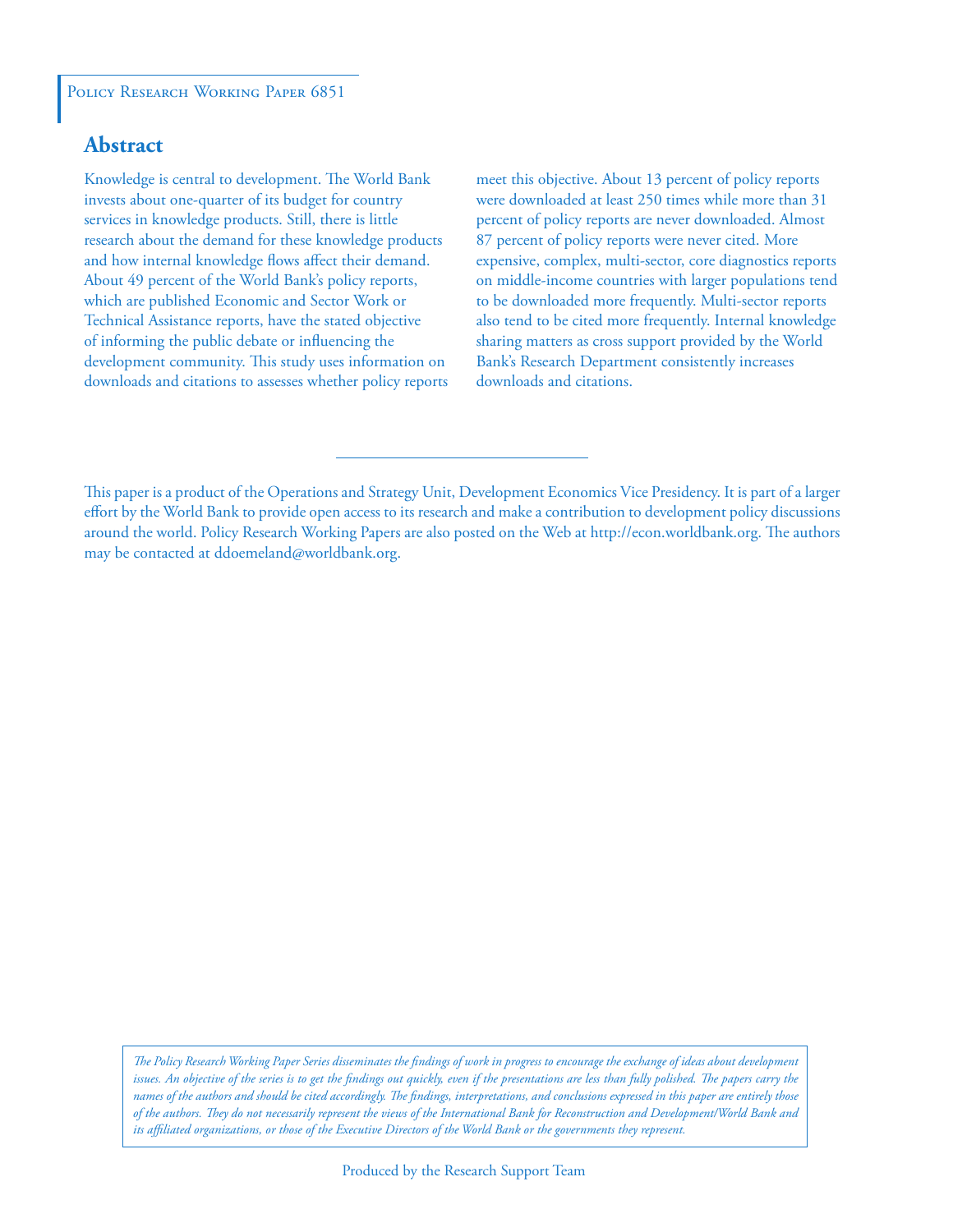# **Which World Bank Reports Are Widely Read?[1](#page-2-0)**

Doerte Doemeland and James Trevino

JEL Codes: O19, H87, and D73.

 $\overline{\phantom{a}}$ 

Keywords: Knowledge Management, International Organizations, Internet.

<span id="page-2-0"></span><sup>&</sup>lt;sup>1</sup> The authors would like to thank Zeljko Bogetic, Simon Davies, Jean-Jacques Dethier, Kene Ezemenari, Sharokh Fardoust, Aart Kraay, Eileen Monnin-Kirby, Jimmy Olazo, David Rosenblatt, Zia Qureshi, Adam Wagstaff and participants at a DEC seminar in December 2013 for excellent comments and suggestions, and Eliza McLeod, Yoshimi Muto, Irina Sergeyeva, and Jeannette Smith for assistance with the data.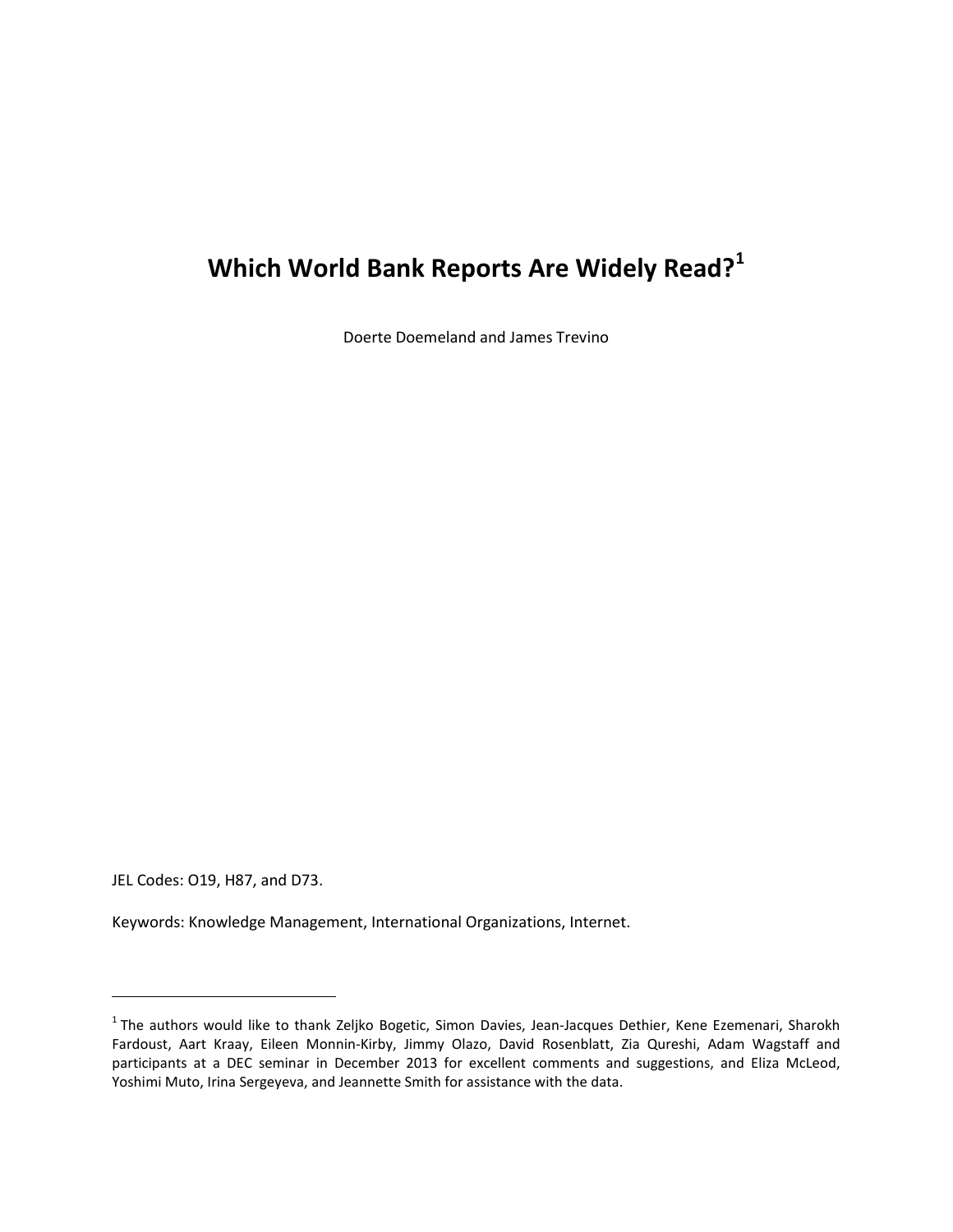# **ACRONYMS**

| ESW         | <b>Economic and Sector Work</b>           | LEG         | Legal                                        |
|-------------|-------------------------------------------|-------------|----------------------------------------------|
| AAA         | Analytical and Advisory Activities        | <b>MNA</b>  | Middle East and North Africa                 |
| <b>AFR</b>  | Africa                                    | <b>OCR</b>  | Optical character recognition                |
| D&R         | Documents & Reports                       | <b>OKR</b>  | Open Knowledge Repository                    |
| DEC         | <b>Development Economics</b>              | OMBC        | <b>Online Media Briefing Center</b>          |
| DL          | Downloads                                 | <b>OPCS</b> | <b>Operation Policy and Country Services</b> |
| DO          | Development Objectives                    | <b>PAR</b>  | Performance assessment review                |
| EAP         | East Asia and Pacific                     | <b>PPP</b>  | <b>Purchasing Power Parity</b>               |
| <b>ECA</b>  | <b>Europe and Central Asia</b>            | <b>PREM</b> | Poverty Reduction and Economic               |
|             |                                           |             | Management                                   |
| <b>FCO</b>  | <b>Fund Center Owner</b>                  | QAG         | <b>Quality Assurance Group</b>               |
| <b>FPD</b>  | Financial and Private Sector Development  | RePEc       | Research Papers in Economics                 |
| <b>FY</b>   | <b>Fiscal Year</b>                        | <b>SAR</b>  | South Asia                                   |
| GDP         | <b>Gross Domestic Product</b>             | SDN         | Sustainable Development Network              |
| <b>HDN</b>  | Human Development                         | <b>TA</b>   | <b>Technical Assistance</b>                  |
| <b>IBRD</b> | International Bank for Reconstruction and | <b>TTL</b>  | <b>Team Task Leader</b>                      |
|             | Development                               |             |                                              |
| IDU         | <b>Internal Documents Unit</b>            | <b>VPU</b>  | Vice-presidential Unit                       |
| <b>IEG</b>  | <b>Independent Evaluation Group</b>       | <b>WBI</b>  | World Bank Institute                         |
| <b>LCR</b>  | Latin America and Caribbean               | <b>WDI</b>  | World Development Indicators                 |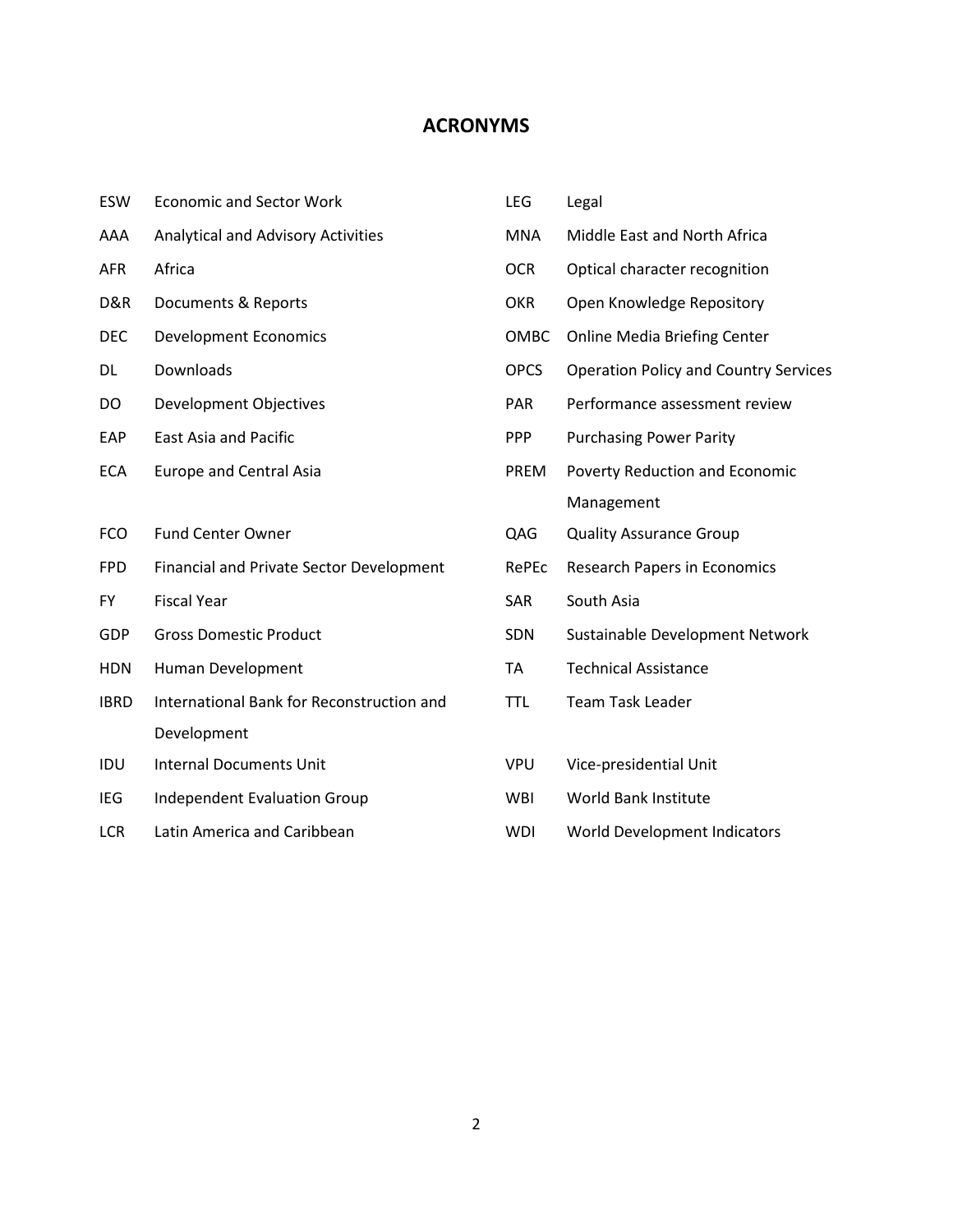## **I. Introduction**

**Knowledge is central to development.** It is instrumental for developing new products. Knowledge can also help produce existing products more efficiently, generate better outcomes, and enable policy makers to make better choices. Knowledge absorption has been found to drive productivity and income growth and to contribute significantly to poverty reduction.

**Large international organizations, such as the World Bank, can play an important role in generating and transferring development knowledge that is relevant for economic development.** They can draw knowledge from cross-country experiences to improve diagnostics and provide better policy advice. They can also make knowledge available as a public good that can be utilized in many sectors of development activity and in many countries. The production of knowledge goods is often not costefficient at the country level and many developing countries do not have the capacity to develop these types of goods.

**The World Bank spent about one-quarter of its country services budget on core knowledge products**  in fiscal year [2](#page-4-0)012. Core knowledge services<sup>2</sup> are: i) economic and sector work (ESW), ii) technical assistance (TA), iii) the World Development Report iv) external training and capacity development, v) research, vi) impact evaluations, vii) global monitoring, viii) new product development, and ix) internal reports.<sup>[3](#page-4-1)</sup> These knowledge products can be divided further into knowledge for external audience and knowledge for internal use. Spending on the World Bank's "core" knowledge tasks has increased steadily over the past decade. Expenses on knowledge for external clients and public goods accounted for approximately 83 percent of expenses on core knowledge services in FY2012, of which 74 percent were costs for knowledge products for external clients and 9 percent associated with the development of public goods. ESW is the most important knowledge product for external clients next to TA, absorbing roughly 22 percent of total costs of the nine core knowledge products (World Bank, 2012a). ESW and TA are also the only two core knowledge products that form part of country services.

**Internal knowledge sharing is essential for a large and complex institution such as the Bank to provide effective policy advice**. Bottlenecks to information flows create inefficiencies, either through duplication of efforts and diverting resources from knowledge creation itself (World Bank, 2000). The idea behind establishing the Bank's networks in 1996 was to ensure a flow of knowledge throughout the Bank. Internal knowledge sharing can take place through several channels, such as cross support, training, and internal knowledge products. The latter includes the dissemination of sector reports and policy papers via seminars, the creation of tools and databases, and training for Bank staff. But internal knowledge transfer is not only provided through these targeted products. Improving internal knowledge sharing has gained renewed importance in the context of current WB Change Process. The ongoing reforms aim for the World Bank to become a catalyst for global knowledge by connecting practitioners and by supporting networks of researchers, policy makers, and civic organizations keen to learn about what works and how to implement successful results. The knowledge acquired is used to diffuse innovation at scale, so that successful projects and programs are replicated under the right conditions or with the right adjustments by practitioners across the world (World Bank, 2013a).

l

<span id="page-4-0"></span> $^2$  Non-core knowledge products absorbed about US\$300 million in fiscal year 2010. They include products such as country partnership strategies, sector strategies and evaluations by the Independent Evaluation Group.

<span id="page-4-1"></span> $3$  See World Bank (2011a) for further elaboration.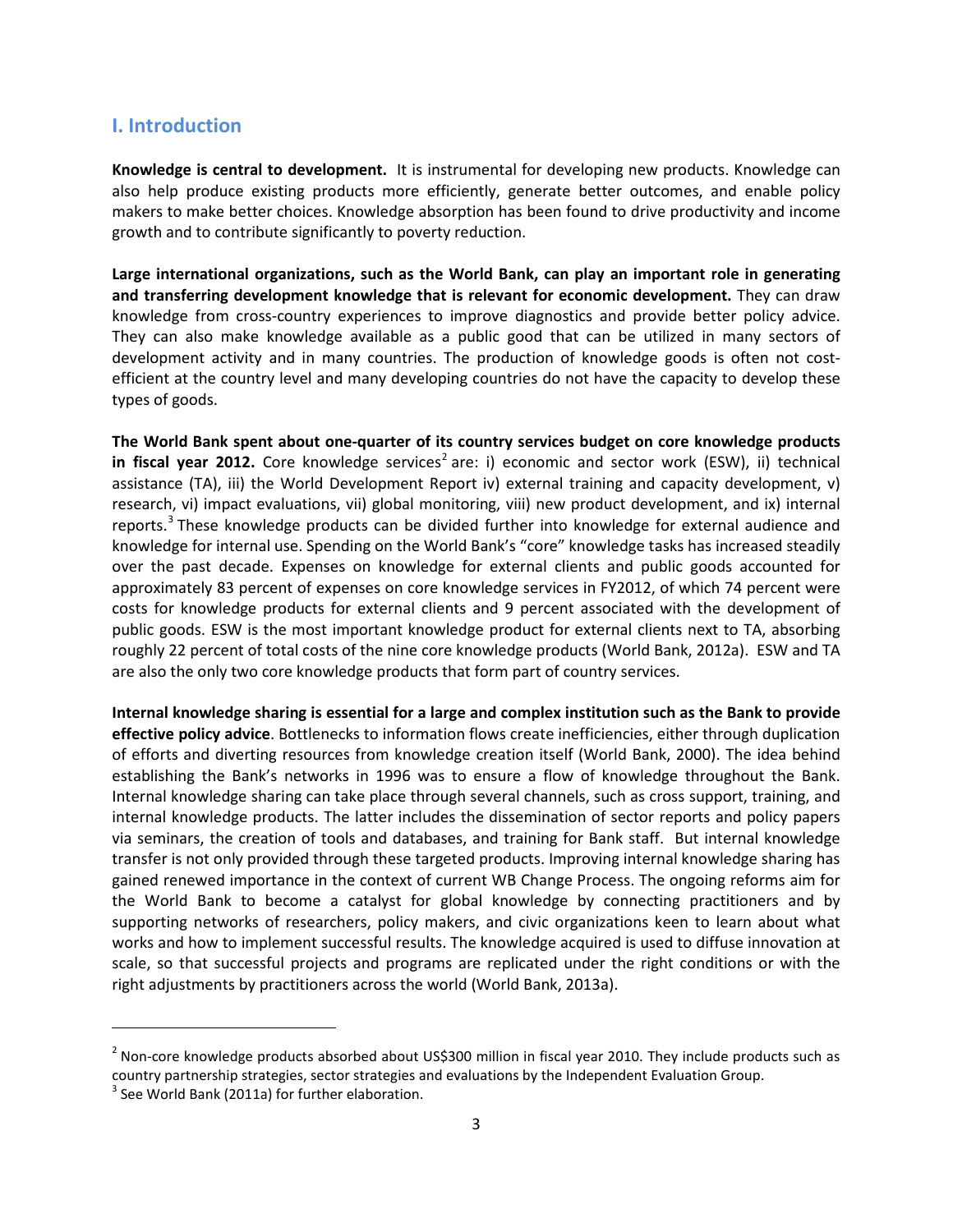**An important channel through which internal knowledge transfer occurs in the World Bank is cross support.** Cross support is generally defined as "staff time of an expert or specialist purchased from outside the responsible unit for a specific task" (IEG, 2012, pg. 56).<sup>[4](#page-5-0)</sup> Tasks can be both operational and knowledge-generating in nature. Cross support can take the form of participation in team visits, preparation of key inputs for analytical and advisory activities (AAA), and peer review. Cross support is short-term by nature and does not include staff movement or rotation.

**There is little systematic research about the demand for and use of World Bank knowledge products**. Wagstaff (2012a) assessed the distribution of downloads among World Bank published ESW reports and finds an average of 123 downloads for the 799 reports in his sample. He argues that web-based metrics, such as downloads, could provide a useful tool for assessing demand for World Bank knowledge products. He does not identify the factors that determine the number of downloads. Ravallion and Wagstaff (2010) utilized Google Scholar to generate citation counts for a large quantity of books and research publications of the Bank.<sup>[5](#page-5-1)</sup> They found that the Bank's research record in development economics was on par with leading economics departments, but that a large portion of the Bank's research goes uncited. They also note that citations are dependent on the purpose of the article and the intended audience. Factiva, a research tool that catalogues over 28,500 media sources, was used by Reeves (2011) to measure the coverage of World Bank publications. She found that 1,442 out of 2,085 Bank titles received media coverage within the three year period after their publication.

**We find that more expensive policy reports on populous middle-income countries are more likely to be downloaded and cited, especially if these reports have the stated objective of informing the public debate**. [6](#page-5-2) We find that more complex policy reports, such as those that focus on multiple sectors or core diagnostic reports, are also more likely to be downloaded and cited. During the past 5 years the Bank finalized an average of 322 policy reports per year, of which 49 percent have the stated objective of informing the public debate. About 13 percent of all policy reports are downloaded at least 250 times, while about 32 percent are never downloaded. Over 31 percent of policy reports are never downloaded, while about 13 percent are downloaded at least 250 times. Almost 87 percent of policy reports were never cited but multi-sector reports tend to be cited more frequently. Internal knowledge sharing matters as cross support provided by the World Bank's Research Department (DEC) consistently increases downloads and citations.

**The objective of this study is two-fold:** first, we provide objective estimates of the demand for and use of the World Bank's policy reports; second, we discuss the roles that different costs play with regards to the demand and use of policy reports. Since the generation and transfer of development knowledge by the World Bank is important in facilitating its objectives, getting a better understanding of the quality and impact of the Bank's knowledge work is paramount.

**This study is structured as follows:** Section II describes the data on policy reports. Section III discusses the measures of demand for policy reports used in this study. Section IV presents data and

 $\overline{\phantom{a}}$ 

<span id="page-5-0"></span> $4$  Cross support is generally defined as support of staff across vice-presidential units (VPUs). Cross support within VPUs is even more frequent and is key for the World Bank to deliver multi-sector knowledge productions and operations.<br><sup>5</sup> It included articles, working papers, books, edited volumes, chapters, and conference proceedings.

<span id="page-5-1"></span>

<span id="page-5-2"></span> $6$  For the purpose of this study, policy reports are defined as those ESW and TA reports that have been published.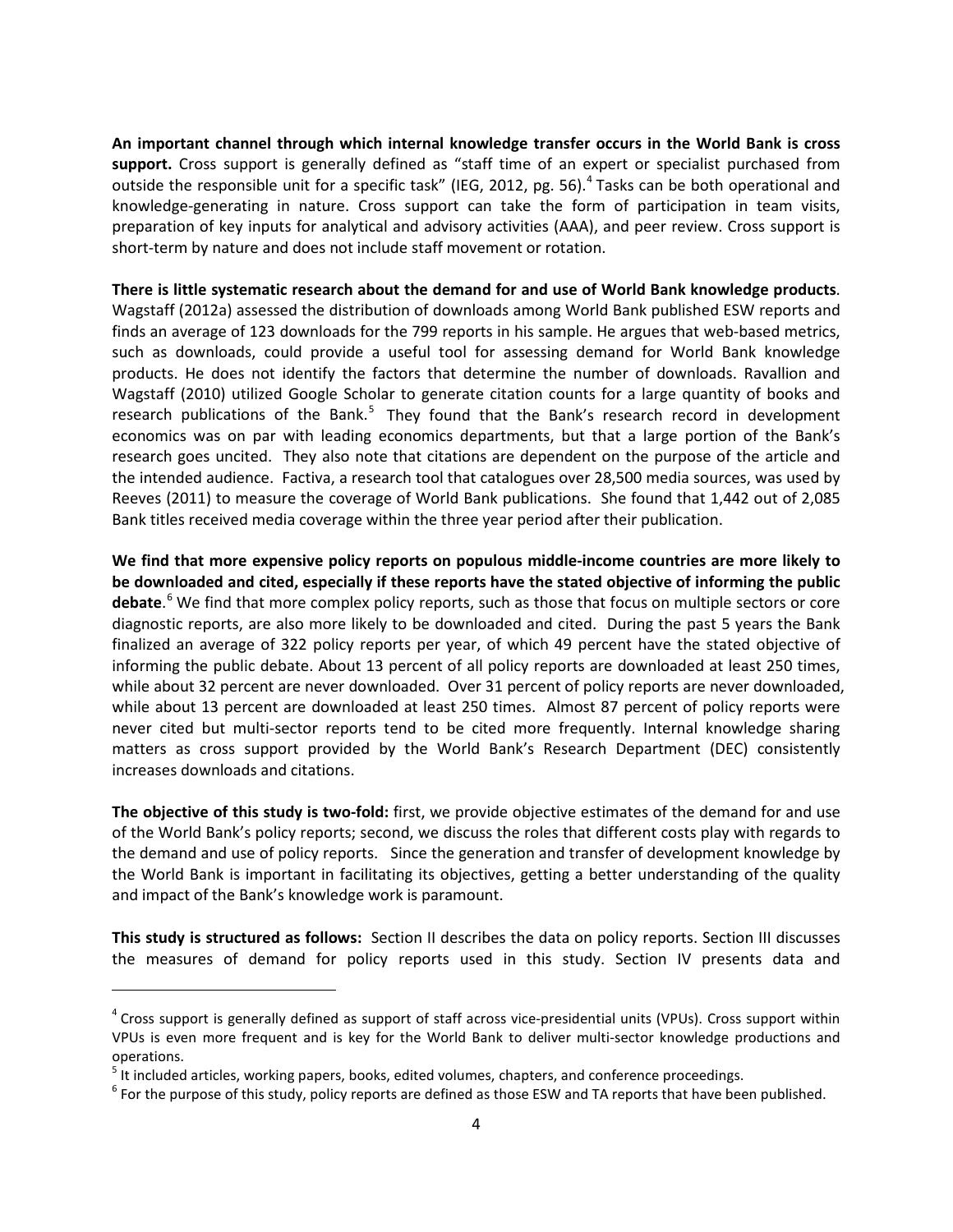methodology. Section V summarizes results. Section VI discusses the implication of World Bank internal knowledge sharing. The final section concludes.

# **II. Generating Knowledge in the World Bank: External Policy Reports**

**The World Bank has three key types of core knowledge products: external client knowledge, public goods, and knowledge for internal use.** Over three-quarters of expenditures on knowledge products are for external clients (Figure 1a). There are four distinct external knowledge products: Economic and Sector Work (ESW), Technical Assistance (TA), Impact Evaluation and external training. Along with TA, ESW has increasingly become a core part of the Bank's engagement with clients—in fiscal years 2000– 2006 the Bank spent 26 percent of its spending on country services on ESW and TA (IEG, 2008). Between April 2012 and March 2013, expenditures for these two products constituted 39 percent of its spending on country services, a substantial increase from previous years (World Bank, 2013b, Figure 1b).



**Figure 1: Distribution of Expenditures**

Source: World Bank Quarterly Business and Risk Review FY13 Quarter 3. Note: Data is for the period Q4 FY12 to Q3 FY13.

l

**Economic and Sector Work is the World Bank's primary knowledge product line and often complements technical assistance (TA)**. It is the World Bank's primary country-based analytical and advisory business line, intended to provide a basis for i) conducting policy dialogue; ii) developing and implementing country strategies; iii) formulating effective lending programs; iv) building institutional capacity and informing the international community about a country's development challenges. It must involve original analytical effort, be undertaken with the intent of influencing an external client's policies and program, and be owned by a specific Bank unit (World Bank, 2012b).<sup>[7](#page-6-0)</sup> The product represents the view of the Bank, and as such is not attributable to individual authors. ESW is distinct from public good

<span id="page-6-0"></span><sup>&</sup>lt;sup>7</sup>There are three ESW report types: First, core diagnostic reports, which include Country Economic Memoranda, Development Policy Reviews, Poverty Assessments and Public Expenditure Reviews; second, other diagnostic reports, which cover a range of sector-specific topics; and third, advisory reports, which address high priority sector-specific/thematic issues. Each type of diagnostic report has its own guidelines (World Bank, 2002).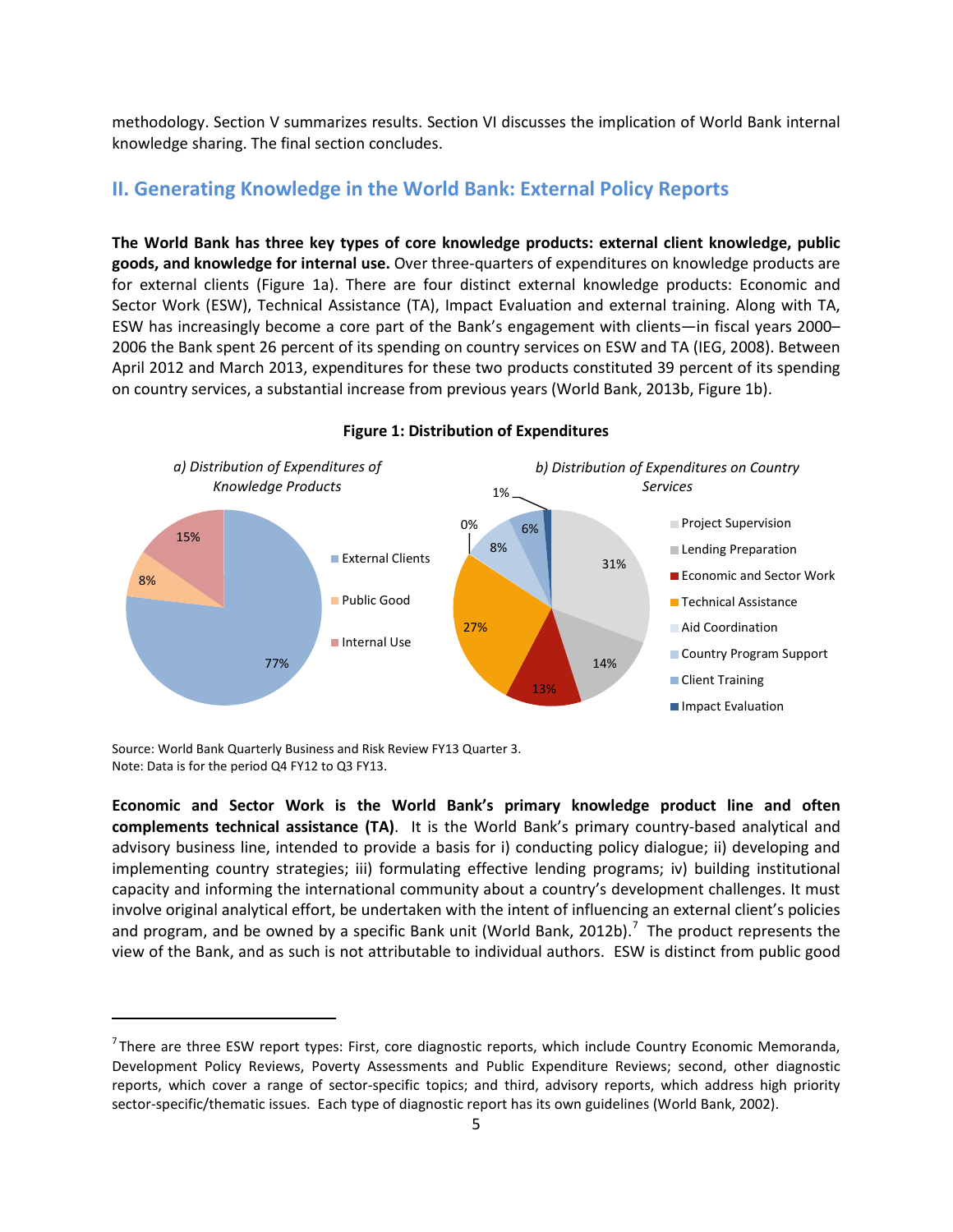research<sup>[8](#page-7-0)</sup> in that it is a knowledge product meant to address specific questions of client countries. This client-demand-driven approach aims to support the development of country strategies and helps with the formulation and implementation of lending programs. While ESW involves research and analysis and is meant to inform policy choices, TA is mostly advisory. Nonetheless, technical advice on formulating and implementing policies and programs can result in report outputs; in most cases, however, it takes the form of the provision of TA, on demand advisory services, or training.

**For the purpose of our study we rely on the policy reports within the D&R database.** Documents & Reports is a database that contains more than 130,000 publically available World Bank documents. We define policy reports as those documents within the D&R database that were filed as ESW. These are either ESW or published TA reports. There have been, on average, 322 policy reports per year during the past five years of which around 250 were ESWs. This implies that approximately 52 percent of ESW projects do not have a corresponding report in the Documents & Reports (D&R) database. This is due to three factors. First, not all ESW are designed to produce reports. Second, some reports are confidential. Though the World Bank's current Access to Information policy presumes that ESW report will be immediately disclosed, some reports can be flagged as confidential (World Bank, 2010a; World Bank, 2013c).[9](#page-7-1) Third, some ESWs that have produced reports may not have been filed with the World Bank's Internal Documents Unit (IDU).

**Many policy reports are part of a larger series with several budget codes.** In order to identify key characteristics of policy reports, such as producing unit, cross support received or costs, we merge information from the D&R database with the budget codes associated with the different reports. However, not all policy reports have a unique budget code. There are three distinct cases: First, multiple reports were funded under a single policy report. **[10](#page-7-2)** In many cases there are only two or three reports under a single budget code, but in a few cases there are as many as 12 reports under a single budget code. Second, there are single reports that were funded under multiple budget codes.<sup>[11](#page-7-3)</sup> Overall, there were 149 distinct codes that were aggregated into 66 policy reports. Third, there were multiple budget codes that were linked to multiple reports. Some of the groupings reflected large thematic report series. Of the original 1,765 codes and the 2,020 reports, we are left with a dataset of 1,611 policy reports of which 1,331 are documents that were released under a single report number that was funded under a single code.

 $\overline{\phantom{a}}$ 

<span id="page-7-0"></span><sup>&</sup>lt;sup>8</sup> Public good research of the World Bank includes Open Data, Policy Research Working Papers, World Development Report, journal articles, and books, among other things.<br><sup>9</sup> Over the past 15 years, the World Bank's policy on disclosing information has evolved gradually. Prior to 2010,

<span id="page-7-1"></span>the World Bank's approach had been to spell out what documents the World Bank discloses. Under the World Bank Policy on Access to Information which became effective on July 1, 2010, the World Bank discloses any information in its possession that is not on a [list of exceptions.](http://web.worldbank.org/WBSITE/EXTERNAL/PROJECTANDOPERATIONS/EXTINFODISCLOSURE/0,,contentMDK:21829813%7EmenuPK:7202424%7EpagePK:64865365%7EpiPK:64864641%7EtheSitePK:5033734,00.html%23e) Documents flagged as "official use only" are disclosed 5 years after preparation, while those flagged "confidential" or "strictly confidential" are disclosed after 20 years. Confidential reports, for example, include reports with information that has been provided by member

<span id="page-7-2"></span>countries in confidence or analysis that may affect financial marked behavior.<br><sup>10</sup> These were sometimes simply a single document that was translated into other languages and released under separate budget codes. For these reports, we created one aggregate report identifier since we could not distribute the expenditures linked to a project code across the multiple report numbers.

<span id="page-7-3"></span><sup>&</sup>lt;sup>11</sup> In April 2012, a Programmatic Approach for ESW and TA was introduced to organize AAA of multiple program activities and knowledge products that support a particular program, theme, or engagement area over several fiscal years (World Bank, 2012b). Since our data set is limited to fiscal year 2012, it does not include any reports categorized as programmatic AAA.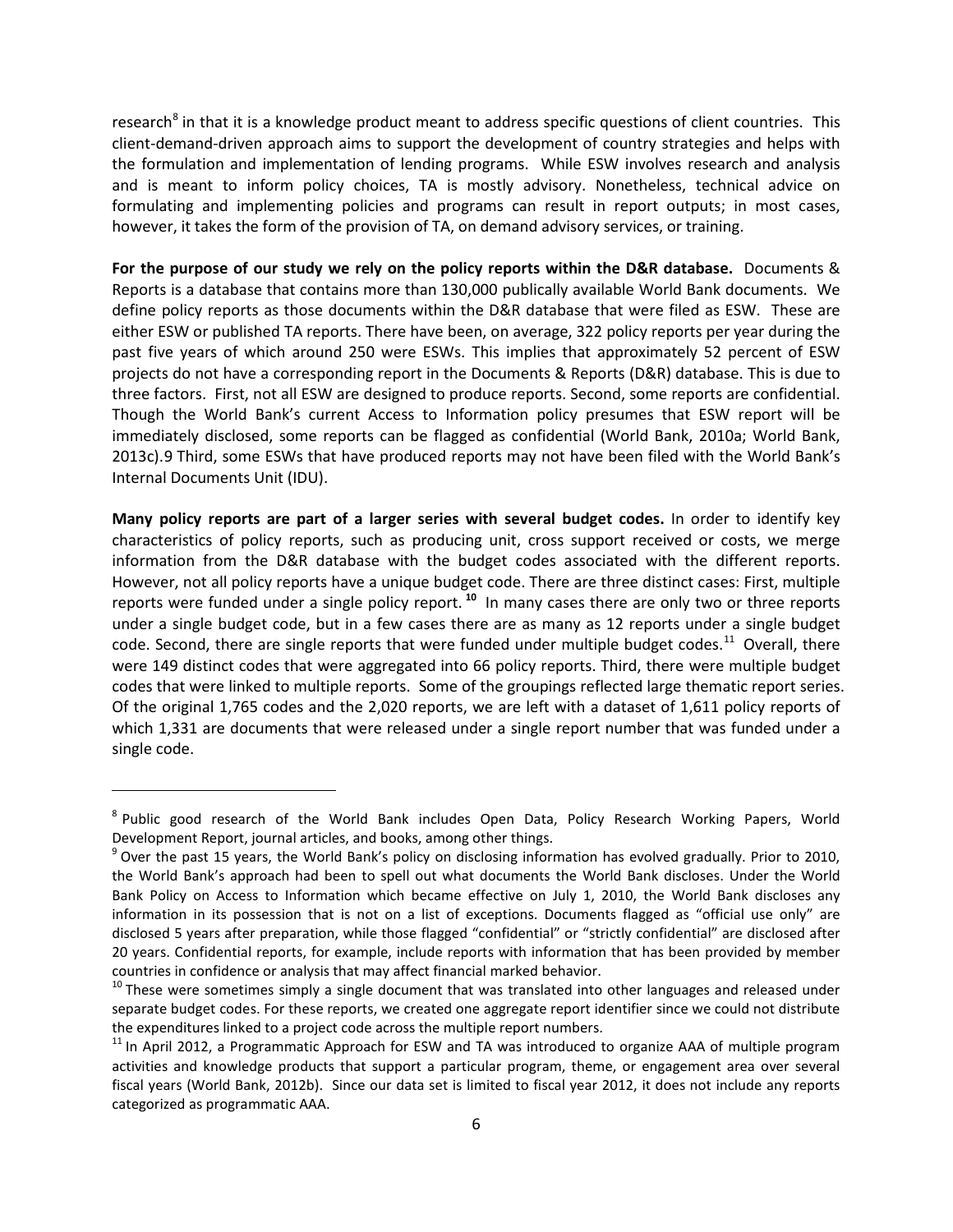**The majority of policy reports are produced by regional vice presidential units (VPUs).** The Africa region (AFR), East Asia and Pacific region (EAP), and Europe and Central Asia region (ECA) generated more than 52 percent of knowledge products between fiscal years 2008–2012 (Figure 2). For the networks, Finance and Private Sector Development (FPD) and Sustainable Development (SDN) have historically taken up the largest share of policy reports, but in the past few years Poverty Reduction and Economic Management (PREM) has increased its number of policy reports, albeit from a very low level. The Middle East and North Africa (MNA) produced the smallest number of reports among the regions, while the Human Development (HDN) Anchor produced the least among the networks.



**Figure 2: Policy Reports per Year**

### **III. Measuring Transfer of Knowledge**

**Individual knowledge services can be evaluated against their specific objective.** For instance, if knowledge services are meant to improve the design of lending operations, measures can be used to assess whether the quality of operations has improved. If they are intended to improve decisions by customers or stakeholders, measures can be used to assess whether these partners believe their decisions were positively shaped by the knowledge they received. If knowledge services are aimed at generating public goods, it can be assess whether and to what extent those public goods are having the intended outcomes.

**All policy reports are required to have a development objective.** Task team leaders (TTL) need to specify a clearly defined development objective, as well as intermediate outcomes of the report and risks to achieving the desired results when creating a budget code for an ESW or TA in the system. They can choose among one or more of five predefined development objective categories for an ESW or TA: i) informs bank lending); ii) informs government policy; iii) builds capacity; iv) informs the development community and v) stimulates public debate. Figure 3 below shows the distribution of development objectives among our policy report dataset. The development objective of about 55 percent of policy reports is to inform government policy and of 49 percent to inform public debate. Correlation among the different development objectives is weak. The three pair-wise correlations between building client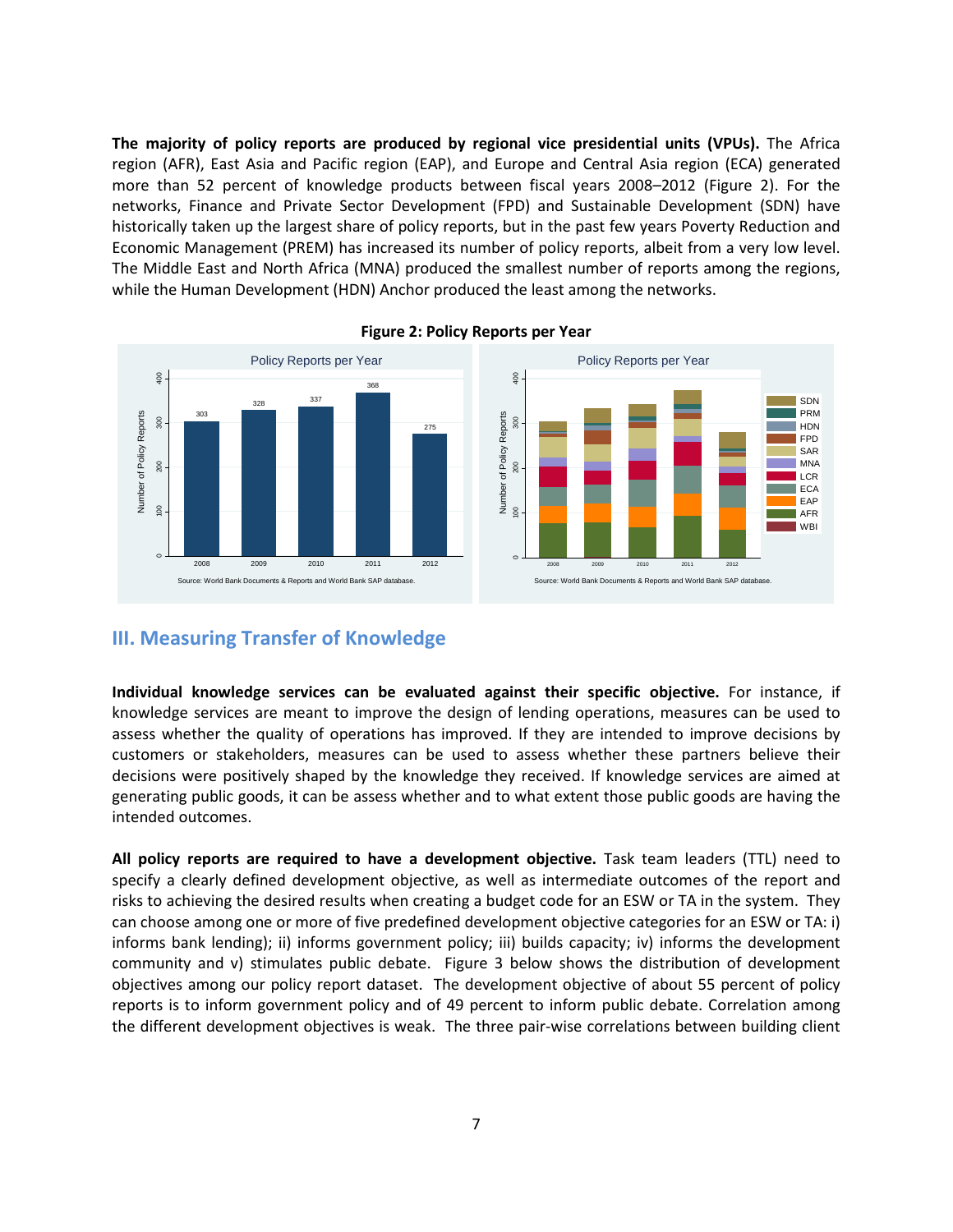analytical capacity, informing the public debate, and influencing the development community are in the range of 0.23 and 0.26. $^{12}$  $^{12}$  $^{12}$ 



#### **Figure 3: Objectives of Policy Reports**

**Increased focus on the quality of knowledge services and its impact has led to a three-pronged approach towards measuring quality:** i) self-assessment, ii) systematic collection of client feedback, and iii) IEG performance reviews.

**i) Self-assessments are provided by the TTL of the report**. After completing a policy report, the TTL is required to evaluate in the system whether the report has met its pre-specified objectives.<sup>13</sup> The Sector Manager and Country Director later validate and endorse this assessment. Table 1 below shows that TTLs assess their work favorably on average. Almost half of all policy reports that had the objective of informing lending were considered to have fully met this objective,<sup>[14](#page-9-2)</sup> while more than a quarter of policy reports that sought to influence the development community had the highest assessment score. Informing and stimulating the public debate was the highest rated objective. About 46 percent of policy reports with this objective had fully met it according to the self-assessment.

 $\overline{\phantom{a}}$ 

<span id="page-9-0"></span> $12$  Recent Independent Evaluation Group (IEG) studies show that only 23 percent of knowledge services included indicators that tracked the achievement of the policy reports outcome, and that those knowledge services that had tracking mechanisms performed better in terms of meeting the specified objectives (World Bank, 2013d).<br><sup>13</sup> The development objectives mentioned earlier are measured using a scale ranging from 1 to 0. A score of 1

<span id="page-9-1"></span>indicates that the objective was fully met; a score of 0.75 or above indicates that it was largely met; a score of 0.5 or above indicates that it was partially met; and a score of 0 indicates that the objective was clearly not met.<br> $14$ Many are ESWs are undertaken with the objective of providing the analytical basis for future lending ope

<span id="page-9-2"></span>This indicator is such likely to capture management foresight and political risks (for example, a planned lending operation may go ahead because of a change in government) rather than the quality of the ESW.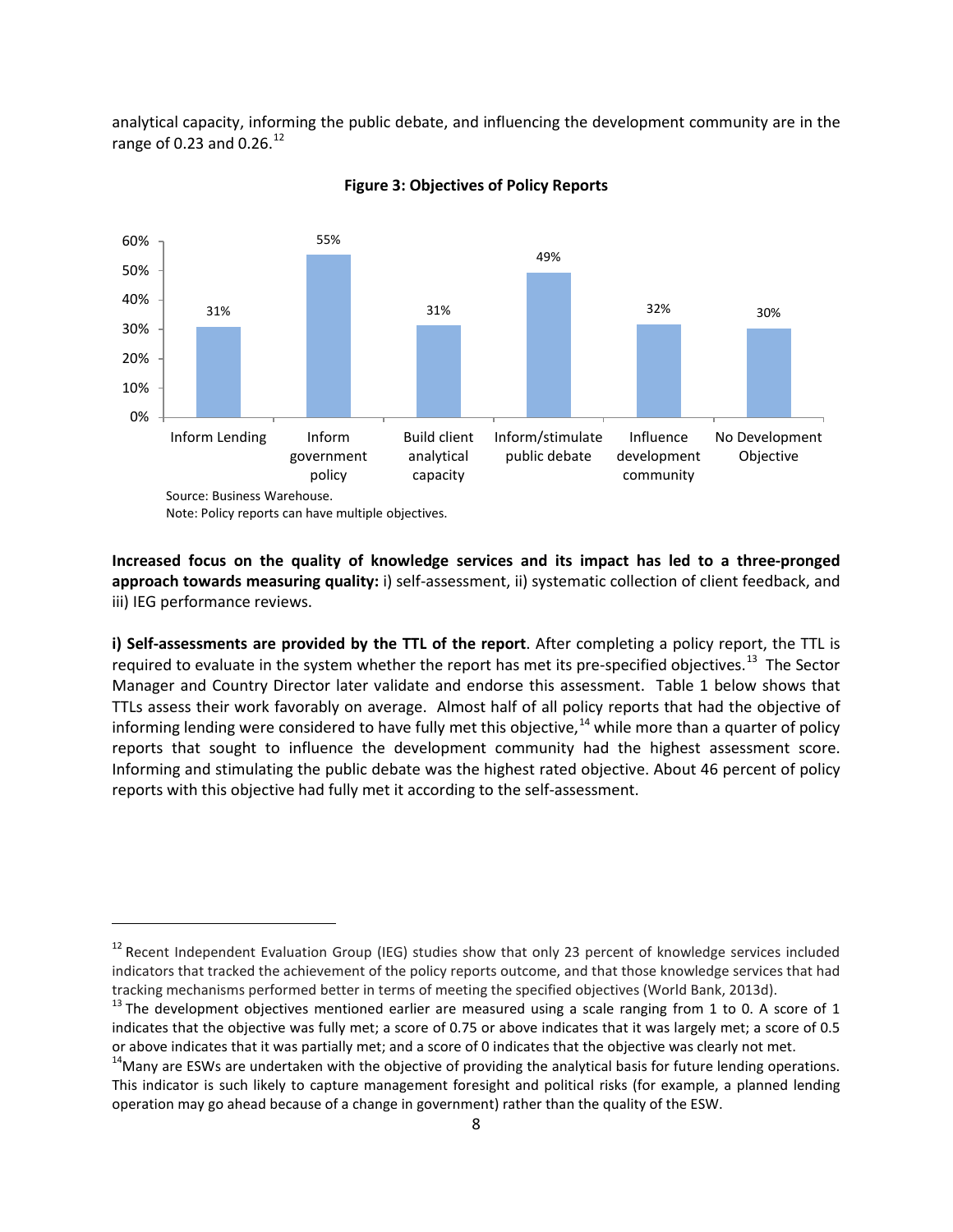| Table 1: Policy report Average Self-Assessment Scores |                          |                                              |                                                      |                                          |                                                     |  |  |  |  |  |  |
|-------------------------------------------------------|--------------------------|----------------------------------------------|------------------------------------------------------|------------------------------------------|-----------------------------------------------------|--|--|--|--|--|--|
|                                                       |                          | <b>Development Objectives (DO)</b>           |                                                      |                                          |                                                     |  |  |  |  |  |  |
| Year                                                  | <b>Inform</b><br>Lending | <b>Inform</b><br>Government<br><b>Policy</b> | <b>Build Client</b><br><b>Analytical</b><br>Capacity | Inform/Stimulate<br><b>Public Debate</b> | <b>Influence</b><br><b>Development</b><br>Community |  |  |  |  |  |  |
| 2008                                                  | 0.79                     | 0.72                                         | 0.76                                                 | 0.81                                     | 0.69                                                |  |  |  |  |  |  |
| 2009                                                  | 0.79                     | 0.72                                         | 0.71                                                 | 0.84                                     | 0.67                                                |  |  |  |  |  |  |
| 2010                                                  | 0.79                     | 0.72                                         | 0.74                                                 | 0.83                                     | 0.71                                                |  |  |  |  |  |  |
| 2011                                                  | 0.75                     | 0.72                                         | 0.77                                                 | 0.84                                     | 0.70                                                |  |  |  |  |  |  |
| 2012                                                  | 0.85                     | 0.72                                         | 0.71                                                 | 0.83                                     | 0.75                                                |  |  |  |  |  |  |
| 2008-2012                                             | 0.79                     | 0.72                                         | 0.74                                                 | 0.83                                     | 0.70                                                |  |  |  |  |  |  |
| <b>Reports with DO</b>                                | 484                      | 861                                          | 489                                                  | 773                                      | 496                                                 |  |  |  |  |  |  |
| % of Policy reports<br>with a score of 1              | 49%                      | 32%                                          | 31%                                                  | 46%                                      | 26%                                                 |  |  |  |  |  |  |

Source: Business Warehouse.

l

Note: A score of zero indicates that the DO was not met; a score of one indicates that the DO was fully met.

**ii) Client feedback on knowledge products is routinely being sought**. Recently, the World Bank has begun to systematically gather and incorporate client feedback for ESW and TA. The Bank sends surveys to government counterparts of selected ESWs and TA to seek their view regarding the quality, relevance, and impact of the provided knowledge service. The most recent survey was completed at the beginning of FY13. Furthermore, work is ongoing to have client feedback information disseminated for economic sector work, non-lending technical assistance, external training and internal knowledge products (World Bank, 2012c). A product-specific survey was sent to users of ESW and TA for 210 projects that were completed in FY12, with preliminary results showing that many of these products were considered by their users to be effective at achieving their agreed objectives. The effectiveness of these reports was measured on five characteristics: i) how effective they were at addressing the specific development goals of their agency, ii) their technical quality; iii) their use of best available data, iv) how effective they were in engaging the clients during the design, implementation, and completion of the work, and v) whether the product or service was delivered in a timely manner. Table 2 below shows the descriptive statistics of this most recent report, measured on a six point scale, with 1 being considered to be "Very Ineffective" and 6 considered to be "Very Effective." As mentioned in World Bank (2013b), the average ratings for quality and likely impact are deemed to be effective, with median ratings of 5 on a 6 point scale. This is commensurate with the self-assessment that TTLs gave regarding whether their policy report informed public debate. The client survey also asks whether or not the knowledge product or activity has led to specific changes, either through policy, regulations, or institutional changes. According to the latest survey, reports scored very high with respect to relevance and technical quality and more than three-quarter led to a change in policies, regulations or institutions.<sup>[15](#page-10-0)</sup>

<span id="page-10-0"></span><sup>&</sup>lt;sup>15</sup> There are a few shortcomings with the client feedback surveys. First, the survey is likely to suffer from significant selection biases arising from a high non-response rate and the fact that the TTL could choose the respondents. Feedback was provided only for 113 out of 210 projects for the question over whether the policy report had led to a policy change within the client agency or institution and the number of feedback providers varied significantly across reports. Second, feedback was requested for a smaller number of projects than in our dataset (210 ESW and TA projects were analyzed in the client feedback survey for FY10, while our dataset covers 275 policy reports).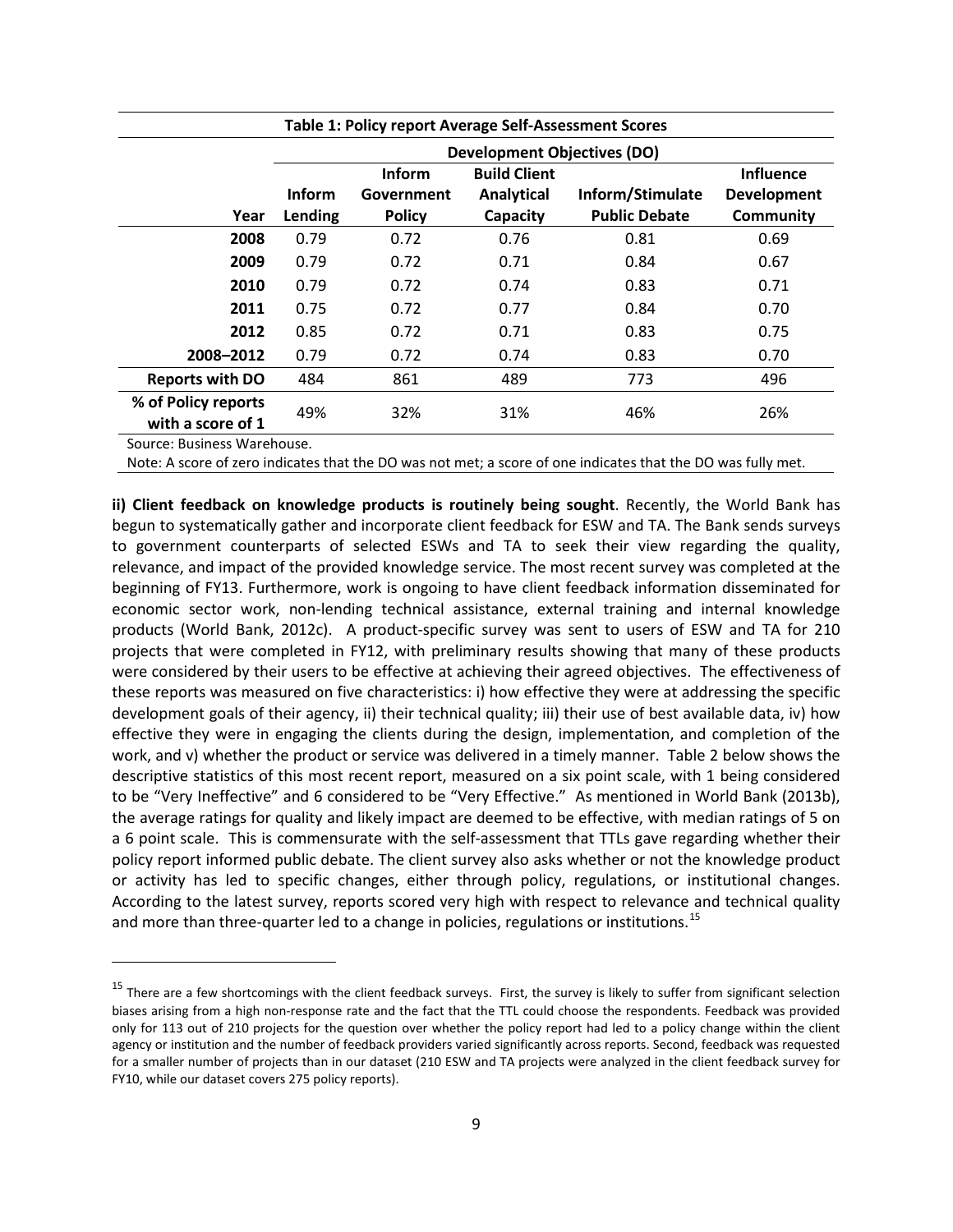| Table 2: Client Feedback Indicators for FY 2012 |       |      |                           |               |  |  |  |  |  |  |  |
|-------------------------------------------------|-------|------|---------------------------|---------------|--|--|--|--|--|--|--|
| Effectiveness in terms of:                      | Count | Mean | <b>Standard Deviation</b> | <b>Median</b> |  |  |  |  |  |  |  |
| Achievement of agreed objectives                | 192   | 4.89 | 0.79                      | 5.00          |  |  |  |  |  |  |  |
| Relevance                                       | 195   | 5.06 | 0.75                      | 5.00          |  |  |  |  |  |  |  |
| <b>Technical Quality</b>                        | 191   | 5.05 | 0.79                      | 5.00          |  |  |  |  |  |  |  |
| Engagement                                      | 195   | 4.95 | 0.81                      | 5.00          |  |  |  |  |  |  |  |
| <b>Timeliness</b>                               | 192   | 4.60 | 1.00                      | 5.00          |  |  |  |  |  |  |  |
| <b>Policy Change? (Yes=1)</b>                   | 113   | 0.77 | 0.38                      | 1.00          |  |  |  |  |  |  |  |

Source: World Bank Operation Policy and Country Services.

Note: The Effectiveness indicators are measured on a scale of 1 to 6, while the Policy Change indicator is a binary indicator.

**iii) Performance assessment reviews are also used to evaluate policy reports.** Performance assessment reviews (PAR) are part of the IEG initiative to assess the impact of Bank ESW and TA. This initiative is meant as a replacement for the evaluations formerly performed by the Quality Assurance Group (QAG), which was disbanded in FY10. Until now there has not been an autonomous review process of AAA (IEG, 2012). These ratings consist of the following categories: results, relevance, technical quality, and dialogue/dissemination. All measures use six-point scale ranging from "highly satisfactory" to "highly unsatisfactory". They are based on four sources: reviews of the content of the policy report to establish substantive content; reviews of the documentary record to probe into process issues, including inception, client and stakeholder engagement, quality control, and dissemination; interviews of country directors and task managers that were familiar with the reports as well as the network responsible for the reports; and interviews of government officials and other stakeholders in the public and private sectors in the client countries as well as staff in the resident offices (World Bank, 2010b; World Bank,  $2011b$ ).<sup>16</sup>

**This study measures the demand for and use of policy reports through downloads and citation counts**. These two indicators are objective measures which serve as a complement to the three abovementioned approaches to measuring the quality of these types of knowledge products.

**Download counts capture the intent to use World Bank policy reports.** More specifically, download counts refer to the number of times a PDF has been downloaded from the World Bank's external website. As noted in Wagstaff (2012b), downloads are an excellent indicator of the use of knowledge created by the Bank, particularly the intent to use the document since it is reasonable to assume that the person who downloads a policy report would at least take a look at the contents of the document. We consider this indicator an objective measure of whether policy report meets the development objective of informing the public debate.

**Citations counts measure how often a report was cited by other publications.** In academia, research papers cite other publications that they have used in performing research. Citations are considered a good indicator of the influence of academic research and are widely used for this purpose in all fields. While citations are a commonly used metric for analyzing the impact of published academic articles, they have not been used to assess the demand of policy reports, in part because policy reports are

l

<span id="page-11-0"></span><sup>&</sup>lt;sup>16</sup> While these documents are available within IDU, there does not appear to be an organized database that contains these reviews, nor is there an official guideline provided by IEG explaining the methodology of PARs.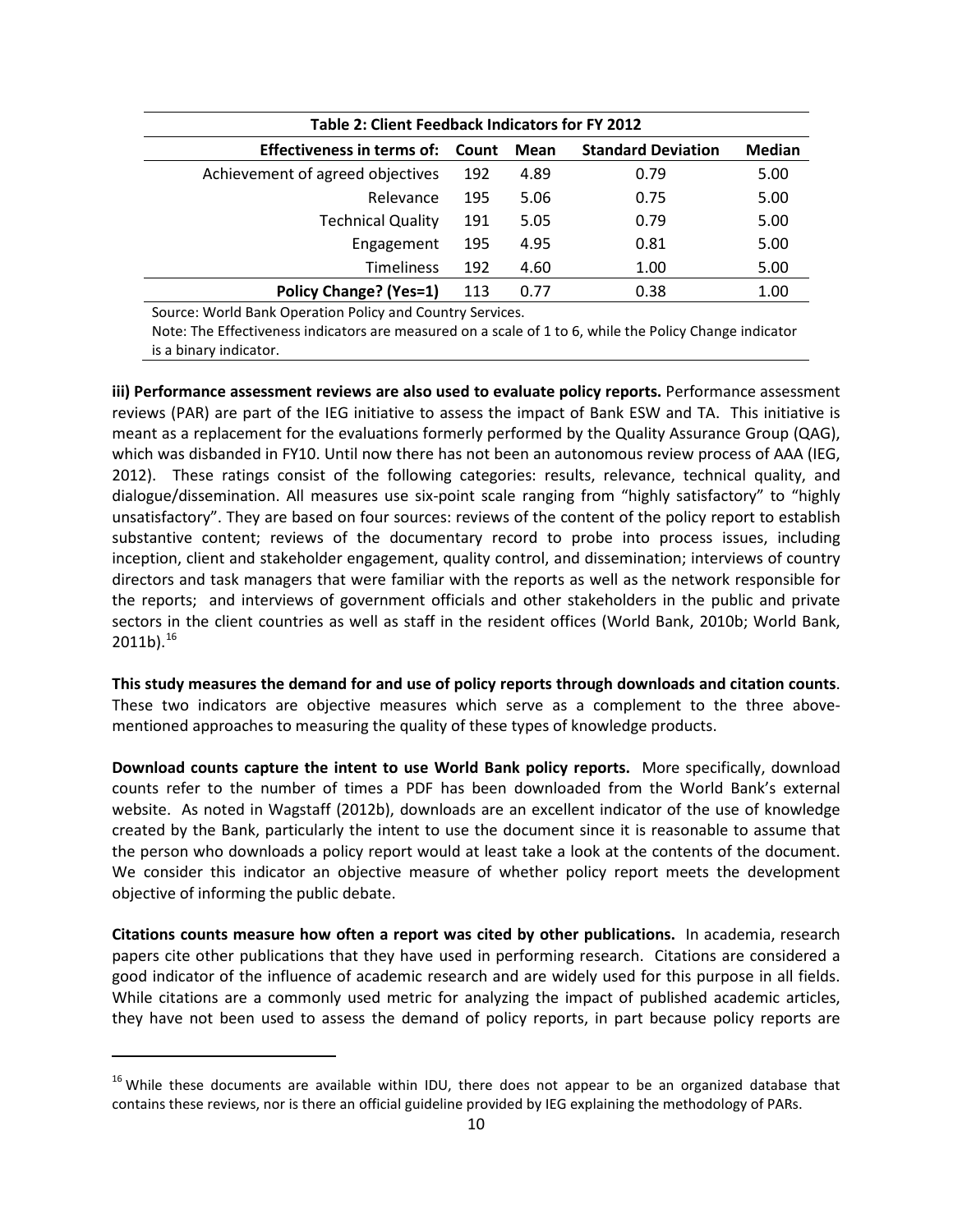written for policy makers rather than researchers. Still, World Bank policy reports are often cited by think-tanks, publications from other donors or government institutions. Using a broad search engine, that is not restricted to a research network, we argue that citations can used an alternative objective measure to assess the influence of a policy report on the development community.

# **IV. Data and Estimation**

 $\overline{\phantom{a}}$ 

**Data of downloads was gathered for all policy reports which are part of the World Bank's Documents and Records (D&R) database.** The D&R database contains well over 130,000 documents, but as noted in Wagstaff (2012a) it does not include all documents produced by the Bank. Still, it is the most complete data base of published World Bank documents. D&R also provides a URL link to the actual document, in PDF form, which proved critical in facilitating the collection of download information. One potential issue regarding the collection of download data is the possibility that some policy reports could additionally be hosted on databases other than D&R. Policy reports could be downloaded from other websites such as the Research Papers in Economics (RePEc) which would not be captured in our data, but this is unlikely to significantly affect any of the results presented below.

**Download counts were gathered using Omniture web analytics software.** First, we created a script to scrape the document web addresses for all policy reports from the D&R website to be able to identify documents not only by title or report number but also web address. We then matched the data from D&R (which had relevant information on the Project Code, Report Number, and document language, and title) with the information on all downloads obtained with Omniture. We were able to identify from Omniture how often policy reports were downloaded, and when they were downloaded.<sup>17</sup>

**Policy reports in English receive the largest number of downloads.** Figure 4 shows the total number of downloads by VPU broken down by the language of the policy report. Despite there being six working languages within the Bank (English, French, Spanish, Russian, Arabic, and Chinese), 74 percent of the policy reports in our dataset are published in English. Still, a significant number of reports are published in languages spoken within the region, such as Spanish language reports in the Latin American and Caribbean region (LCR), French language reports in AFR and MNA, Arabic language reports for MNA, Chinese language reports in EAP, and Russian language reports in ECA. The largest number of policy reports in other languages is in EAP, attributable to the highly-downloaded reports covering Vietnam and Indonesia. Generally speaking, policy reports owned by the East Asia and the Pacific region had the most downloads. In fact, there are fewer policy reports for the EAP region than for the AFR region (Figure 2), yet there are almost twice as many downloads. The low number of downloads for policy reports owned by Networks is to some extend driven by the low number of reports produced by these VPUs.

<span id="page-12-0"></span> $17$  For this report we kept the granularity of the data to an annual basis, but data is also available on an hourly, daily, and monthly basis with Omniture. We were not able to see from where reports were downloaded, as this option is only available for webpage views within Omniture.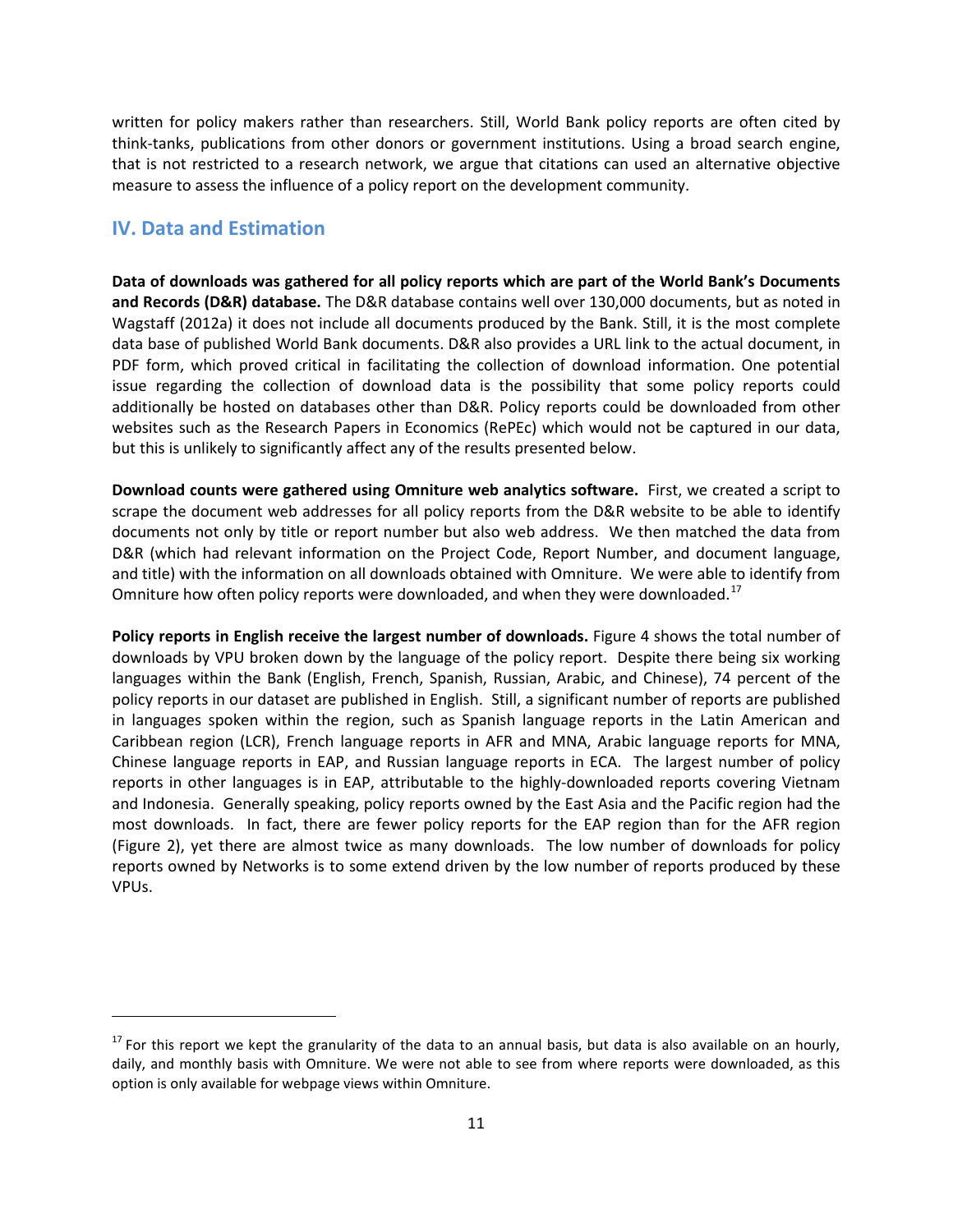

#### **Figure 4: Policy Report Downloads by language and VPU Figure 5: Download Distribution**

**Downloads follow a highly skewed pattern.** This distribution, seen below in Figure 5, is typical for count data: datasets that track the incidences of an action, such as downloads, are highly centered on zero and low numbers. A large portion of policy reports were downloaded relatively few times: Almost 40 percent of policy reports were downloaded between 1 and 100 times. The "knee of the curve"<sup>[18](#page-13-0)</sup> of the dataset occurs around 250 downloads. Those policy reports that were downloaded more than 250 times compose 13 percent of our sample. There are only 25 policy reports (2 percent of the dataset) that have more than 1,000 downloads during the period investigated (FY2008 to FY2012). Over 31 percent of the policy reports in our dataset (517 out of 1,611) were never downloaded. It is, however, important to keep in mind that many policy reports were not intended to reach a large audience but prepared to assess very specific technical questions or inform the design of lending operations.

**Policy reports that have been released for a longer period of time are downloaded more often.**  Average downloads per document and the number of policy reports that have been downloaded drop in recent fiscal years. Downloads of reports decline over time: Policy reports have an average of 1.6 daily downloads during their first year of release, which decreases to 0.6 downloads during their second year and approximately 0.4 downloads during the third year. Twenty-five policy reports that have been downloaded more than 1,000 times all were released between fiscal years 2008 and 2010. When these outliers are excluded from the dataset, the average downloads are reduced to 87 for the time period. Table 3 shows the summary statistics for the cumulative downloads for policy reports.

l

<span id="page-13-0"></span> $18$  The "knee of the curve" is the point at which the derivative of the curve is transitioning from a value greater than one to a value less than one.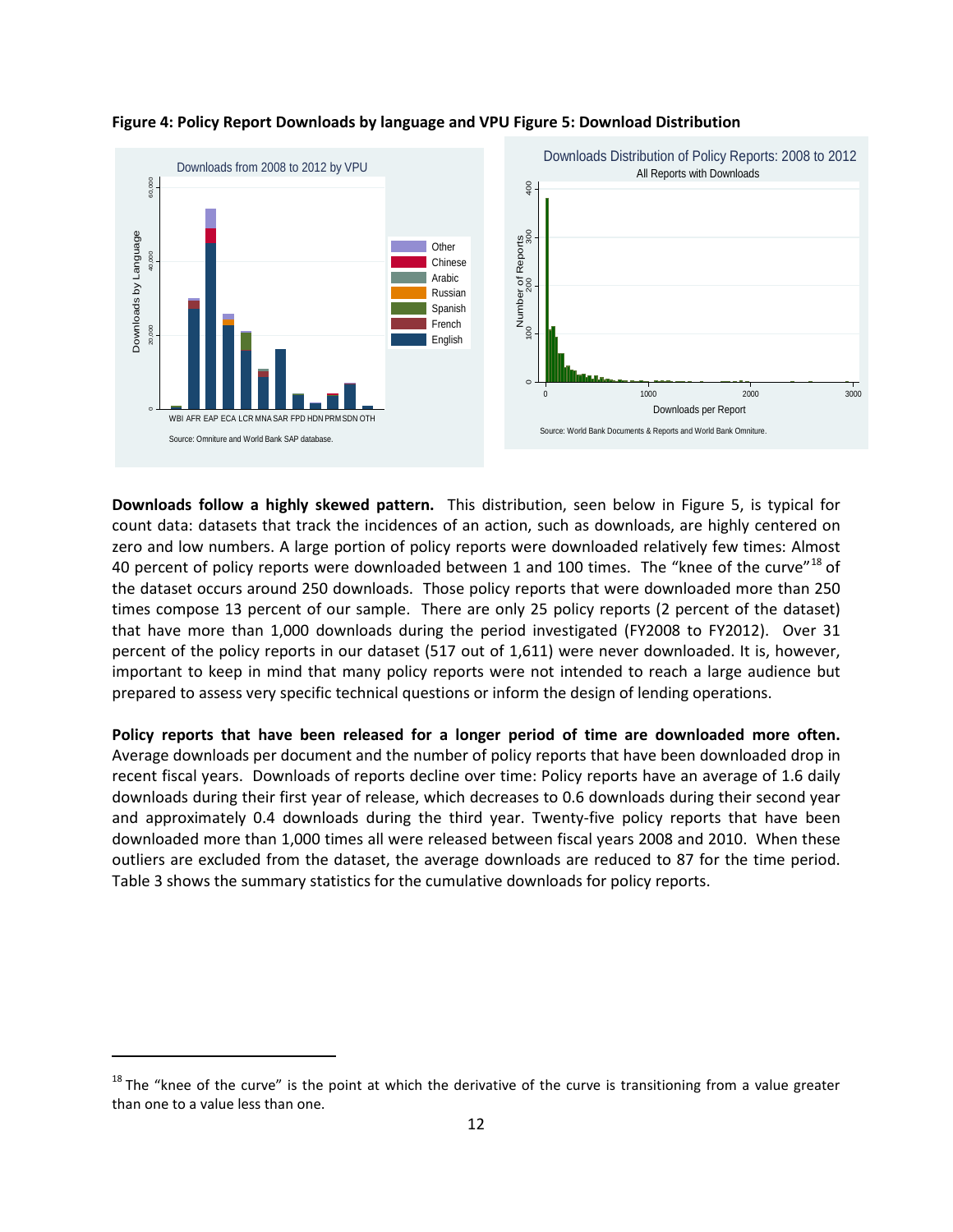| <b>Table 3: Download Statistics for policy reports</b> |                  |       |                                                      |      |         |                        |               |  |  |  |  |  |
|--------------------------------------------------------|------------------|-------|------------------------------------------------------|------|---------|------------------------|---------------|--|--|--|--|--|
| <b>Fiscal Year</b>                                     | Total            | Total | <b>Total with</b>                                    |      | Average | <b>Standard</b>        |               |  |  |  |  |  |
| <b>Published</b>                                       | <b>Published</b> | DL    | no DL                                                | % DL | DL      | <b>Deviation of DL</b> | <b>Max DL</b> |  |  |  |  |  |
| 2008                                                   | 303              | 215   | 88                                                   | 71%  | 159     | 271                    | 2403          |  |  |  |  |  |
| 2009                                                   | 328              | 229   | 99                                                   | 70%  | 138     | 267                    | 2955          |  |  |  |  |  |
| 2010                                                   | 337              | 244   | 93                                                   | 72%  | 117     | 256                    | 2591          |  |  |  |  |  |
| 2011                                                   | 368              | 243   | 125                                                  | 66%  | 87      | 246                    | 1901          |  |  |  |  |  |
| 2012                                                   | 275              | 163   | 112                                                  | 59%  | 46      | 132                    | 1302          |  |  |  |  |  |
| 2008-2012                                              | 1611             | 1094  | 517                                                  | 68%  | 110     | 245                    | 2955          |  |  |  |  |  |
|                                                        |                  |       | Source: Omniture and World Bank Documents & Reports. |      |         |                        |               |  |  |  |  |  |

**The most downloaded policy reports tend to have a long shelf-life.** Some reports with a high number of downloads experience very high single-day downloads. For example, one report released in FY11, had 212 downloads on a single day, but then averaged only 3.42 downloads per day during its first year. Other reports had a high number of first year downloads that were more evenly spread throughout the time period. Another policy report had an average of 4.14 downloads per day during its first year of release, yet never had more than 18 downloads in a single day. The most downloaded policy report, *Vietnam Development Report 2009: Capital Matters*, received a total of 2,955 downloads, 1,976 of which were for the English language version of the report and 979 of which were for the Vietnamese language version. Figure 6 below shows the daily download trends for the five policy reports (disaggregated by language) with the longest shelf-life; i.e. they had the highest average second-year downloads in the dataset and were all downloaded on average once a day. It is the case that two of these reports, were downloaded more often during their second year of release than during their first. One report was even downloaded more often in its third year of release, 544 times, than in its first two years combined (500 times).



#### **Figure 6: Download history of selected reports**

Source: World Bank ISPStats and World Bank Documents & Reports.

**Citation counts in this study are based on data from Google Scholar.** Google Scholar has great breadth in coverage because it includes not only journal articles, conference proceedings, and other academic

**Days Since Release (Selected Reports)**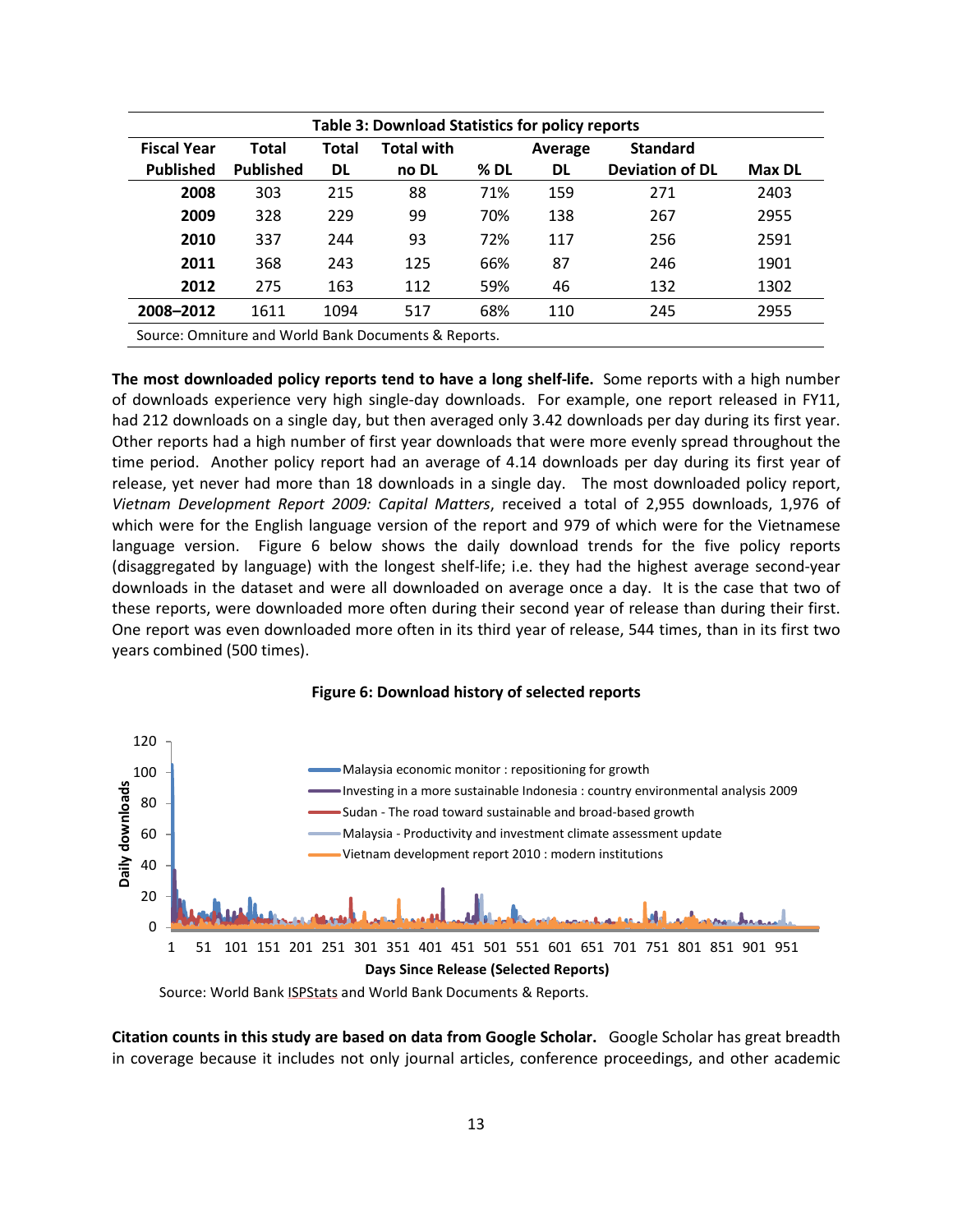reports but also books, working papers, and business and government reports.<sup>19</sup> Google Scholar also includes non-scholarly citations of articles, which is important since policy reports are not intended for publication in academic journals which populate typical citation databases such as Web of Science. Particularly, since objectives of policy reports include informing governments and the development community, it would not be appropriate to limit the citation count to scholarly databases<sup>[20](#page-15-1)</sup> that exclude government and think tank publications. Google Scholar gathers bibliographic information by crawling through websites and fetching HTML and PDF information for the articles, which allows for real-time updates of citations.<sup>21</sup> Unlike other databases, Google Scholar does not wait for a paper to be formally published before it fetches its data from working papers and includes it in its database.

**Using Google Scholar for citation counts is not without problems.** First, its automated software sometimes does not detect false positives or double-counting. For example, a working paper that has had different versions uploaded to several repositories could have the citations within each working paper counted separately, inflating the citation count for these articles. Furthermore, Google Scholar did not identify those reports that were ultimately published under a new title, either as a book, a chapter in a book, or as a working paper. Second, it does not have a large coverage of those older, predigital publications unless these publications have been processed with optical character recognition (OCR) software. Given that our sample only covers fiscal year 2008 through fiscal year 2012 this last issue should not pose a problem, although there are some policy reports within this period that were scanned documents converted with OCR software. Third, citations data in Google Scholar is susceptible to manipulation as any search algorithm would be (Delgado López-Cózar et al., 2012), but it is the sentiment of the authors that this is not an issue since policy reports are not produced with the main objective of being cited. Fourth, a report may not receive citations simply because it is not included in the Google Scholar database. Using data from the World Bank's Open Knowledge Repository (OKR), we verified whether the policy reports in our sample were definitely included within the Google Scholar database. Within our dataset, 410 policy reports were not listed within Google Scholar.<sup>[22](#page-15-3)</sup> We can assume that these policy reports are not cited, but for the purposes of our analysis we perform regressions with these missing values removed from the data.

**Citation counts are much lower than download counts** (Figure 7). Almost 88 percent of the policy reports (1,054 out of 1,201) in our sample were never cited.<sup>[23](#page-15-4)</sup> Few reports received more than 20

 $\overline{\phantom{a}}$ 

<span id="page-15-1"></span><span id="page-15-0"></span><sup>&</sup>lt;sup>19</sup> It does not include newspaper or magazine articles, blogs, editorials, or reviews.<br><sup>20</sup> Prominent sources for citation counts are the Library of Congress's database, Elsevier's Scopus database, and Thomson-Reuter's Web of Science database. The Library of Congress includes only general bibliographic information for all types of books and academic articles in their database, and does not have any information on the citations within the article nor citations of the article. The Scopus and Web of Science databases covers only serialized publications and conference proceedings, and the journals included in each database differ. Scopus includes 19,809 journals and Web of Science includes 12,311 across all academic disciplines. Between the two there are 11,377 shared journals (Center for Research Libraries, 2013). Both include counts of citations by other articles, but it is limited to citations by articles from within the respective databases.

<span id="page-15-2"></span><sup>&</sup>lt;sup>21</sup> We auto-fetched citation count results using specialized scripts within the open-source program Zotero. There were constraints to fetching the data based on the nature of Policy Reports: Typically Policy Reports are not published under individual author's names, so we exclusively had to rely on the title of the document.<br><sup>22</sup> Thirty-three reports were not listed in Google Scholar according to OKR, yet had citations within Google Scholar.

<span id="page-15-3"></span>These reports were included in the data base.

<span id="page-15-4"></span><sup>&</sup>lt;sup>23</sup> By comparison, Ravallion and Wagstaff (2010) find that nearly 30 percent of World Bank research publications have never been cited.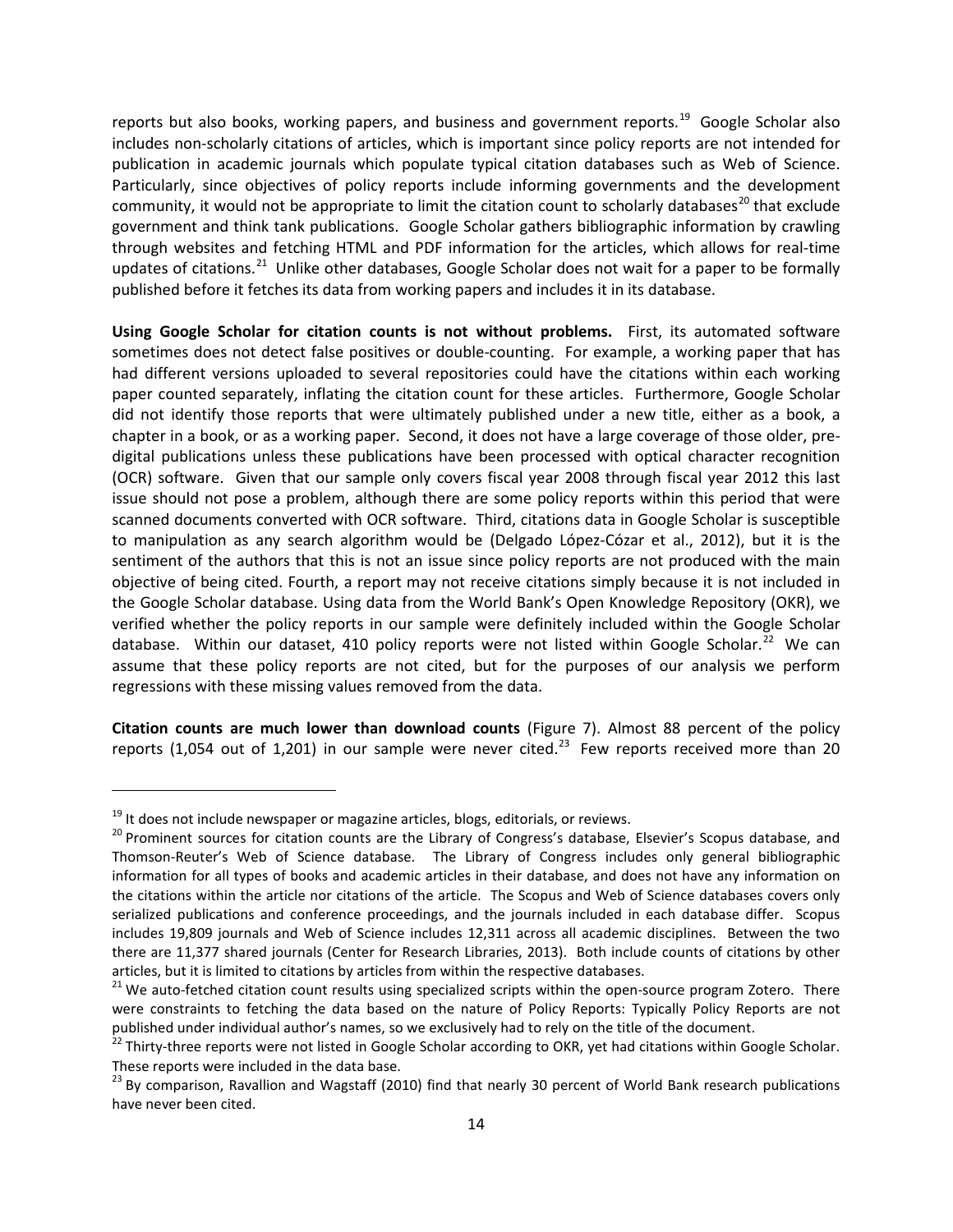citations. The distribution of citations is skewed like the distribution of downloads and is entered on zero and low numbers. Of the 147 policy reports that were cited, only 93 were cited between 1 and 5 times. Those policy reports with more than 5 (the "knee of the curve") citations consist of 54 policy reports, or 3 percent of the data sample.



**Figure 7: Citation Distribution**

**Similar to downloads, older policy reports have been cited more often.** Over the whole period policy reports have an average of 1 citation per document, with documents published in 2009 having the highest citation average of 1.7 citations per document. The citations were collected in the first quarter of FY13, and have increased since this time. The most cited policy report in our dataset was cited 59 times when the dataset was collected and assembled. As of the third quarter of FY14, the document has been cited 91 times.<sup>[24](#page-16-0)</sup> Table 4 shows the summary statistics for the cumulative citations for policy reports.

|                    | <b>Table 4: Citation Statistics for policy reports</b>                                        |              |              |              |              |                           |              |  |  |  |  |  |  |
|--------------------|-----------------------------------------------------------------------------------------------|--------------|--------------|--------------|--------------|---------------------------|--------------|--|--|--|--|--|--|
| <b>Fiscal Year</b> | <b>Total Not</b><br>%<br><b>Standard</b><br><b>Total in Google</b><br><b>Total</b><br>Average |              |              |              |              |                           | <b>Max</b>   |  |  |  |  |  |  |
| <b>Published</b>   | <b>Scholar</b>                                                                                | <b>Cited</b> | <b>Cited</b> | <b>Cited</b> | <b>Cites</b> | <b>Deviation of Cites</b> | <b>Cites</b> |  |  |  |  |  |  |
| 2008               | 223                                                                                           | 36           | 187          | 16%          | 1.32         | 4.74                      | 41           |  |  |  |  |  |  |
| 2009               | 242                                                                                           | 40           | 202          | 17%          | 1.71         | 6.94                      | 59           |  |  |  |  |  |  |
| 2010               | 258                                                                                           | 32           | 226          | 12%          | 0.74         | 2.82                      | 25           |  |  |  |  |  |  |
| 2011               | 268                                                                                           | 26           | 242          | 10%          | 0.77         | 4.35                      | 56           |  |  |  |  |  |  |
| 2012               | 210                                                                                           | 13           | 197          | 6%           | 0.21         | 1.50                      | 20           |  |  |  |  |  |  |
| 2008-2012          | 1201                                                                                          | 147          | 1054         | 12%          | 0.96         | 4.51                      | 59           |  |  |  |  |  |  |
|                    | Source: Google Scholar and World Bank Documents & Reports.                                    |              |              |              |              |                           |              |  |  |  |  |  |  |

<span id="page-16-0"></span><sup>&</sup>lt;sup>24</sup> This policy report is cited more since it was published in the peer-reviewed journal *Agricultural Economics*.

l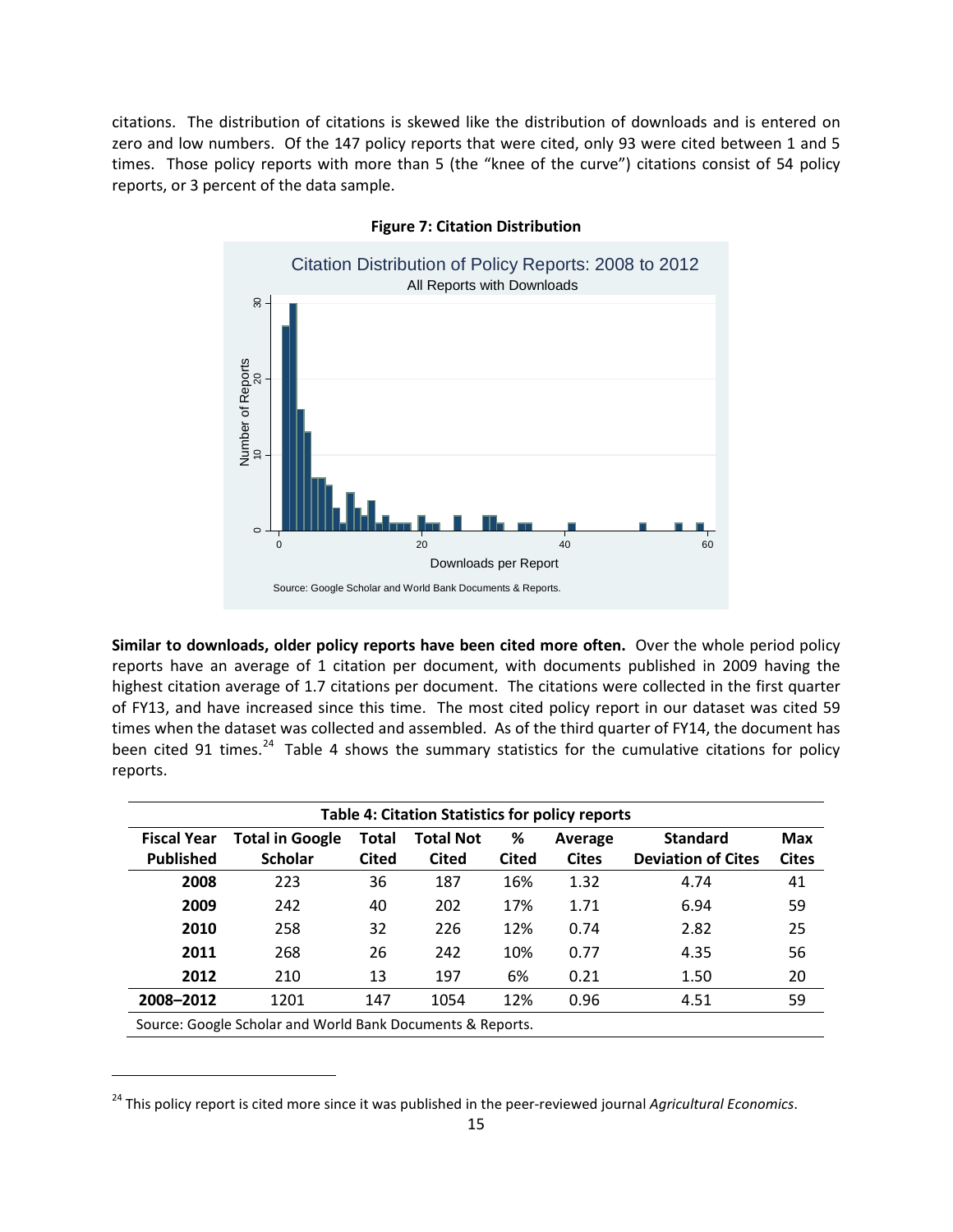**Downloads and citations are count data with a variance that significantly exceeds its mean and a large number of zeros**. Their observations can only have non-negative integer values and they do not have an explicit upper limit. If the dependent variable is a count variable, the typical econometric regression tool, the linear regression model, is not appropriate since it is sensitive to both the large number of zeros and the extreme values that are not uncommon in count data. Assumptions of normality for count data are difficult to justify unless the data sample is sufficiently large. A more suitable model would be based on the Poisson distribution, since it specifically models the number of events that occur over a specific time period, but it works under the assumption that the mean of the count variable is equal to its variance. But for downloads and citations, the variance significantly exceeds the mean. The mean for downloads is 110 while the variance is  $60,085$ <sup>[25](#page-17-0)</sup> A better fit is thus a negative binomial regression, which is a generalization of the Poisson distribution that includes a parameter to control for over-dispersion, which leads to confidence intervals that are more precise than those from a Poisson regression model. It is also appropriate to use in situations where the underlying count process is not independent<sup>[26](#page-17-1)</sup> (Winkelmann, 2008). Problems with the negative binomial include its low applicability to data with large numbers of zero observations (Mihaylova et al., 2011).

**Besides using the negative binomial model, a second option would be the two-part model,** which is able to account for excess zeros in count data (Winkelmann, 2008). The first part of the model estimates the probability of the variable being counted (i.e. downloaded or cited), while the second part estimates the mean number of counts conditional on the count being positive. Logit or probit models are typically used for the first part, while ordinary least squares, log-linear, or generalized least squares models are applied for the second. Two-part models appear to outperform other methods when there are large numbers of zeros in the count data. The results from both models are presented in the report.

# **V. Results**

 $\overline{\phantom{a}}$ 

**Our most parsimonious specification shows that costlier reports for middle income countries are downloaded more**. Similar to Wagstaff (2012b), we find that more expensive policy reports tend to have more downloads. In fact, increasing the budget of a report from around \$180,000 (the mean) to around \$316,000 (an increase by half a standard deviation) increases the number of downloads on average by 23 (which is the combined effect of the two part model) or by 30 conditional on the report being downloaded (the result of the two part model regression). We also include dummies of the year of disclosure. As expected, reports that have been disclosed for a longer period of time are more likely to be downloaded (Table B).

**Regional reports on larger and richer countries tend to be downloaded more.** Anecdotal evidence suggests that some countries with large populations and middle income country status receive higher downloads. One would also expect that richer countries are likely to have better internet availability,<sup>[27](#page-17-2)</sup>

<span id="page-17-0"></span><sup>&</sup>lt;sup>25</sup> The same holds for citations which  $\mu$  = 0.96 and  $\sigma^2$  = 20.36.

<span id="page-17-1"></span> $26$  The existence of contagion or state dependence—that is, the occurrence of an event makes further occurrences likely—would cause over-dispersion. In the case of downloads, one person's download is unlikely to be observable by another person (no data of this kind is provided in D&R), making this possibility unlikely. On the other hand, a citation by one article is observable by others, and this positive contagion effect could drive the citation count of policy reports.

<span id="page-17-2"></span><sup>&</sup>lt;sup>27</sup> Though the number of internet users is not significantly linked with increased downloads.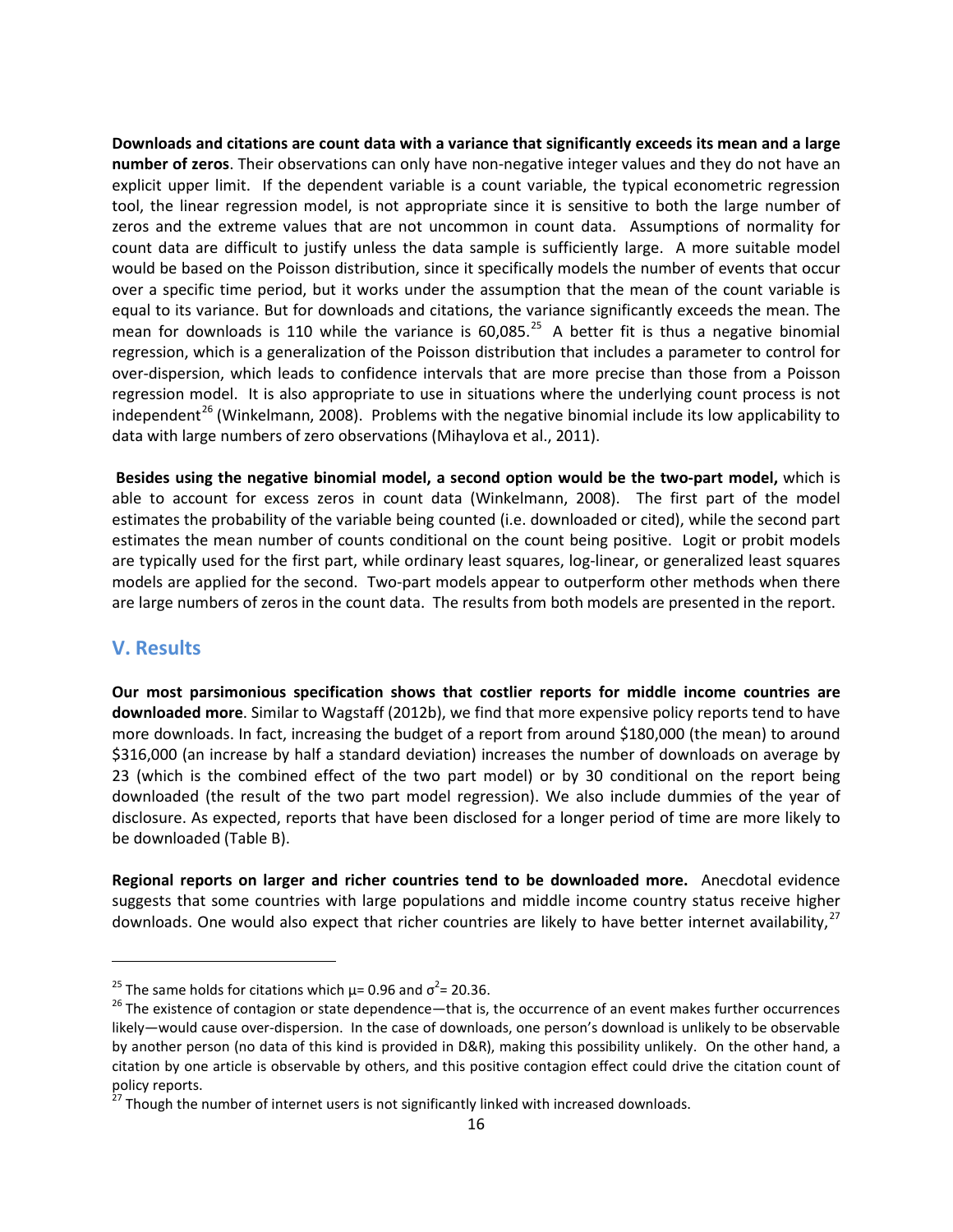higher levels of education, and a larger network of university and research centers. We control for these factors by including variables covering the population and income classification of the country (or region) covered by the policy report. The base specification also controls for Fund Cost Center Owners (FCOs). The base FCO dummy is a composite of non-regional and non-network VPUs in the World Bank, including Legal, Operation Policy and Country Services (OPCS), and World Bank Institute (WBI). For regional FCOs, the FCO is likely capturing the regional focus of the report. Regional policy reports tend to receive a higher number of downloads than reports prepared by World Bank networks. In particular, downloads tend to be particularly high in EAP, ECA, LCR and MNA. Once we control for population and income classification, all regional dummies, with the exception of EAP, turn insignificant. Population has a strong effect in generating downloads.

**Complex multi-sector and core diagnostic reports are downloaded more frequently**. Even when controlling for costs, multi-sector reports are download more frequently. Multi-sector reports serve as a proxy for the use of intra-VPU cross support, suggesting that reports which receive intra-VPU cross support are more likely to be downloaded. Also multi-report, multi-project and core diagnostic reports tend to be downloaded more frequently conditional on total costs.

**The objective of the report matters**. As mentioned above, TTLs need to specify the objective of their report. Within our sample 49 percent of policy reports had the stated objective of informing the public debate. We find that reports that have the stated objective of informing the public debate are more likely to be downloaded, and, conditional on being downloaded, are downloaded more frequently.

**Dissemination strategies are intended to increase the visibility of reports and, thus, presumably downloads.** In IEG (2008), dissemination efforts for policy reports were among the lowest rated dimensions of quality<sup>[28](#page-18-0)</sup> according to in-country stakeholders. Sustained follow-up beyond dissemination seems to be needed, either in the form of lending, from increased funding from other donors for implementing policy changes, or from training workshops. Government interest also is likely to have a strong effect on dissemination. In Malaysia, the government led and implemented dissemination efforts to a much greater effect than the Bank could do alone (IEG, 2008 pg. 58). The IEG report goes on to say that these examples show that stimulating public debate, particularly debate within the government, is seen as being important for generating results.

**We try to capture dissemination efforts along three dimensions:** First, we assess whether policy reports that were released in the Online Media Briefing Center have higher downloads on average. The Online Media Briefing Center (OMBC) launches press releases that are available to accredited journalists before the publication of the report. Within the five years of our data sample, 97 documents were released in the OMBC. While only 17 policy reports in our dataset were included in the OMBC, the average downloads per document for these reports were much higher than for those not launched in OMBC. On average a policy report launched within OMBC had 208 downloads, while a policy report not launched within OMBC had 109. None of these policy reports pushed by OMBC were core diagnostic reports. However, once we control for costs, the coefficient on the OMBC dummy, indicating whether the report has been pushed by OMBC, turns insignificant (Table C).<sup>[29](#page-18-1)</sup> Second, the variable "other costs"

l

<span id="page-18-1"></span><span id="page-18-0"></span><sup>&</sup>lt;sup>28</sup> The other dimensions were technical quality, relevance, timeliness, and partnership with clients.<br><sup>29</sup> Regional and network VPUs also launch press releases, but their data is not centralized and as such is not readil available. We are thus unable to assess whether policy reports were pushed by their Regional and Network receive a higher number of downloads.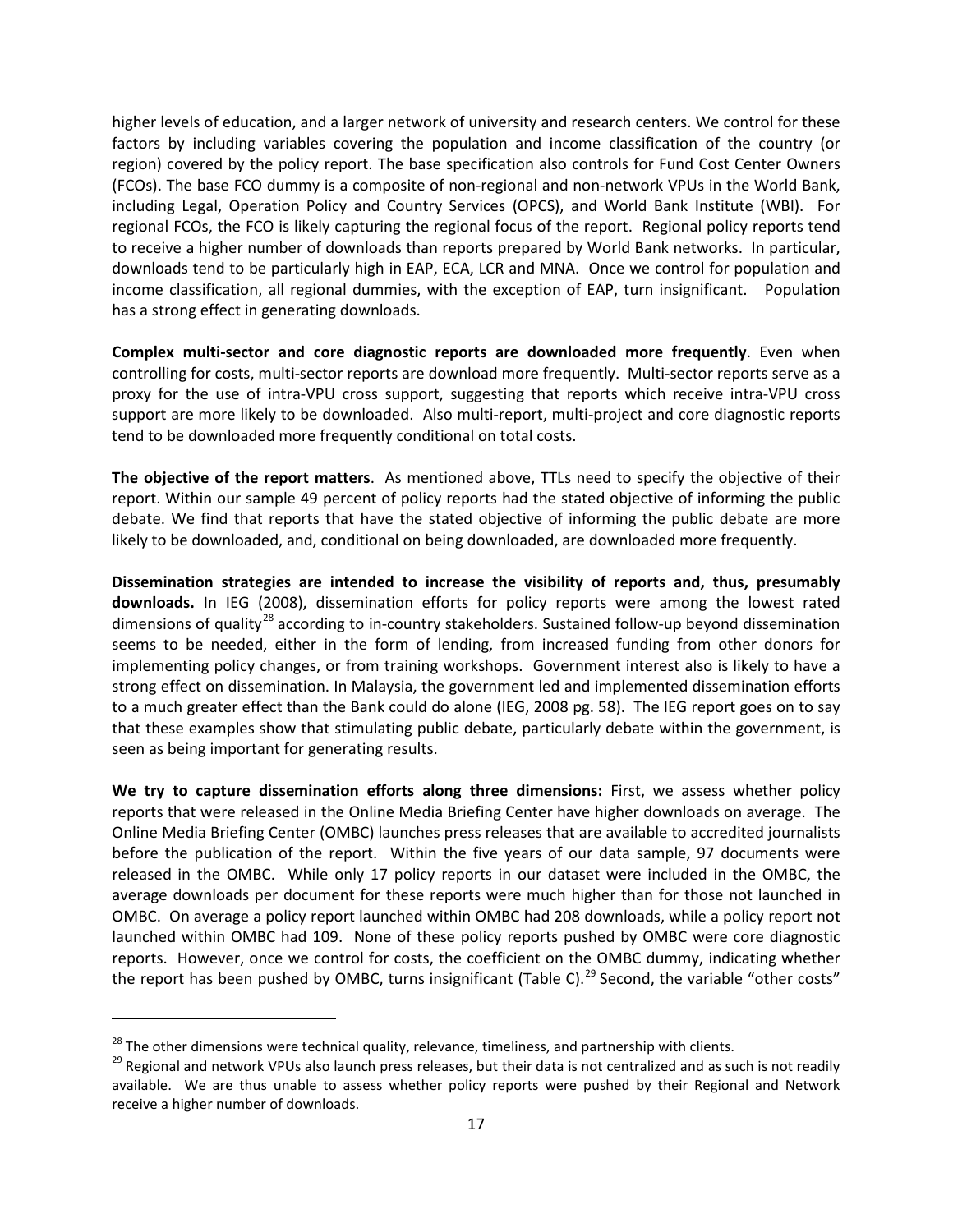could be interpreted as a proxy for dissemination efforts and client engagement, capturing travel costs, printing costs, etc. In fact, we find that reports which have higher other costs tend to receive more downloads, conditional on being downloaded. Third, we identified reports that were published in another type of documents, such as a working paper or a book chapter. We find that the reports were downloaded at a significantly greater rate in their new incarnation. For example, one policy report was cited twice within our dataset, but when later published as a working paper with a new title, it was cited over 50 times.

#### *Citations*

**A standard measure of an index of research output is the h-index which is highest for reports on Latin America and the Caribbean followed by the Africa region.** The h-index is a measure on the impact of research output. First proposed in Hirsch (2005), the h-index was meant to quantify an individual's scientific output for applications such as faculty recruitment, granting tenure, and awarding grants. An h-index value of x means that the author has published x items, each of which has been cited at least x times. It assesses both the productivity and influence of research. As citations tend to increase the longer a study is published, the h-index tends to rise with years of publications. Figure 8 shows the hindices for the regional VPUs.



**Figure 8: H-Indices for the Regions**

Source: Google Scholar and World Bank Documents & Reports. Note: The x-axis ranks individual policy reports by the number of citations. The H-index of a region is the value of the distance between the x-axis and the region's intersection with the 45° line.

**Contrary to downloads, costs are not a significant determinant of citations (Table D).** A more expensive report is not more likely to be cited or receive a higher number of citations, conditional on being cited. However, under some specifications, cross support related costs significantly increase the probability of being cited. The year dummies, which were all significant and positive, indicated that policy reports that have been disclosed for a longer period of time are cited more frequently. Reports prepared by network anchors such as HDN and PREM as well as by the Africa and LCR regions tend to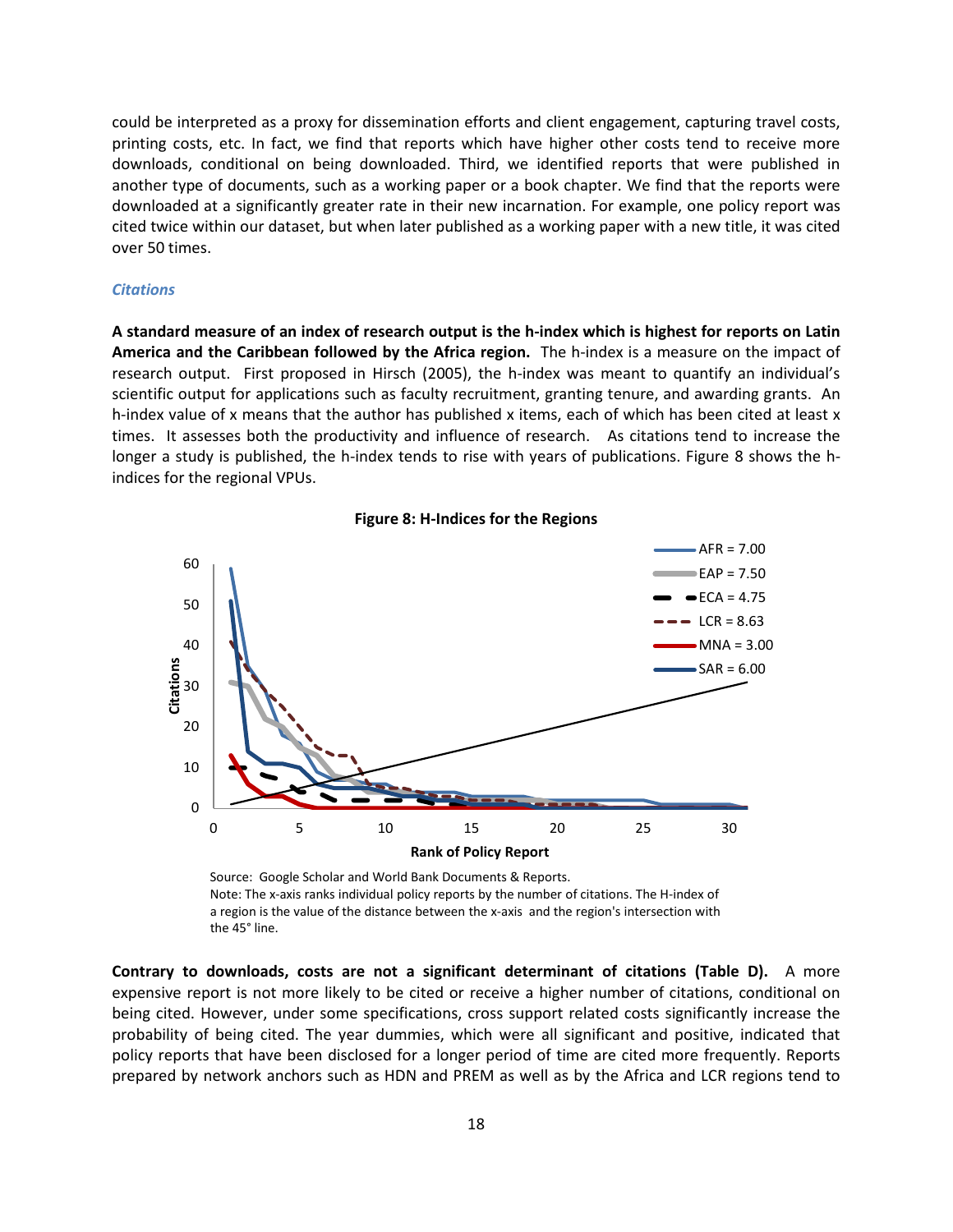have a higher probability of being cited. The number of internet users in a subject country does not significantly affect citations.

**Similar to downloads, more complex reports in larger countries tend to be cited more frequently.** Multi-project, multi-report, and multi-sector reports as well as core diagnostic reports are more likely of being cited. Also reports on countries with larger populations tend to be cited more frequently. Contrary to downloads, reports for upper middle countries are not significantly more cited.

**Reports pushed by the OMBC received a higher number of citations.** The 17 reports that were pushed by OMBC were cited an average of 7 times, significantly greater than the mean of 0.9 for those reports not pushed by OMBC (Table E). One of these reports was cited 51 times, potentially benefitting from a New York Times op-ed by the author. Contrary to downloads, the OMBC dummy remains significant even when controlling for costs.

**Some policy reports may not be cited simply because they were not located in Google scholar**. There are about 410 policy reports that were not cited and not located in Google scholar. Verifying through other search engines seems to confirm that these reports have not been cited. The results do not qualitatively change if we were to assume that reports not located in Google scholar have zero citations.

**Development objectives do not seem to matter for citations.** As expected, we do not find any systematic evidence that reports with a development objective of informing the public debate receive a significantly higher or lower number of citations.

# **VI. Measuring Internal Knowledge Sharing**

 $\overline{\phantom{a}}$ 

**Measuring internal knowledge transfers is difficult.** The key issue is that it is difficult to assess the costs and, more importantly, the benefits of knowledge sharing among staff because the inputs and outputs are not systematically monitored and reported, and because of the heterogeneity of the methods of disseminating knowledge, such as through team-based support, sector-wide support, or individual training. Two recent papers have tried to assess the demand for and value of research among World Bank's operational staff. Ravallion (2011) finds that two-thirds of staff place high value on Bank research. But it also shows that approximately 23 percent of Bank staff has a low valuation of the relevance of Bank research for their work, and is uninformed and unfamiliar with its knowledge products. According to IEG (2012), sector- and anchor-unit based staff rely most often on policy reports from the anchor units within their own sector, and least often from other units.<sup>[30](#page-20-0)</sup> There is little evidence about the contribution of cross support to policy reports. This is surprising as some FCOs such as DEC, HDN Anchor, and PREM Anchor provide more than 8 percent of their staff time to cross support.

**In order to efficiently provide knowledge to its external clients, any large international institutions will have to build effective mechanisms for internal knowledge sharing.** When the concept of the World Bank as a *Knowledge Bank* was articulated in 1996, networks were created and given the responsibility to address issues within their fields and to share knowledge with the regions (via sector management

<span id="page-20-0"></span> $30$  Regarding substantial use, 28 percent of staff used Policy Reports from the anchor unit within their own sector, 19 percent used Policy Reports from sector units in other regions, 17 percent from sector units outside their sector, and 7 percent from DEC.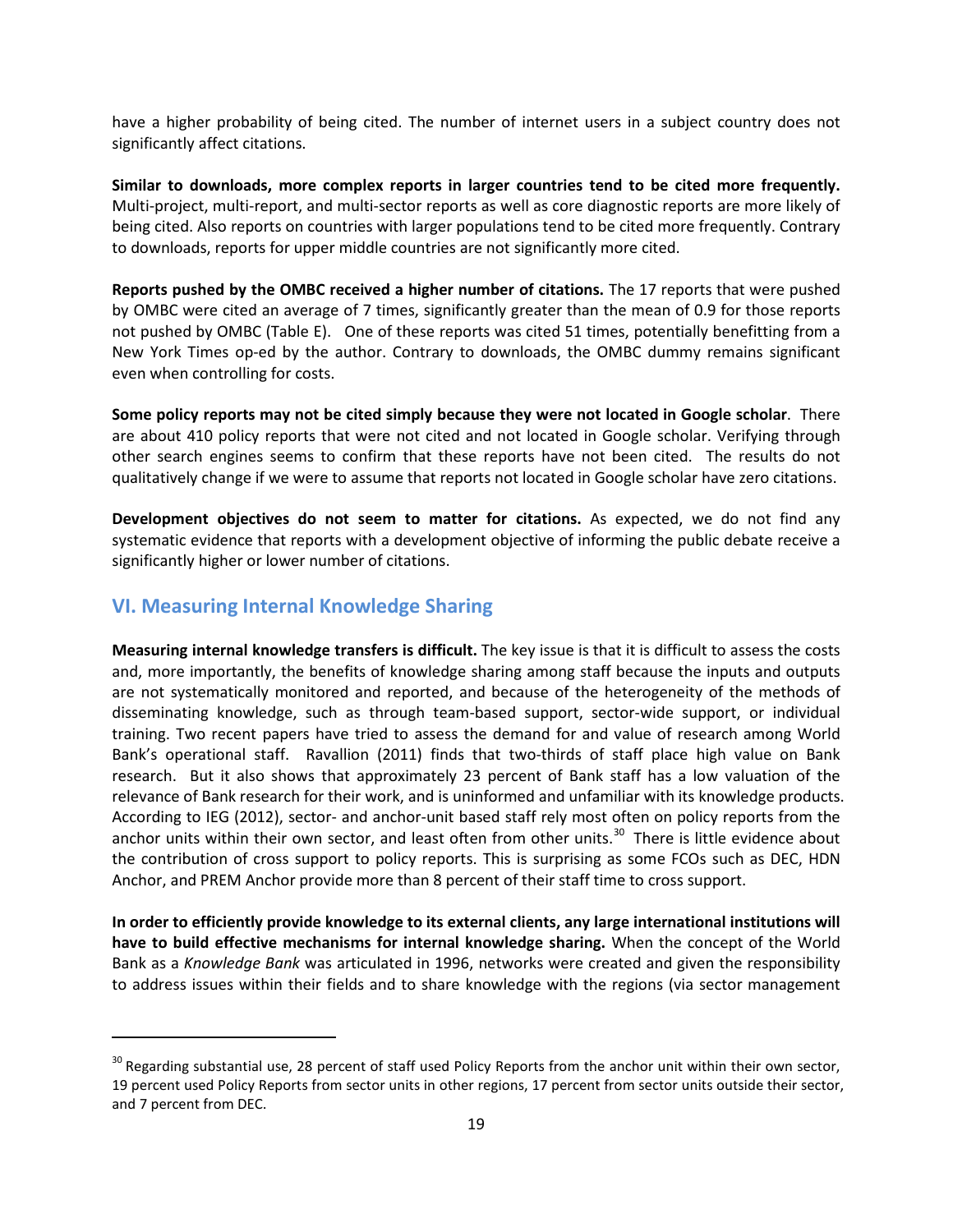units and cross support).<sup>[31](#page-21-0)</sup> These networks would then provide their knowledge to operational staffs through cross support.

**Cross support is defined as the staff time of an expert purchased from outside the responsible unit for specific tasks.** Cross support can be shared within VPUs and between VPUs, such as a network VPU and a regional VPU. Cross support across VPUs could thus be used as a measure of internal knowledge sharing. Cross support is short-term by nature and does not include staff movement or rotation. Cross support tasks can be both operational and knowledge-generating, and they can take the form of participation in team visits, preparation of key inputs for analytical and advisory activities (AAA), and peer review. All cross support costs within FY08–FY12 were extracted from SAP. These data were matched with the project codes for the policy reports. Those policy reports that did not have matching cross support data are assumed to have zero cross support costs.

**DEC is one of the largest providers of cross-support within the Bank.** It has started to provide increasing cross support over the years, going as far as setting a goal of dedicating a third of its staff time for this purpose (World Bank, 2011a). In FY12, DEC was the second largest provider of cross support within the Bank, only exceeded by SDN. Figure 9 below shows the levels of inter-VPU cross support sold by the different VPU. Although DEC is a large supplier of cross support, key Bank reports tend to focus on cross support provided by other departments.<sup>[32](#page-21-1)</sup>



**Figure 9: Total Inter-VPU Cross Support Sold**

**DEC also provides the largest amount of cross support by staff and for policy reports.** As reported IEG (2012), in FY10 Bank-wide inter-VPU cross support sold accounted for 5.6 percent of total staff time. When this is broken down among regions and networks we have 3.3 percent of staff time and 12.5 percent of staff time,<sup>[33](#page-21-2)</sup> respectively. These numbers correspond with calculations made from SAP data, shown in Figure 10 below. DEC has typically provided the largest share of cross support with levels around 11.8 percent of total staff years, although the share for cross support provided by PREM has

 $\overline{\phantom{a}}$ 

<span id="page-21-0"></span><sup>&</sup>lt;sup>31</sup> These networks were Human Development, Environmentally and Socially Sustainable Development (now simply Sustainable Development), Finance, Private Sector, and Infrastructure (all merged into Finance and Private Sector Development), and Poverty Reduction and Economic Management.<br><sup>32</sup> See, for example, Annex H of IEG (2012).

<span id="page-21-1"></span>

<span id="page-21-2"></span> $33$  When calculating staff time, we use the Human Resources definition of a staff year, which is 44 weeks.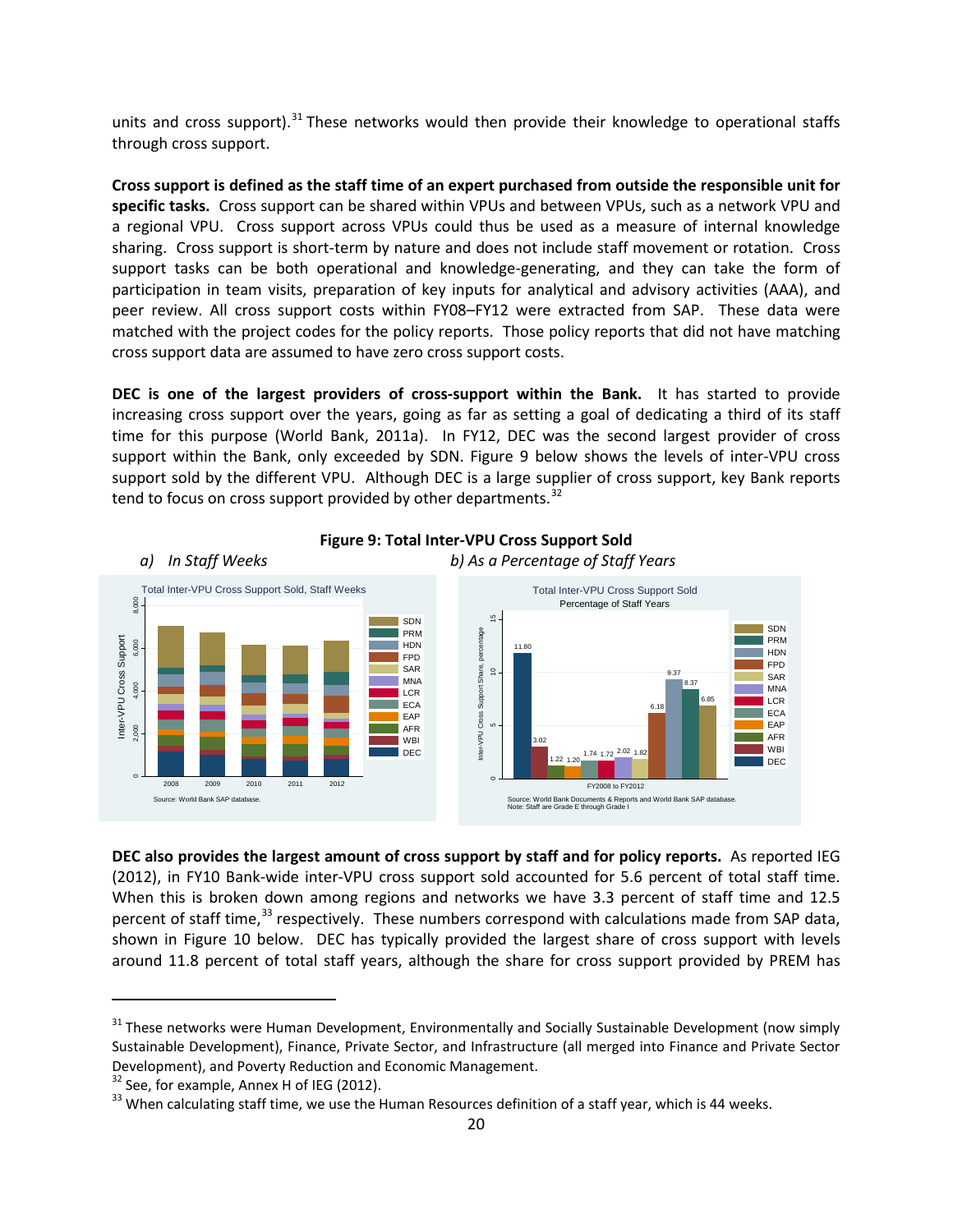eclipsed DEC in FY12. Regions have provided very little inter-VPU cross support, although the networks, especially HDN Anchor, have provided a larger share. DEC is the largest provider of total cross support for policy reports. Over the past five years DEC has consistently provided the largest amount of cross support for policy reports, as indicated in the left panel of Figure 10 below. SDN is the second largest provider, followed the other networks. ECA is the largest regional provider. In the right panel we can see that most of the cross support from DEC is directed toward AFR and LCR.



#### **Figure 10: Cross Support for Policy Reports**

**DEC also provides considerable cross support for policy reports as a share of total staff years**, but it was eclipsed by PREM in FY2012 (Figure 11). The shares of cross support for policy reports provided by DEC equals 24 percent of total inter-VPU cross support. SDN, while a large provider of inter-VPU cross support, does contribute relatively little to policy reports as a share of total staff weeks.



#### **Figure 11: Cross support for ESW as a share of Total Staff Years**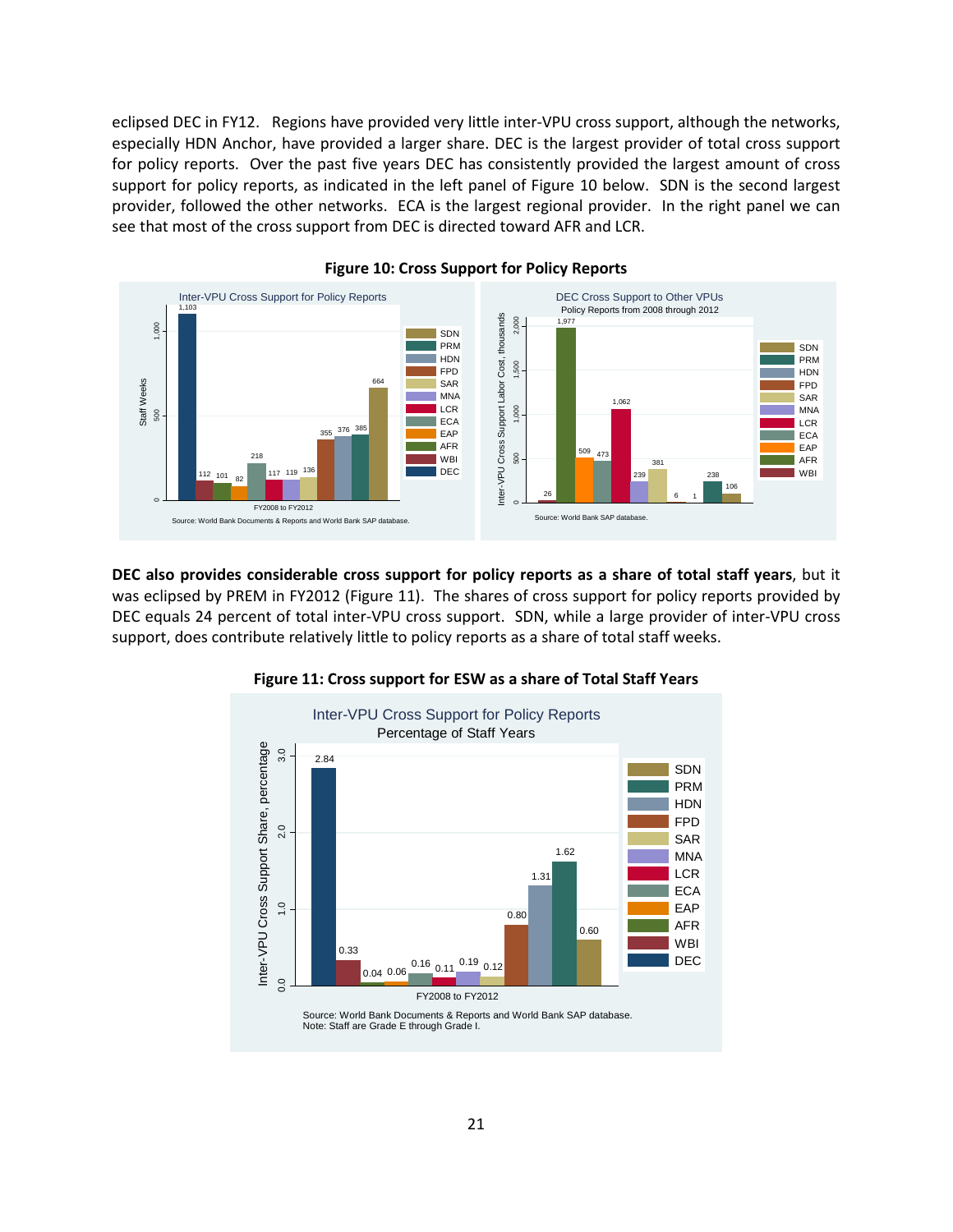**DEC cross support is the only VPU linked with greater downloads and greater citations.** Cross support from DEC is significantly associated with more downloads. Cross support provided by FPD significantly decreases the probability of a report being downloaded as well as the number of downloads (Tables F and G). No other cross support is significant. Cross support provided by DEC also increase the number of citations. The relationship between DEC cross support and increased use may also be the manifestation of selection bias, as TTLs with higher evaluations are more likely to agree to work on policy reports covering topics of greater interest (and hence more likely to be read and cited).

**Reports may receive a higher level of cross support because DEC researchers could cite the reports in which they participated.** Looking at the 25 reports with the highest citations that received DEC cross support, we find that less than 5 percent of citation were linked to the involved researchers. DEC staff that provide cross support to a policy report are thus not likely to cite the report later in their own work.

# **VII. Conclusion**

**If the objective of a World Bank policy report is to inform the public debate, well-funded, multi-sector policy reports are likely to do better**. More expensive, complex, multi-sector, core diagnostics reports, such as CEMs or PFRs, on middle-income countries with larger populations tend to be downloaded more frequently. Those that receive a significant number of downloads tend to have a long shelf-life. There seems to be a clear demand for multi-sector World Bank reports at a time when the number of specialized think tanks has increased to over 6,000 (Gann, 2012) and more and more consultancies engage in providing policy advice to developing countries.

**Cross support provided by DEC significantly increases downloads and citation.** Very little research has been performed on the role that Bank-generated research has played in increasing the demand and use of policy reports. To our knowledge, the only report that explored this link is World Bank (2004), which investigated the role that knowledge sharing has played in policy report effectiveness. It concluded that that there was a positive correlation between higher internal quality scores for policy reports and both the number of DEC research citations in policy reports and the amount of time researchers spent in preparation of the policy report.

**There seems to be some evidence that a media push alone is not sufficient for a good dissemination strategy.** We find some evidence that policy reports that are incarnated in a different format, e.g. as a World Bank Policy Research Working paper, receive a significantly higher number of downloads. IEG (2008) provides some discussion that sustained follow-up beyond dissemination is needed, either in the form of lending, increased funding from other donors for implementing policy changes, or training workshops to ensure a high visibility of reports. Government interest seems also to have a stronger effect on dissemination. In Malaysia, the government led and implemented dissemination efforts to a much greater effect than the Bank could do alone (IEG, 2008, pg. 58). Future research could also assess which dissemination strategies have been more successful. For example, we are not able to distinguish whether reports that have a larger dissemination budget are likely to receive a higher visibility from data currently available in SAP. We can also not assess whether policy reports that were pushed by their Regional and Network VPUs received a higher number of downloads.

**One could also assess different channels through which policy reports could inform the public or influence the development community or whether reports meet other objectives**. First, it would be interesting to know where reports are actually downloaded**.** By using IP addresses, it would be possible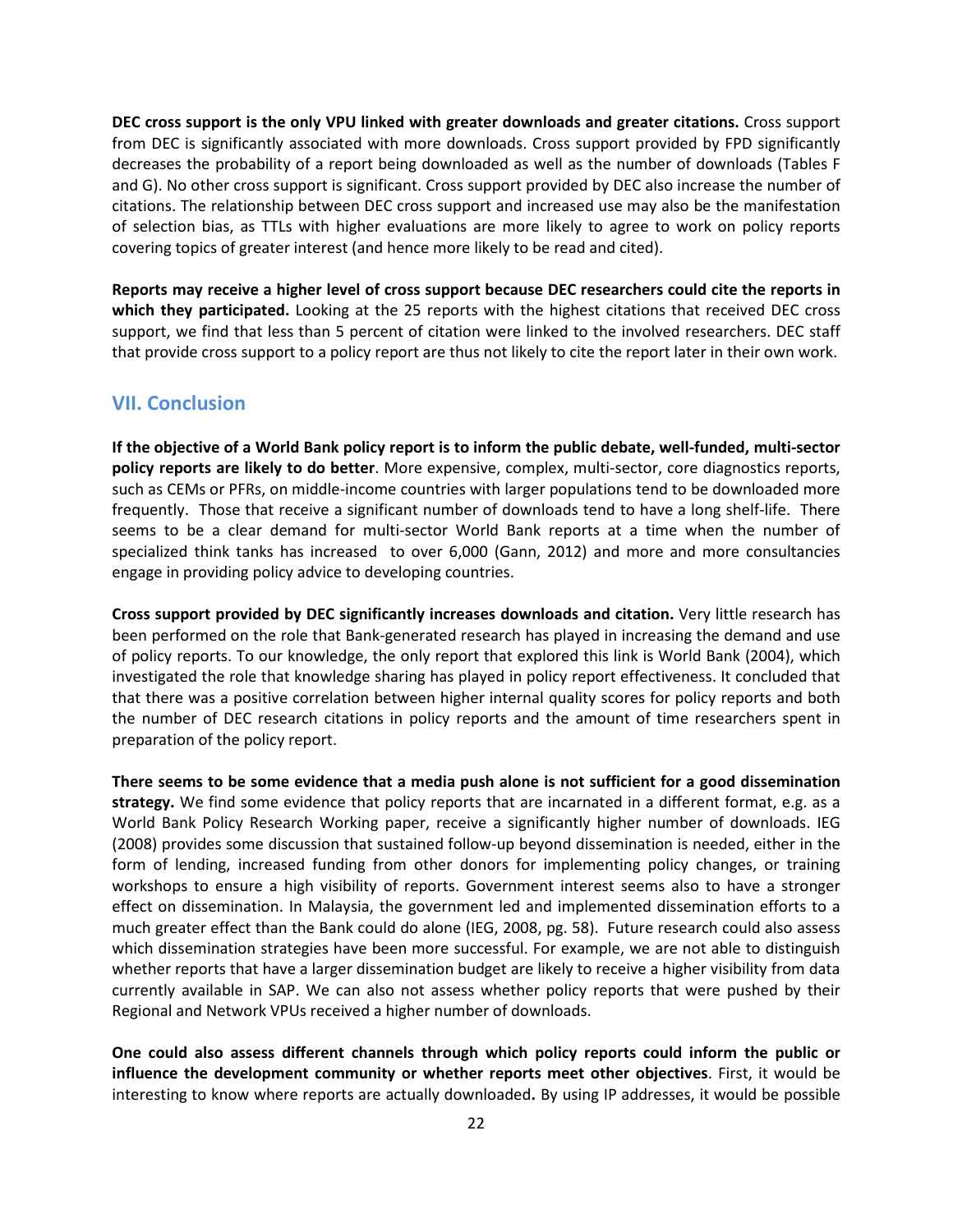to identify whether reports tend to be more downloaded in subject countries or, for example, in the United States, enabling one to track the flow of World Bank knowledge around the world. Second, it would useful to assess which type of policy reports were most effective in contributing to changes in government regulation. Third, some World Bank reports may be relevant for other World Bank reports. World Bank (2004) used citation counts tabulated by Thomas Scientific (later Thomas Reuters) to demonstrate that those ESWs that more frequently cited Bank research were also more likely to receive higher QAG quality ratings. This metric is different from what we propose because it looks at what was cited within a policy report, not how often a policy report was cited. Analyzing how World Bank reports influence each other could improve our understanding of how internal knowledge spreads within the institution.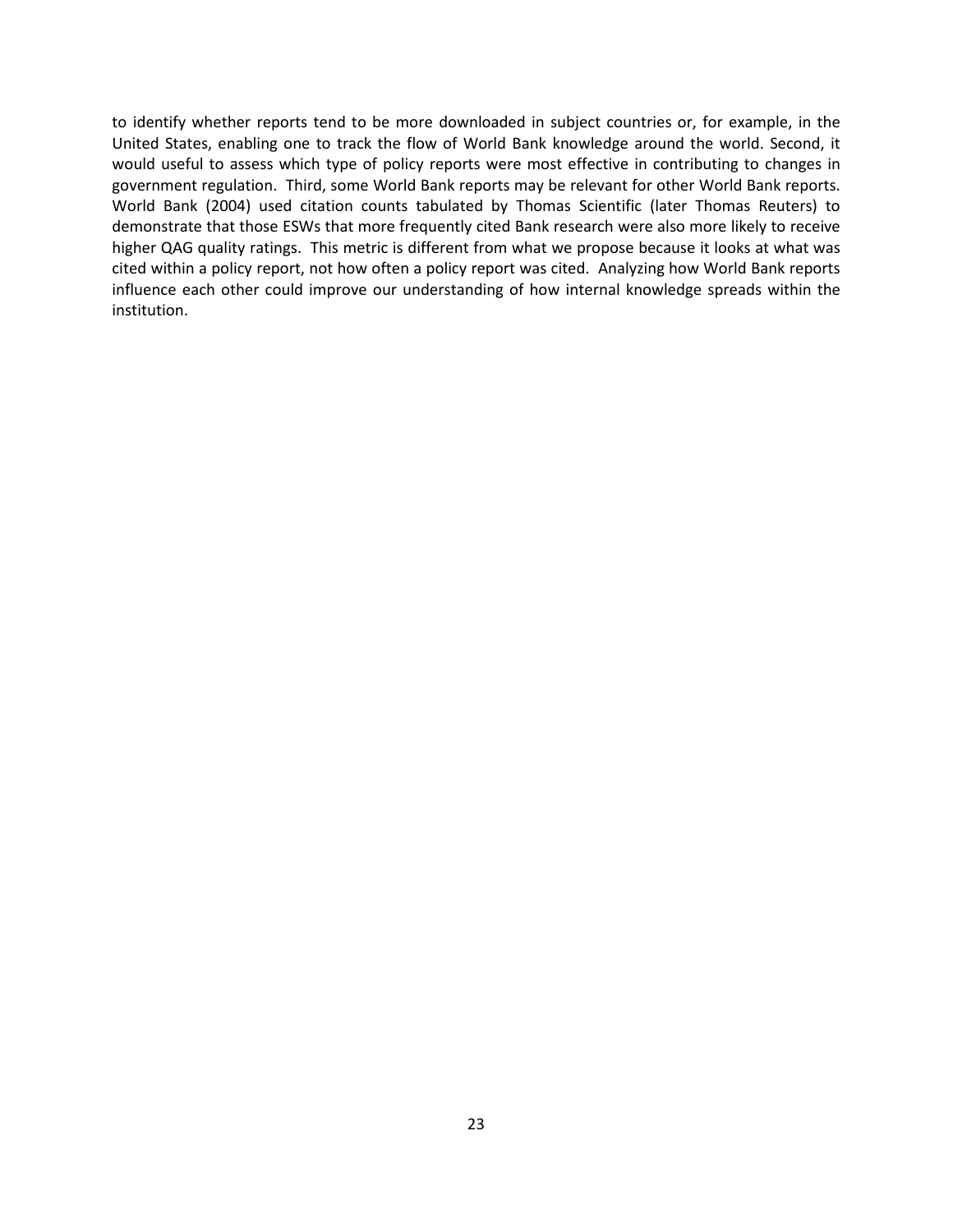## **References**

- Center for Research Libraries *Academic Database Assessment Tool*, last accessed April 28, 2014. http://adat.crl.edu/.
- Delgado López-Cózar, Emilio, Nicolás Robinson-García, Daniel Torres Salinas. 2012. "Manipulating Google Scholar Citations and Google Scholar Metrics: simple, easy and tempting" *EC3 Working Papers* 6:29 May, 2012.
- Gann, James G. 2012. "2012 Global Go To Think Tanks Index Report." Think Tanks and Civil Societies Program at the University of Pennsylvania. December 2012.
- Hirsch, Jorge E. 2005. "And Index to Quantify an Individual's Scientific Research Output." *Proceedings of the National Academy of Sciences* 102(46): 16569–16572.
- Independent Evaluation Group. 2008. *Using Knowledge to Improve Development Effectiveness: An Evaluation of World Bank Economic and Sector Work and Technical Assistance, 2000–2006.* Washington DC: World Bank Group.
- Independent Evaluation Group. 2012. *The Matrix System at Work: An Evaluation of the World Bank's Organizational Effectiveness*. Washington DC: World Bank Group.
- Mihaylova, Borislava, Andrew Briggs, Anthony O'Hagan, and Simon G. Thompson. 2011. "Review of Statistical Methods for Analysing Healthcare Resources and Costs." *Healthcare Economics*. 20: 897–916
- Ravallion, Martin. 2011. "Knowledgeable Bankers? The Demand for Research in World Bank Operations." *World Bank Policy Research Working Paper* 5892. December 2011.
- Ravallion, Martin and Adam Wagstaff. 2010. "The World Bank's Publication Record." *World Bank Policy Research Working Paper* 5374. July 2010.
- Reeves, Alison. 2011. "Book Review & Media Coverage of World Bank Publications." Mimeo, World Bank. March 2011.
- Wagstaff, Adam. 2012a. "Who's writing what in the 'Knowledge Bank'? And is it being used?" Published on *Let's Talk Development*[. http://blogs.worldbank.org/developmenttalk.](http://blogs.worldbank.org/developmenttalk) October 4, 2012.
- Wagstaff, Adam. 2012b. "Tracking withdrawals from the 'Knowledge Bank'" Published on *Let's Talk Development*[. http://blogs.worldbank.org/developmenttalk.](http://blogs.worldbank.org/developmenttalk) September 25, 2012.
- Winkelmann, Rainer. 2008. *Econometric Analysis of Count Data.* 5th edition. Berlin: Springer-Verlag.
- World Bank. 2000. *Poverty Reduction and Global Public Goods: Issues for the World Bank in Supporting Global Collective Action*. September 9, 2000. Washington DC: World Bank Group.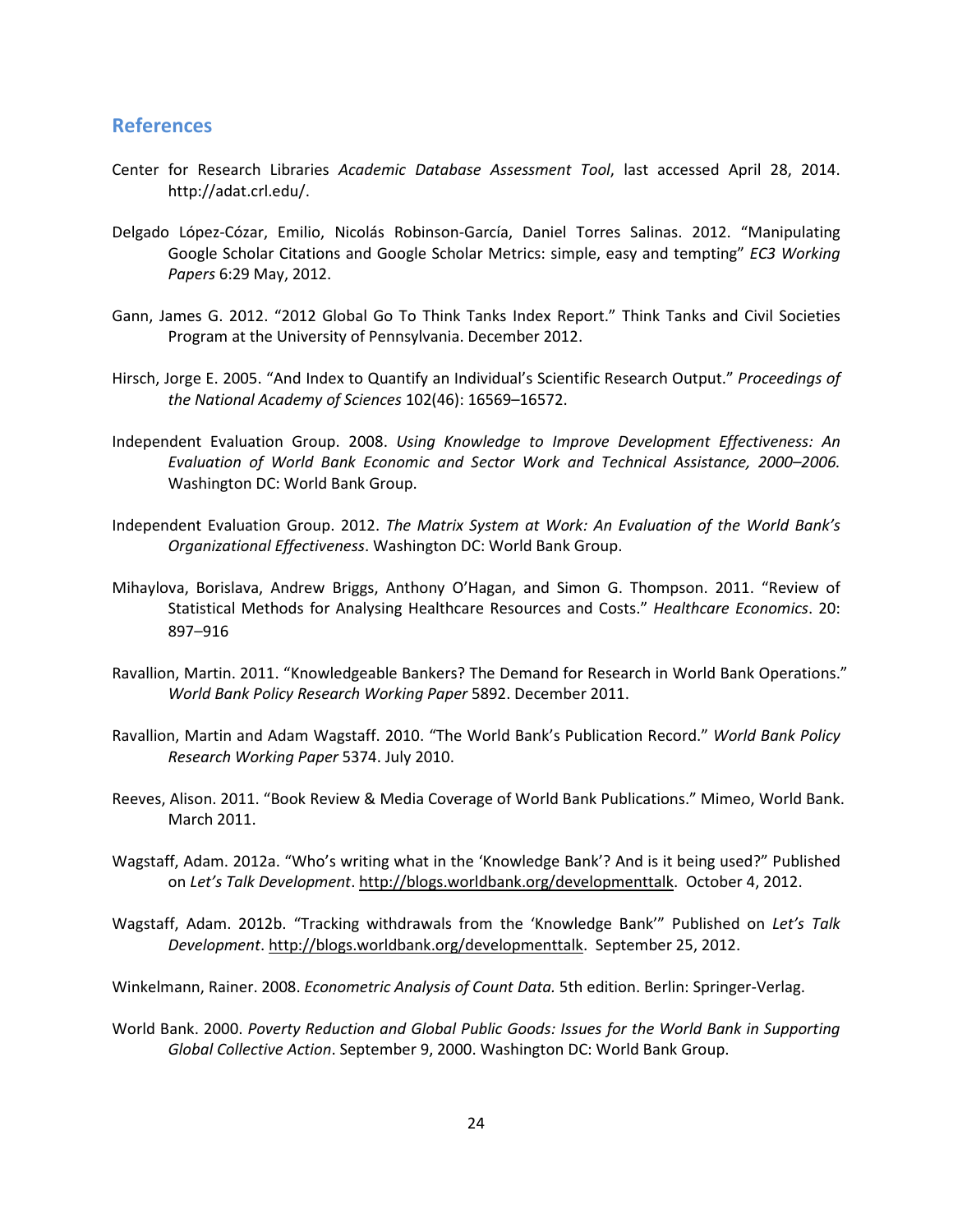- World Bank. 2002. *Fixing Economic and Sector Work: Update on the Progress of Phase II of the ESW Reform.* Washington DC: World Bank Group.
- World Bank. 2004. *Report on the World Bank Group Research Program, Fiscal 2002 and 2003*. Washington DC: World Bank Group.
- World Bank. 2010a. *The World Bank Policy on Access to Information*. July 2010. Washington DC: World Bank Group.
- World Bank. 2010b. *Performance Assessment Review—World Bank Economic Reports on Growth Diagnostics in Four Africa Countries: Ghana, Mauritius, Nigeria, and Uganda*. Report 55404. June 30, 2010. Washington DC: World Bank Group.
- World Bank. 2011a. *The State of World Bank Knowledge Services: Knowledge for Development, 2011*. Washington DC: World Bank Group.
- World Bank. 2011b. *Performance Assessment Review of Investment Climate Assessments in Five Transforming Economies: Bangladesh, Egypt, Guatemala, Kenya, and Vietnam*. Report 62874. June 30, 2011. Washington DC: World Bank Group.
- World Bank. 2012a. *The World Bank Quarterly Business and Risk Review Quarter 4 FY12*. Washington DC: World Bank Group.
- World Bank. 2012b. *Discrete ESW and TA: Guidelines.* February 2012. Washington DC: World Bank Group.
- World Bank. 2012c. *The World Bank Quarterly Business and Risk Review Quarter 1 FY13*. Washington DC: World Bank Group.
- World Bank. 2013a. *The World Bank Quarterly Business and Risk Review Quarter 2 FY13*. Washington DC: World Bank Group.
- World Bank. 2013b. *The World Bank Quarterly Business and Risk Review Quarter 3 FY13*. Washington DC: World Bank Group.
- World Bank. 2013c. *World Bank Corporate Scorecard: Integrated Results and Performance Framework.*  April 2013*.* Washington DC: World Bank Group.
- World Bank. 2013d. *Knowledge-Based Country Programs: An Evaluation of the World Bank Group Experience.* July 2013*.* Washington DC: World Bank Group.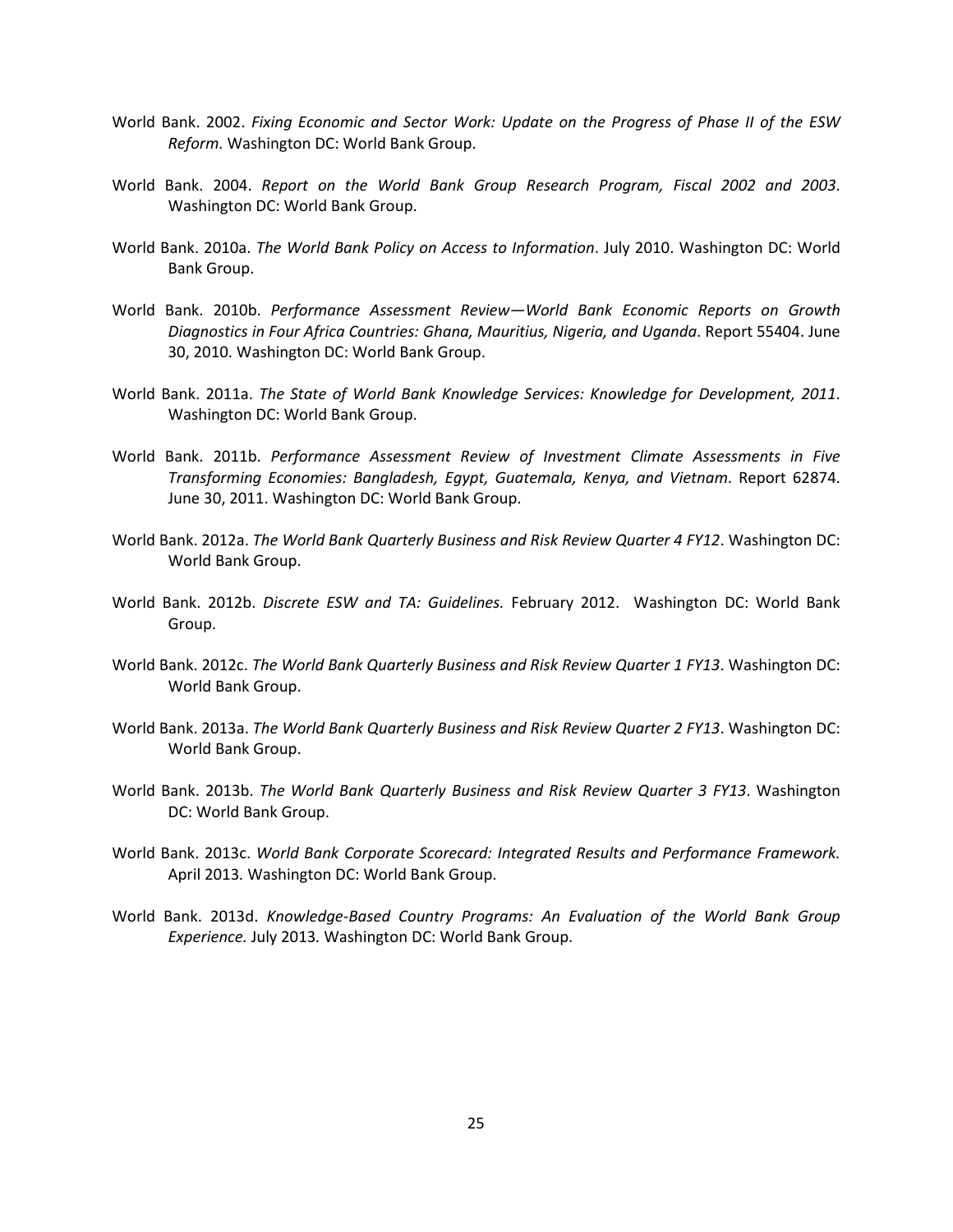# **VI. Annex**

# **Table A: Data Appendix**

| <b>Staff Labor Costs</b> | Logarithm of labor costs for all graded Bank staff, not including inter-VPU<br>cross support, for FY1998 to FY2012. Source: SAP.                                                                                                                                                                                                        |
|--------------------------|-----------------------------------------------------------------------------------------------------------------------------------------------------------------------------------------------------------------------------------------------------------------------------------------------------------------------------------------|
| <b>Consultant Costs</b>  | Logarithm of labor costs for all short-term, extended-term, and vendors,<br>for FY1998 to FY2012. Source: SAP.                                                                                                                                                                                                                          |
| <b>Cross Support</b>     | Logarithm of labor costs for inter-VPU cross support (labor provided by a<br>unit outside the FCO's VPU), for FY1998 to FY2012. VPUs include DEC, WBI,<br>AFR, EAP, ECA, LCR, MNA, SAR, FPD, HDN, PREM, and SDN, with an extra<br>category for other VPUs (OPCS, LEG, etc.). Source: SAP.                                               |
| <b>Other Costs</b>       | Logarithm of costs besides the ones mentioned above. It includes travel,<br>dissemination, and communication costs, for FY1998 to FY2012. Source:<br>SAP.                                                                                                                                                                               |
| <b>Internet Users</b>    | Internet users per 100 people. Source: WDI.                                                                                                                                                                                                                                                                                             |
| GDP per Capita           | Logarithm of the average GDP per capita (PPP constant 2005 international<br>dollar) for the years 2007 through 2011. Source: WDI.                                                                                                                                                                                                       |
| Population               | Logarithm of the average population for the years 2007 through 2011.<br>Source: WDI.                                                                                                                                                                                                                                                    |
| Multi-Project            | Dummy for whether the policy report was financially support by more<br>than one project codes.                                                                                                                                                                                                                                          |
| Multi-Report             | Dummy for whether the policy report consists of multiple reports.                                                                                                                                                                                                                                                                       |
| Multi-Sector             | Dummy for whether the policy report was multi-sectoral, as indicated by<br>positive intra-VPU cross support.                                                                                                                                                                                                                            |
| Core Report              | Dummy for whether the policy report is a core diagnostic report: Country<br>Economic Memoranda, Development Policy Reviews, Poverty Assessments<br>and Public Expenditure Reviews.                                                                                                                                                      |
| <b>CEM</b>               | Dummy for whether the policy report is a Country<br>Economic<br>Memorandum.                                                                                                                                                                                                                                                             |
| OMBC                     | Dummy for whether policy report was featured within the World Bank's<br>Online Media Briefing Center, which launches press releases that are<br>available to accredited journalists before the publication of the report.                                                                                                               |
| Inform Public Debate     | Dummy for whether policy report had objective of informing the public                                                                                                                                                                                                                                                                   |
| Dummy                    | debate. Source: Business Warehouse.                                                                                                                                                                                                                                                                                                     |
| <b>Income Group</b>      | Dummies for whether the subject country of the policy report is a low<br>income, lower middle income, or upper middle income country. Policy<br>reports that are regional, global, or focus on recent IBRD graduates serve<br>as the base. Source: World Bank.                                                                          |
| <b>Fund Center Owner</b> | Dummies for whether a policy report is owned by one or more of the<br>following VPUs: AFR, EAP, ECA, LCR, MNA, SAR, FPD, HDN, PREM, and SDN.<br>Policy reports with multiple project codes could be owned by multiple<br>VPUs. Other VPUs (WBI, OPCS, LEG, etc.), which own a small number of<br>policy reports, serve as the base FCO. |
| Year Dummy               | Dummies for whether a policy report was produced in FY2008 through<br>FY2011; FY2012 is the base year.                                                                                                                                                                                                                                  |

Note: The transformation used for the costs and income data was *log(x+1)*. We used this transformation to maintain observations with zero values.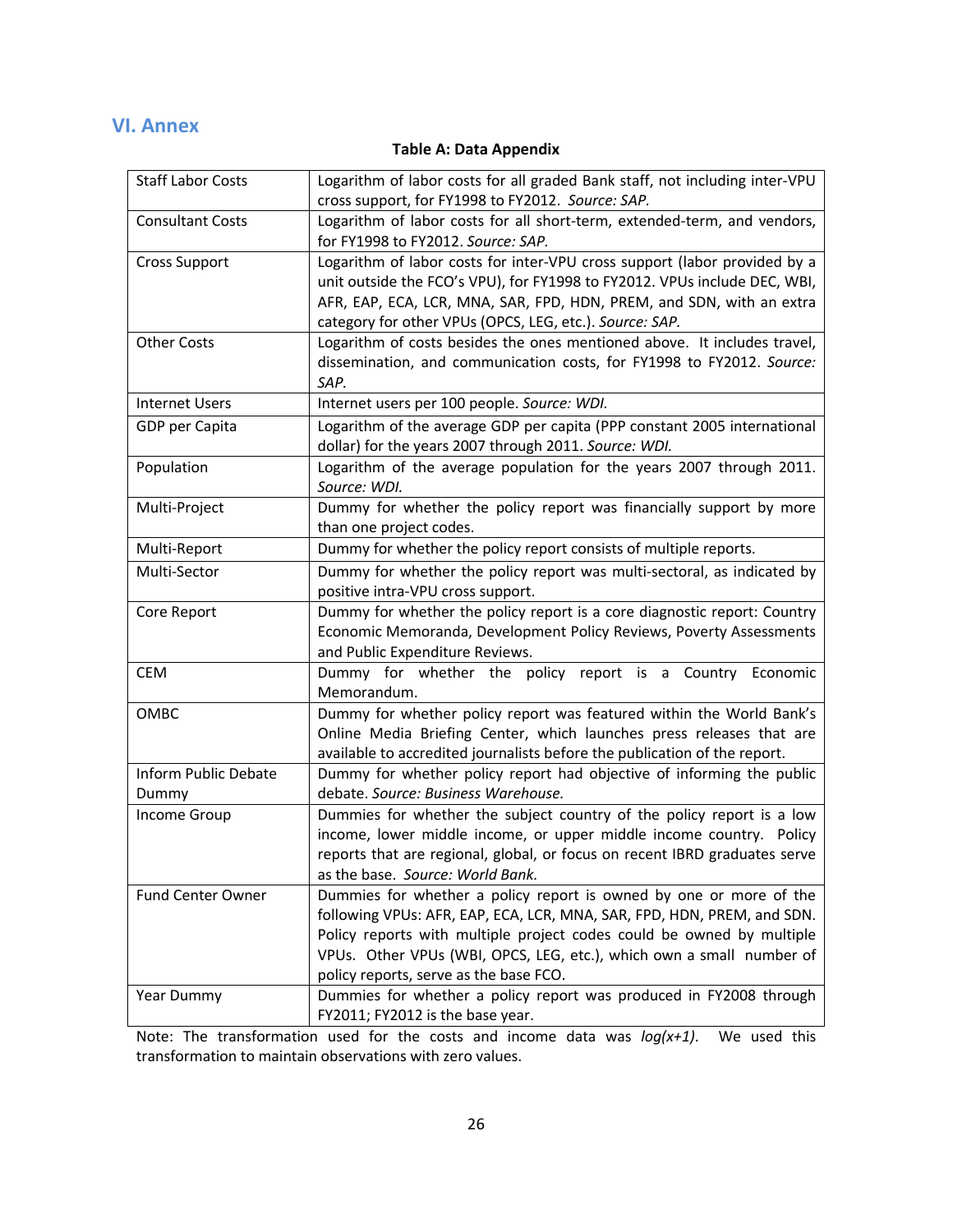| <b>Downloads</b>    | (1)<br>(2)        |                 |                 |                          |                 |                      |                    |                   |
|---------------------|-------------------|-----------------|-----------------|--------------------------|-----------------|----------------------|--------------------|-------------------|
|                     | Negative          |                 | Two Part Model  |                          | Negative        |                      | Two Part Model     |                   |
| VARIABLES           | Binomial          | logit           | regress         | combined                 | Binomial        | logit                | regress            | combined          |
|                     |                   |                 |                 |                          |                 |                      |                    |                   |
| <b>Total Cost</b>   | $0.44***$         | $0.21***$       | 51.68***        | 41.26***                 | $0.32***$       | $0.11***$            | 33.92***           | 25.78***          |
|                     | [9.64]            | $[4.27]$        | [6.86]          | [7.81]                   | [6.28]          | $[2.04]$             | [4.32]             | [4.70]            |
| AFR FCO             | 0.26              | $1.06***$       | 45.21           | $61.23*$                 | 0.20            | 0.63                 | 17.21              | 27.56             |
|                     | [0.96]            | $[2.86]$        | [0.99]          | [1.87]                   | $[0.71]$        | [1.53]               | [0.36]             | [0.80]            |
| EAP FCO             | $1.57***$         | $1.44***$       | 246.20***       | 208.68***                | $1.00***$       | $0.96**$             | 160.55***          | 133.19***         |
|                     | [5.31]            | [3.75]          | [5.19]          | [6.18]                   | [3.19]          | [2.27]               | [3.25]             | [3.79]            |
| ECA FCO             | $0.75***$         | $1.32***$       | 75.58           | 89.33***                 | 0.49            | $0.78*$              | 23.09              | 35.11             |
|                     | [2.53]            | [3.43]          | [1.57]          | [2.61]                   | [1.55]          | [1.79]               | [0.46]             | [0.97]            |
| LCR FCO             | 0.46              | $1.19***$       | 61.20           | 75.87**                  | 0.23            | 0.71                 | 13.04              | 26.57             |
|                     | [1.51]            | [3.06]          | [1.24]          | [2.16]                   | [0.67]          | [1.62]               | [0.25]             | [0.72]            |
| MNA FCO             | 0.52              | $1.16***$       | 70.23           | 81.02**                  | $0.41\,$        | 0.75                 | 28.60              | 38.28             |
|                     | [1.49]            | [2.73]          | [1.28]          | [2.07]                   | [1.14]          | [1.62]               | [0.51]             | [0.96]            |
| SAR FCO             | 0.24              | $0.86**$        | 50.14           | 58.69*                   | $-0.03$         | 0.52                 | $-1.19$            | 12.09             |
|                     | [0.80]            | [2.22]          | [1.01]          | [1.66]                   | $[-0.10]$       | [1.21]               | $[-0.02]$          | [0.33]            |
| <b>FPD FCO</b>      | $-0.18$           | 0.61            | 2.98            | 19.46                    | $-0.25$         | 0.20                 | $-25.13$           | $-12.06$          |
|                     | $[-0.51]$         | [1.47]          | [0.05]          | [0.50]                   | $[-0.70]$       | [0.45]               | $[-0.45]$          | [0.31]            |
| HDN FCO             | $-0.15$           | 0.47            | $-26.66$        | $-4.45$                  | $-0.26$         | $-0.20$              | $-65.98$           | $-49.78$          |
|                     | $[-0.32]$         | [0.92]          | $[-0.35]$       | [0.08]<br>90.85**        | $[-0.53]$       | $[-0.35]$            | $[-0.85]$          | [0.91]<br>27.74   |
| PREM FCO            | 0.48              | 0.44<br>[0.92]  | 114.90*         |                          | 0.17<br>[0.38]  | $-0.12$<br>$[-0.22]$ | 45.31              |                   |
| SDN FCO             | [1.16]<br>$-0.20$ | $0.73*$         | [1.79]<br>26.88 | [1.99]<br>39.25          | $-0.33$         | 0.28                 | [0.68]<br>$-15.90$ | [0.58]<br>$-3.87$ |
|                     | $[-0.70]$         | [1.93]          | [0.57]          | [1.16]                   | $[-1.12]$       | [0.68]               | $[-0.33]$          | [0.11]            |
| <b>Year 2008</b>    | $1.80***$         | $0.59***$       | 169.49***       | 132.04***                | $1.83***$       | $0.60***$            | 168.74***          | 129.58***         |
|                     | $[9.51]$          | [3.20]          | [6.02]          | [6.68]                   | [9.20]          | [3.19]               | [6.06]             | [6.66]            |
| <b>Year 2009</b>    | $1.58***$         | $0.62***$       | 147.38***       | 118.02***                | $1.62***$       | $0.62***$            | 154.74***          | 120.65***         |
|                     | $[8.63]$          | $[3.45]$        | $[5.35]$        | [6.11]                   | [8.71]          | $[3.37]$             | $[5.69]$           | [6.36]            |
| <b>Year 2010</b>    | $1.32***$         | $0.62***$       | 94.73***        | 82.19***                 | $1.30***$       | $0.62***$            | 90.59***           | $77.10***$        |
|                     | [7.19]            | [3.46]          | $[3.49]$        | [4.31]                   | [6.97]          | [3.41]               | [3.39]             | [4.14]            |
| Year 2011           | $0.76***$         | $0.32*$         | 58.03**         | 48.59**                  | $0.74***$       | $0.31*$              | 49.60*             | 41.39**           |
|                     | [4.31]            | [1.87]          | [2.15]          | [2.56]                   | [4.21]          | [1.78]               | [1.88]             | [2.24]            |
| Multi-Project       |                   |                 |                 |                          | 0.40            | $1.30***$            | 70.77**            | 80.63***          |
|                     |                   |                 |                 |                          | $[1.60]$        | [3.55]               | [2.15]             | [3.36]            |
| Multi-Report        |                   |                 |                 |                          | $0.54***$       | $0.33*$              | 90.84***           | 69.92***          |
|                     |                   |                 |                 |                          | [3.15]          | [1.80]               | [3.89]             | [4.24]            |
| Multi-Sector        |                   |                 |                 |                          | $0.39***$       | $0.24*$              | $37.01**$          | $31.24**$         |
|                     |                   |                 |                 |                          | [3.01]          | [1.90]               | [2.08]             | [2.50]            |
| Core Report         |                   |                 |                 |                          | $0.43**$        | $0.78***$            | 117.06***          | 99.17***          |
|                     |                   |                 |                 |                          | $[2.36]$        | [3.66]               | [4.91]             | [5.87]            |
| Population          |                   |                 |                 |                          | $0.10***$       | 0.04                 | $17.15***$         | $12.63***$        |
|                     |                   |                 |                 |                          | [2.85]          | [1.05]               | [3.28]             | [3.43]            |
| Low Income          |                   |                 |                 |                          | 0.23            | $-0.02$              | 30.45              | 20.19             |
|                     |                   |                 |                 |                          | [0.96]          | $[-0.08]$            | [0.88]             | [0.83]            |
| Lower Middle Income |                   |                 |                 |                          | $0.41*$         | $-0.08$              | 79.53**            | 51.96**           |
|                     |                   |                 |                 |                          | [1.87]          | $[-0.37]$            | $[2.53]$           | $[2.36]$          |
| Upper Middle Income |                   |                 |                 |                          | $0.51**$        | 0.11                 | 82.83***           | 59.09***          |
|                     |                   |                 |                 |                          | [2.43]          | [0.51]               | [2.77]             | [2.80]            |
| Constant            | $-2.64***$        | $-3.34***$      | $-651.50***$    |                          | $-3.40***$      | $-2.60**$            | $-799.14***$       |                   |
|                     | $[-4.40]$         | $[-4.82]$       | $[-6.50]$       |                          | $[-3.51]$       | $[-2.46]$            | $[-5.36]$          |                   |
|                     |                   |                 |                 |                          |                 |                      |                    |                   |
| Observations        | 1,582<br>0.0153   | 1,582<br>0.0337 | 1,582           | 1582                     | 1,582<br>0.0183 | 1,582<br>0.0569      | 1,582              | 1582              |
| Pseudo R-squared    |                   |                 | 0.128           |                          |                 |                      | 0.177              |                   |
| Adj. R-squared      |                   |                 |                 |                          |                 |                      |                    |                   |
|                     |                   |                 |                 | z-statistics in brackets |                 |                      |                    |                   |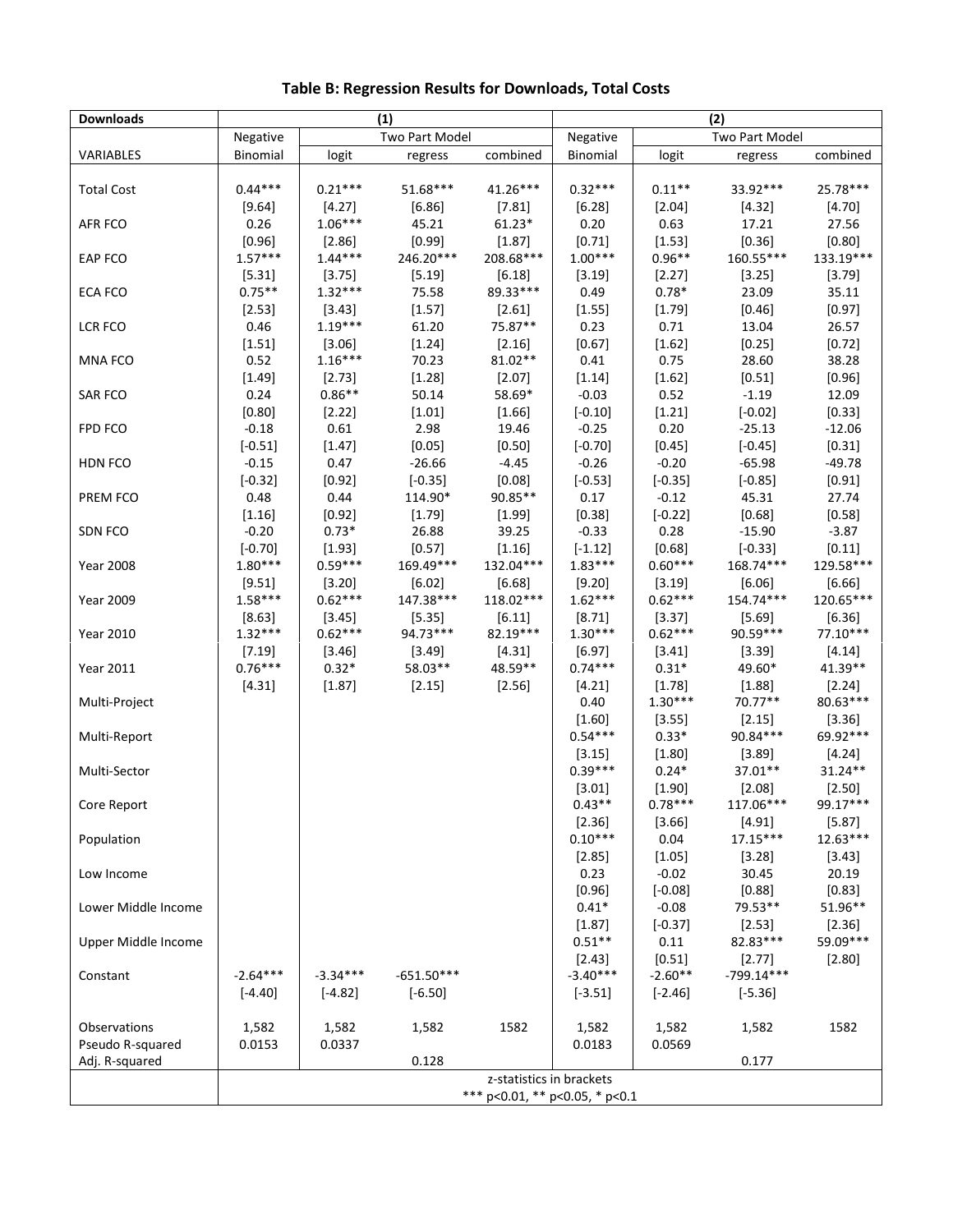| <b>Downloads</b>           | (3)                   |                   |                | (4)                            |                          |                      |                   |                    |
|----------------------------|-----------------------|-------------------|----------------|--------------------------------|--------------------------|----------------------|-------------------|--------------------|
|                            | Negative              |                   | Two Part Model |                                | Negative                 |                      | Two Part Model    |                    |
| VARIABLES                  | Binomial              | logit             | regress        | combined                       | Binomial                 | logit                | regress           | combined           |
|                            |                       |                   |                |                                |                          |                      |                   |                    |
| <b>Staff Labor Costs</b>   | $0.10***$             | $0.04*$           | 12.49***       | $9.5***$                       | $0.05*$                  | 0.03                 | 10.38*            | $8.5***$           |
|                            | [3.91]                | $[1.84]$          | [3.32]         | [3.63]                         | [1.77]                   | [0.69]               | [1.89]            | $[2.00]$           |
| <b>Consultant Costs</b>    | $-0.00$               | $-0.03$           | $-0.20$        | $-0.85$                        | 0.01                     | $-0.04$              | 0.75              | $-0.38$            |
|                            | $[-0.03]$             | $[-1.60]$         | $[-0.08]$      | [0.47]                         | [0.39]                   | $[-1.53]$            | [0.23]            | [0.15]             |
| <b>Cross Support Costs</b> | 0.02                  | $0.04***$         | 1.73           | 2.04                           | $-0.01$                  | 0.00                 | 0.35              | 0.32               |
|                            | $[1.30]$<br>$0.08***$ | $[2.60]$<br>0.04  | [0.93]<br>5.40 | [1.56]<br>$4.56*$              | $[-0.49]$<br>$0.09***$   | $[0.13]$<br>$0.08**$ | [0.16]<br>$8.96*$ | [0.18]<br>$8.77**$ |
| <b>Other Costs</b>         | [2.91]                | $[1.54]$          | [1.36]         | $[1.66]$                       |                          | $[2.42]$             | [1.71]            | [2.17]             |
| Multi-Project              | $0.49**$              | $1.31***$         | 78.78**        | 85.4***                        | [3.26]<br>0.19           | $0.87**$             | 60.92             | 66.91**            |
|                            | $[1.97]$              | [3.58]            | [2.40]         | [3.59]                         | [0.80]                   | $[2.09]$             | [1.60]            | [2.19]             |
| Multi-Report               | $0.51***$             | $0.37**$          | 91.76***       | $71.34***$                     | $0.67***$                | $0.62**$             | 124.97***         | 109.49***          |
|                            | [2.94]                | [2.00]            | [3.92]         | [4.32]                         | [3.56]                   | $[2.29]$             | [4.25]            | [4.74]             |
| Multi-Sector               | $0.30**$              | 0.09              | 25.79          | 19.64                          | 0.23                     | 0.03                 | 18.38             | 14.6               |
|                            | $[2.20]$              | [0.64]            | [1.38]         | $[1.50]$                       | [1.62]                   | $[0.16]$             | [0.82]            | [0.83]             |
| Core Report                | $0.44**$              | $0.78***$         | 118.58***      | 99.44***                       | $0.50***$                | $0.69***$            | 130.91***         | 115.73***          |
|                            | $[2.46]$              | [3.61]            | [4.99]         | $[5.92]$                       | $[2.89]$                 | $[2.71]$             | [4.74]            | [5.35]             |
| Population                 | $0.12***$             | 0.05              | 19.93***       | $14.72***$                     | $0.15***$                | $0.09**$             | 24.52***          | 20.85***           |
|                            | $[3.26]$              | [1.28]            | [3.82]         | [4.01]                         | [4.09]                   | $[2.03]$             | [3.91]            | [4.28]             |
| Low Income                 | 0.04                  | $-0.03$           | 29.74          | 19.57                          | 0.19                     | $-0.08$              | 45.66             | 32.76              |
|                            | $[0.14]$              | $[-0.11]$         | [0.86]         | [0.80]                         | [0.77]                   | $[-0.25]$            | [1.10]            | [1.01]             |
| Lower Middle Income        | 0.35                  | $-0.05$           | 89.07***       | 59.33***                       | $0.62***$                | $-0.02$              | 119.59***         | 90.33***           |
|                            | $[1.57]$              | $[-0.22]$         | $[2.82]$       | $[2.68]$                       | $[2.76]$                 | $[-0.06]$            | [3.11]            | [3.01]             |
| Upper Middle Income        | $0.37*$               | 0.08              | 79.57***       | 55.94***                       | $0.54**$                 | 0.07                 | 94.05***          | 73.08**            |
|                            | [1.73]                | $[0.34]$          | [2.65]         | [2.65]                         | [2.43]                   | [0.24]               | [2.58]            | [2.56]             |
| AFR FCO                    | 0.42                  | 0.68              | 31.26          | 37.85                          | 0.48                     | 0.68                 | 64.07             | 64.9               |
|                            | [1.51]                | [1.63]            | [0.64]         | [1.10]                         | [1.50]                   | [1.09]               | $[1.06]$          | [1.35]             |
| EAP FCO                    | $1.04***$             | $1.03**$          | 173.83***      | $143.13***$                    | $1.13***$                | 0.67                 | 260.24***         | 213.57***          |
|                            | [3.32]                | [2.39]            | [3.49]         | [4.06]                         | [3.24]                   | [1.06]               | [4.13]            | [4.26]             |
| ECA FCO                    | 0.51                  | $0.84*$           | 31.88          | 41.98                          | $0.70**$                 | 0.86                 | 86.67             | 86.14*             |
|                            | $[1.64]$              | [1.90]            | [0.62]         | [1.16]                         | [2.02]                   | $[1.32]$             | [1.37]            | [1.71]             |
| LCR FCO                    | 0.32                  | $0.82*$           | 27.69          | 38.7                           | 0.50                     | 0.82                 | 76.32             | 77.47              |
|                            | [1.00]                | [1.85]            | [0.53]         | [1.05]                         | [1.38]                   | [1.26]               | [1.19]            | [1.52]<br>87.91    |
| MNA FCO                    | 0.45<br>$[1.25]$      | $0.84*$<br>[1.78] | 38.79          | 46.72                          | 0.63                     | 0.67<br>[0.98]       | 94.94             | [1.58]             |
| <b>SAR FCO</b>             | 0.02                  | 0.53              | [0.69]<br>1.19 | [1.17]<br>13.59                | [1.58]<br>0.16           | 0.35                 | [1.35]<br>60.67   | 54.39              |
|                            | [0.06]                | [1.22]            | [0.02]         | [0.37]                         | [0.44]                   | [0.55]               | [0.94]            | [1.06]             |
| FPD FCO                    | $-0.26$               | 0.25              | $-27.23$       | $-12.57$                       | $-0.06$                  | $-0.32$              | 19.48             | 7.2                |
|                            | $[-0.72]$             | $[0.54]$          | $[-0.49]$      | [0.32]                         | $[-0.16]$                | $[-0.50]$            | [0.29]            | [0.13]             |
| HDN FCO                    | $-0.16$               | $-0.16$           | $-61.45$       | $-45.74$                       | 0.15                     | $-0.16$              | $-11.85$          | $-12.79$           |
|                            | $[-0.33]$             | $[-0.29]$         | $[-0.79]$      | [0.83]                         | [0.26]                   | $[-0.19]$            | $[-0.12]$         | [0.16]             |
| PREM FCO                   | 0.17                  | $-0.16$           | 40.86          | 23.82                          | 0.37                     | 0.11                 | 87.77             | 69.26              |
|                            | [0.37]                | $[-0.29]$         | [0.61]         | [0.50]                         | [0.80]                   | [0.14]               | [1.11]            | [1.11]             |
| SDN FCO                    | $-0.43$               | 0.31              | $-20.86$       | $-6.71$                        | $-0.15$                  | 0.71                 | $-0.69$           | 16.31              |
|                            | $[-1.48]$             | $[0.74]$          | $[-0.43]$      | [0.19]                         | $[-0.47]$                | [1.15]               | $[-0.01]$         | [0.35]             |
| OMBC                       | 0.25                  | 0.95              | 19.87          | 36.56                          |                          |                      |                   |                    |
|                            | [0.46]                | [1.21]            | $[0.29]$       | [0.72]                         |                          |                      |                   |                    |
| Inform Public Debate       |                       |                   |                |                                | $0.28**$                 | 0.14                 | 42.82*            | 35.76**            |
|                            |                       |                   |                |                                | $[2.14]$                 | [0.84]               | [1.96]            | [2.10]             |
| Constant                   | $-1.54*$              | $-2.09**$         | $-630.62***$   |                                | $-1.82**$                | $-2.97**$            | $-811.02***$      |                    |
|                            | $[-1.82]$             | $[-2.20]$         | $[-4.86]$      |                                | $[-2.07]$                | $[-2.39]$            | $[-5.07]$         |                    |
|                            |                       |                   |                |                                |                          |                      |                   |                    |
| Observations               | 1,577                 | 1,577             | 1,577          | 1577                           | 1,104                    | 1,104                | 1,104             | 1104               |
| Pseudo R-squared           | 0.0193                | 0.0657            |                |                                | 0.0182                   | 0.0752               |                   |                    |
| Adj. R-squared             |                       |                   | 0.179          |                                |                          |                      | 0.196             |                    |
|                            |                       |                   |                |                                | z-statistics in brackets |                      |                   |                    |
|                            |                       |                   |                | *** p<0.01, ** p<0.05, * p<0.1 |                          |                      |                   |                    |

# **Table C: Regression Results for Downloads, Cost Components, OMBC & Informing Public Policy**

Note: Year dummies coefficients, which are all similar in magnitude and significance with the results in Table B, are not shown in order to preserve space.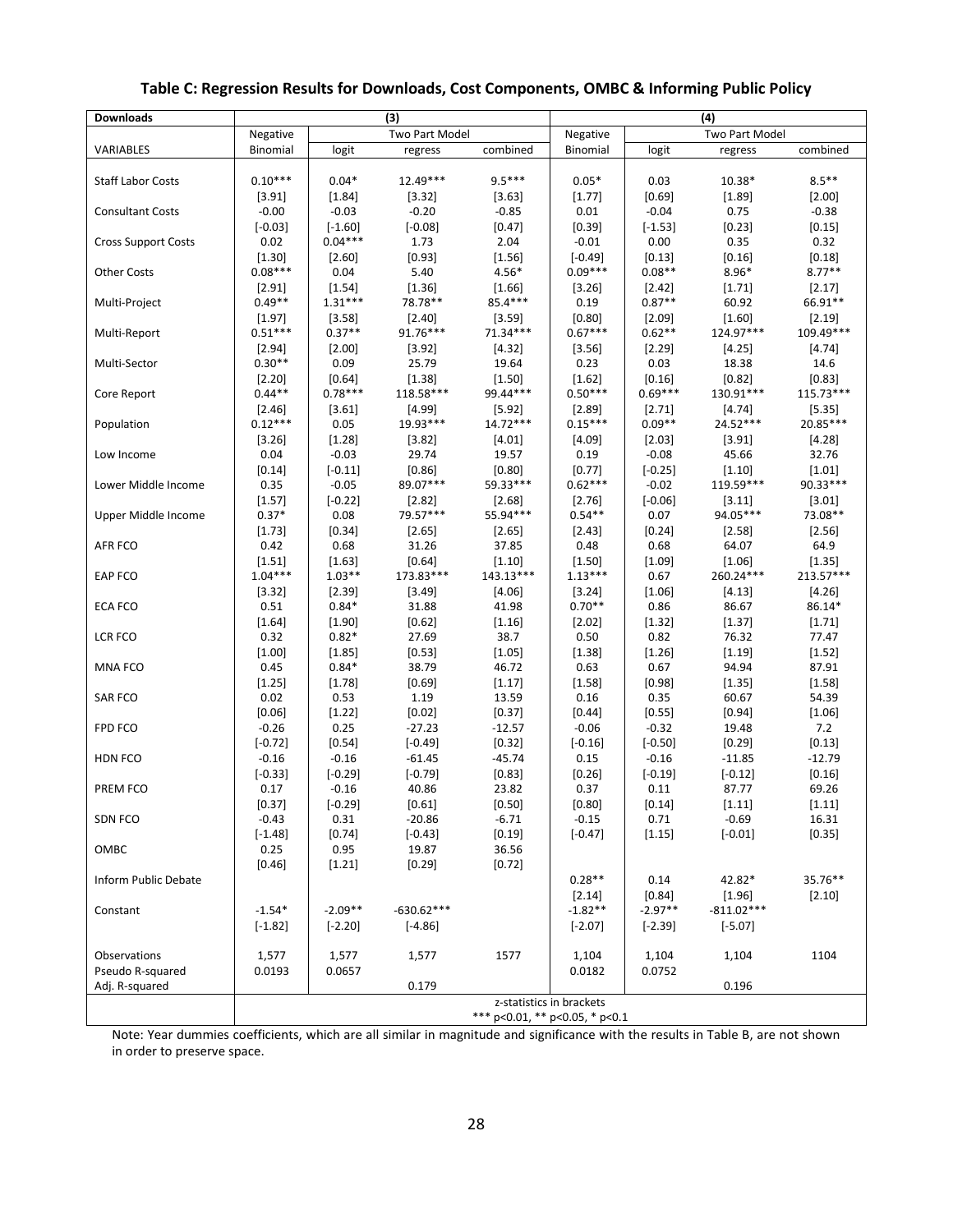| Two Part Model<br>Two Part Model<br>Negative<br>Negative<br>VARIABLES<br>Binomial<br>combined<br>Binomial<br>logit<br>combined<br>regress<br>logit<br>regress<br>$0.1\,$<br>0.15<br>$0.15*$<br>0.78<br>0.2<br>0.00<br>0.07<br>0.45<br><b>Total Cost</b><br>$[2.00]$ **<br>[1.81]<br>[1.18]<br>[0.03]<br>[0.79]<br>[0.67]<br>[1.00]<br>[1.49]<br>3.93<br>1.20<br>$1.12**$<br>1.06<br>0.85<br>AFR FCO<br>0.47<br>0.47<br>0.83<br>[1.17]<br>[1.55]<br>[0.28]<br>[1.50]<br>[0.81]<br>[1.04]<br>[1.62]<br>[2.12]<br><b>EAP FCO</b><br>1.06<br>0.68<br>4.56<br>1.06<br>0.97<br>0.78<br>1.66<br>0.7<br>[1.62]<br>[1.20]<br>$[1.81]^{*}$<br>[1.23]<br>[1.45]<br>[0.41]<br>[1.18]<br>[1.44]<br>$-0.28$<br>0.15<br>0.18<br>0.13<br>0.56<br>0.78<br>$-3.48$<br>0.08<br>ECA FCO |  |
|---------------------------------------------------------------------------------------------------------------------------------------------------------------------------------------------------------------------------------------------------------------------------------------------------------------------------------------------------------------------------------------------------------------------------------------------------------------------------------------------------------------------------------------------------------------------------------------------------------------------------------------------------------------------------------------------------------------------------------------------------------------------|--|
|                                                                                                                                                                                                                                                                                                                                                                                                                                                                                                                                                                                                                                                                                                                                                                     |  |
|                                                                                                                                                                                                                                                                                                                                                                                                                                                                                                                                                                                                                                                                                                                                                                     |  |
|                                                                                                                                                                                                                                                                                                                                                                                                                                                                                                                                                                                                                                                                                                                                                                     |  |
|                                                                                                                                                                                                                                                                                                                                                                                                                                                                                                                                                                                                                                                                                                                                                                     |  |
|                                                                                                                                                                                                                                                                                                                                                                                                                                                                                                                                                                                                                                                                                                                                                                     |  |
|                                                                                                                                                                                                                                                                                                                                                                                                                                                                                                                                                                                                                                                                                                                                                                     |  |
|                                                                                                                                                                                                                                                                                                                                                                                                                                                                                                                                                                                                                                                                                                                                                                     |  |
|                                                                                                                                                                                                                                                                                                                                                                                                                                                                                                                                                                                                                                                                                                                                                                     |  |
|                                                                                                                                                                                                                                                                                                                                                                                                                                                                                                                                                                                                                                                                                                                                                                     |  |
|                                                                                                                                                                                                                                                                                                                                                                                                                                                                                                                                                                                                                                                                                                                                                                     |  |
| [0.29]<br>[0.05]<br>[0.22]<br>[0.69]<br>[1.33]<br>$[-0.80]$<br>[0.13]<br>$[-0.45]$                                                                                                                                                                                                                                                                                                                                                                                                                                                                                                                                                                                                                                                                                  |  |
| $0.87*$<br>$6.96*$<br>1.49<br>$1.51*$<br>$1.19**$<br>$1.19*$<br>4.16<br>1.27<br><b>LCR FCO</b>                                                                                                                                                                                                                                                                                                                                                                                                                                                                                                                                                                                                                                                                      |  |
| $[2.41]$ **<br>[0.94]<br>$[1.95]$ *<br>[1.77]<br>[1.78]<br>[1.73]<br>[1.82]<br>[2.11]                                                                                                                                                                                                                                                                                                                                                                                                                                                                                                                                                                                                                                                                               |  |
| $0.16\,$<br>2.74<br>0.45<br>0.80<br>0.97<br>$-1.49$<br>0.45<br><b>MNA FCO</b><br>0.48                                                                                                                                                                                                                                                                                                                                                                                                                                                                                                                                                                                                                                                                               |  |
| [0.25]<br>[0.47]<br>[0.53]<br>[0.79]<br>[1.36]<br>$[-0.23]$<br>[0.50]<br>[0.55]                                                                                                                                                                                                                                                                                                                                                                                                                                                                                                                                                                                                                                                                                     |  |
| 0.40<br>0.56<br>3.73<br>0.87<br>0.54<br>0.64<br>4.64<br>0.98<br><b>SAR FCO</b>                                                                                                                                                                                                                                                                                                                                                                                                                                                                                                                                                                                                                                                                                      |  |
| [1.14]<br>[0.92]<br>[1.41]<br>[0.69]<br>[1.16]<br>[1.06]<br>[1.52]<br>[0.59]                                                                                                                                                                                                                                                                                                                                                                                                                                                                                                                                                                                                                                                                                        |  |
| 0.78<br>0.26<br>0.62<br>0.21<br>FPD FCO<br>0.46<br>$-0.67$<br>0.56<br>$-1.31$                                                                                                                                                                                                                                                                                                                                                                                                                                                                                                                                                                                                                                                                                       |  |
| [0.86]<br>[0.91]<br>$[-0.27]$<br>[0.29]<br>[0.54]<br>$[1.40]$<br>[0.06]<br>$[-0.75]$<br>$2.75***$<br>$2.22***$<br>12.79***<br>$1.42**$                                                                                                                                                                                                                                                                                                                                                                                                                                                                                                                                                                                                                              |  |
| 8.03<br>1.89<br>HDN FCO<br>3.2<br>1.08<br>$[2.58]$ ***<br>$[4.26]$ ***<br>[1.04]<br>[1.62]                                                                                                                                                                                                                                                                                                                                                                                                                                                                                                                                                                                                                                                                          |  |
| [2.69]<br>[2.65]<br>[3.87]<br>[2.26]<br>$1.64***$<br>$1.36**$<br>PREM FCO<br>1.26<br>4.75<br>0.72<br>$-0.33$<br>0.84<br>1.8                                                                                                                                                                                                                                                                                                                                                                                                                                                                                                                                                                                                                                         |  |
| $[2.49]$ **<br>[1.17]<br>[0.98]<br>[0.63]<br>$[-0.06]$<br>[1.09]<br>[3.02]<br>[2.07]                                                                                                                                                                                                                                                                                                                                                                                                                                                                                                                                                                                                                                                                                |  |
| $1.01**$<br>1.92<br>0.21<br>$-0.14$<br>0.86<br>0.99<br>$-0.64$<br>$-2.31$<br>SDN FCO                                                                                                                                                                                                                                                                                                                                                                                                                                                                                                                                                                                                                                                                                |  |
| [0.55]<br>$[1.81]$ *<br>[0.42]<br>$[-0.61]$<br>[0.25]<br>[1.38]<br>[2.26]<br>$[-0.89]$                                                                                                                                                                                                                                                                                                                                                                                                                                                                                                                                                                                                                                                                              |  |
| $2.16***$<br>$1.19***$<br>$7.42**$<br>$2.91***$<br>$1.54***$<br>9.38***<br>1.79<br><b>Year 2008</b><br>2.13                                                                                                                                                                                                                                                                                                                                                                                                                                                                                                                                                                                                                                                         |  |
| $[3.32]$ ***<br>$[4.04]$ ***<br>[4.19]<br>[3.39]<br>[2.03]<br>[5.48]<br>[2.60]<br>[4.14]                                                                                                                                                                                                                                                                                                                                                                                                                                                                                                                                                                                                                                                                            |  |
| $2.26***$<br>$1.09***$<br>9.49***<br>$2.42***$<br>$1.24***$<br>9.08***<br>1.96<br>1.9<br><b>Year 2009</b>                                                                                                                                                                                                                                                                                                                                                                                                                                                                                                                                                                                                                                                           |  |
| $[3.70]$ ***<br>$[3.77]$ ***<br>[2.67]<br>[4.37]<br>[3.15]<br>[4.89]<br>[3.42]<br>[2.61]                                                                                                                                                                                                                                                                                                                                                                                                                                                                                                                                                                                                                                                                            |  |
| $1.67***$<br>$2.67***$<br>$1.04***$<br>$6.12*$<br>$0.83**$<br>5.23<br>1.26<br><b>Year 2010</b><br>1.41                                                                                                                                                                                                                                                                                                                                                                                                                                                                                                                                                                                                                                                              |  |
| $[2.39]$ **<br>$[2.76]$ ***<br>[2.37]<br>[1.44]<br>[2.85]<br>[1.68]<br>[3.23]<br>[5.15]                                                                                                                                                                                                                                                                                                                                                                                                                                                                                                                                                                                                                                                                             |  |
| $1.29**$<br>$1.35***$<br>6.02<br>0.56<br>5.11<br>0.98<br><b>Year 2011</b><br>0.54<br>1.13                                                                                                                                                                                                                                                                                                                                                                                                                                                                                                                                                                                                                                                                           |  |
| $[2.10]$ **<br>[1.49]<br>$[1.90]$ *<br>[2.47]<br>[1.50]<br>[1.60]<br>[2.69]<br>[1.38]                                                                                                                                                                                                                                                                                                                                                                                                                                                                                                                                                                                                                                                                               |  |
| $1.30**$<br>0.37<br>$6.64**$<br>1.04<br>Multi-Project                                                                                                                                                                                                                                                                                                                                                                                                                                                                                                                                                                                                                                                                                                               |  |
| $[2.36]$ **<br>[1.06]<br>[2.15]<br>[2.34]                                                                                                                                                                                                                                                                                                                                                                                                                                                                                                                                                                                                                                                                                                                           |  |
| $0.96**$<br>$0.65**$<br>$4.39*$<br>0.95<br>Multi-Report                                                                                                                                                                                                                                                                                                                                                                                                                                                                                                                                                                                                                                                                                                             |  |
| $[2.74]$ ***<br>[2.23]<br>[1.83]<br>[2.46]                                                                                                                                                                                                                                                                                                                                                                                                                                                                                                                                                                                                                                                                                                                          |  |
| $-0.65**$<br>$-0.06$<br>$-3.27$<br>$-0.44$<br>Multi-Sector                                                                                                                                                                                                                                                                                                                                                                                                                                                                                                                                                                                                                                                                                                          |  |
| $[-1.60]$<br>$[-2.06]$<br>$[-0.28]$<br>[1.51]                                                                                                                                                                                                                                                                                                                                                                                                                                                                                                                                                                                                                                                                                                                       |  |
| $-1.13**$<br>$-0.78*$<br>$-2.63$<br>$-0.82$<br>Core Report                                                                                                                                                                                                                                                                                                                                                                                                                                                                                                                                                                                                                                                                                                          |  |
| $[-2.32]$<br>$[-1.82]$<br>$[-0.64]$<br>[1.43]                                                                                                                                                                                                                                                                                                                                                                                                                                                                                                                                                                                                                                                                                                                       |  |
| $0.46***$<br>$0.33***$<br>$-0.50$<br>0.15<br>Population                                                                                                                                                                                                                                                                                                                                                                                                                                                                                                                                                                                                                                                                                                             |  |
| [1.29]<br>[4.17]<br>[4.00]<br>$[-0.58]$                                                                                                                                                                                                                                                                                                                                                                                                                                                                                                                                                                                                                                                                                                                             |  |
| 0.60<br>0.16<br>$-1.98$<br>$-0.13$<br>Low Income                                                                                                                                                                                                                                                                                                                                                                                                                                                                                                                                                                                                                                                                                                                    |  |
| [0.90]<br>[0.34]<br>$[-0.38]$<br>[0.19]                                                                                                                                                                                                                                                                                                                                                                                                                                                                                                                                                                                                                                                                                                                             |  |
| Lower Middle Income<br>$-0.80$<br>$-0.38$<br>$-8.04*$<br>$-1.22$                                                                                                                                                                                                                                                                                                                                                                                                                                                                                                                                                                                                                                                                                                    |  |
| $[1.99]$ **<br>$[-0.94]$<br>$[-1.37]$<br>$[-1.78]$                                                                                                                                                                                                                                                                                                                                                                                                                                                                                                                                                                                                                                                                                                                  |  |
| Upper Middle Income<br>0.03<br>0.19<br>0.15<br>0.14                                                                                                                                                                                                                                                                                                                                                                                                                                                                                                                                                                                                                                                                                                                 |  |
| [0.51]<br>[0.06]<br>[0.05]<br>[0.30]<br>$-4.48***$                                                                                                                                                                                                                                                                                                                                                                                                                                                                                                                                                                                                                                                                                                                  |  |
| $-5.27***$<br>$-12.02***$<br>$-10.98***$<br>$-12.86$<br>4.66<br>Constant                                                                                                                                                                                                                                                                                                                                                                                                                                                                                                                                                                                                                                                                                            |  |
| $[-1.38]$<br>$[-4.26]$<br>$[-5.19]$<br>[0.22]<br>$[-3.13]$<br>$[-4.85]$                                                                                                                                                                                                                                                                                                                                                                                                                                                                                                                                                                                                                                                                                             |  |
|                                                                                                                                                                                                                                                                                                                                                                                                                                                                                                                                                                                                                                                                                                                                                                     |  |
| 1182<br>Observations<br>1,182<br>1,182<br>1,182<br>1182<br>1,182<br>1,182<br>1,182<br>0.0574<br>0.144<br>Pseudo R-squared<br>0.0266<br>0.0749                                                                                                                                                                                                                                                                                                                                                                                                                                                                                                                                                                                                                       |  |
| Adj. R-squared<br>0.0421<br>0.120                                                                                                                                                                                                                                                                                                                                                                                                                                                                                                                                                                                                                                                                                                                                   |  |
| z-statistics in brackets                                                                                                                                                                                                                                                                                                                                                                                                                                                                                                                                                                                                                                                                                                                                            |  |
| *** p<0.01, ** p<0.05, * p<0.1                                                                                                                                                                                                                                                                                                                                                                                                                                                                                                                                                                                                                                                                                                                                      |  |

# **Table D: Regression Results for Citations, Total Costs**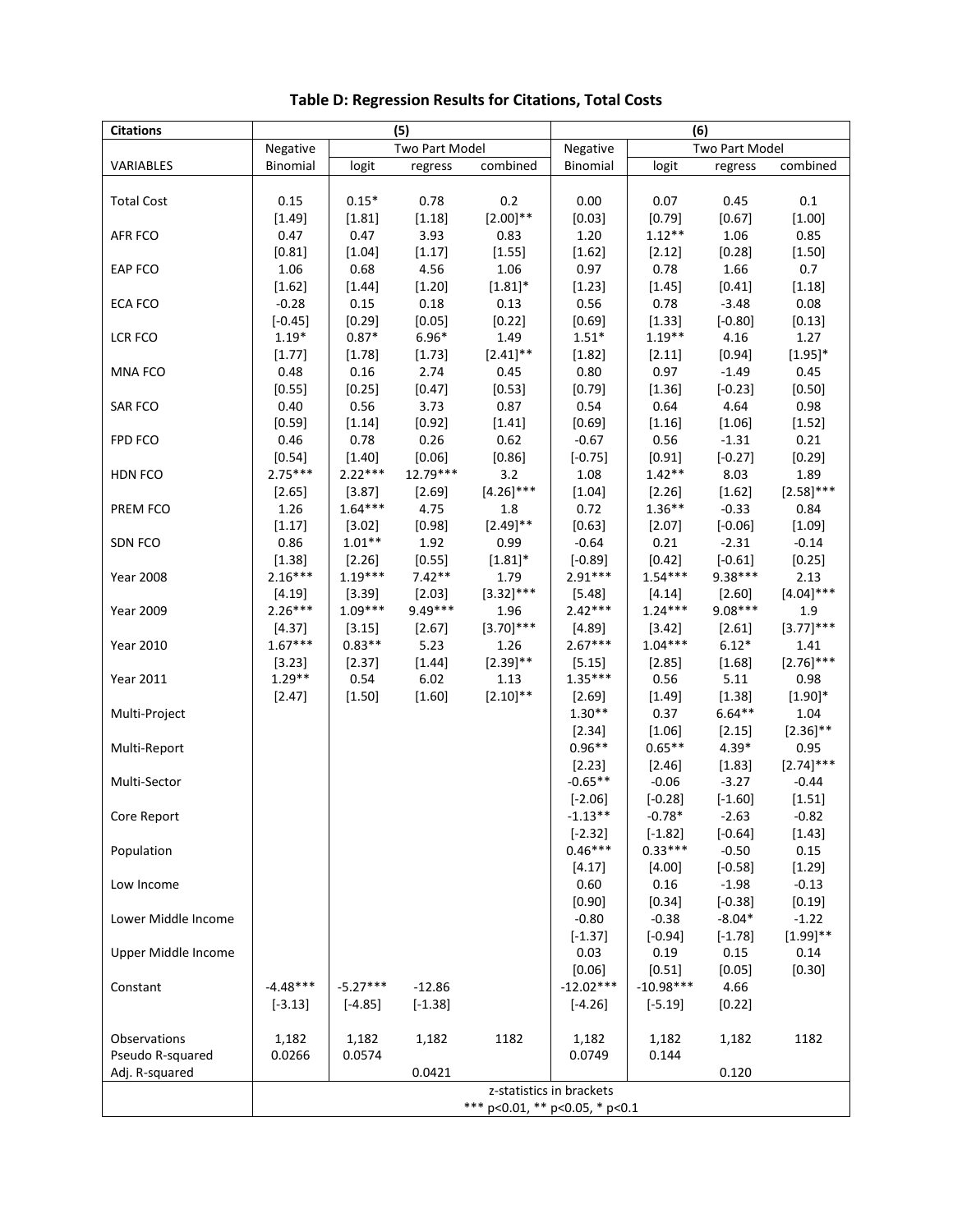| <b>Citations</b>           |                        | (7)                 |                    |                     | (8)                            |                       |                    |                     |
|----------------------------|------------------------|---------------------|--------------------|---------------------|--------------------------------|-----------------------|--------------------|---------------------|
|                            | Negative               |                     | Two Part Model     |                     | Negative                       |                       | Two Part Model     |                     |
| VARIABLES                  | Binomial               | logit               | regress            | combined            | Binomial                       | logit                 | regress            | combined            |
|                            |                        |                     |                    |                     |                                |                       |                    |                     |
| <b>Staff Labor Costs</b>   | $-0.02$                | $-0.03$             | 0.13               | 0                   | $-0.03$                        | $-0.08*$              | 0.28               | $-0.02$             |
|                            | $[-0.36]$              | $[-0.70]$           | [0.33]             | [0.03]              | $[-0.48]$                      | $[-1.71]$             | [0.69]             | [0.33]              |
| <b>Consultant Costs</b>    | $-0.04$                | 0.03                | $-0.29$            | $-0.02$             | $-0.07$                        | 0.01                  | $-0.20$            | $-0.02$             |
|                            | $[-1.05]$              | [0.90]              | $[-1.06]$          | [0.46]              | $[-1.47]$                      | [0.41]                | $[-0.66]$          | [0.36]              |
| <b>Cross Support Costs</b> | $0.07**$               | $0.06***$           | $-0.17$            | 0.02                | 0.04                           | 0.04                  | $-0.09$            | 0.02                |
|                            | [1.99]                 | $[2.60]$            | $[-0.75]$          | [0.54]              | [1.24]                         | [1.53]                | $[-0.36]$          | $[0.42]$            |
| <b>Other Costs</b>         | $-0.08$                | $-0.09**$           | $0.01\,$           | $-0.06$             | $-0.03$                        | $-0.09**$             | 0.14               | $-0.05$             |
| Multi-Project              | $[-1.29]$<br>$1.61***$ | $[-2.42]$<br>0.46   | [0.03]<br>$7.19**$ | [1.12]<br>$1.16***$ | $[-0.44]$<br>$1.50***$         | $[-2.13]$<br>$0.74**$ | [0.39]<br>4.71     | [0.81]<br>$1.27**$  |
|                            | [3.03]                 | [1.30]              | [2.29]             | [2.59]              | [2.70]                         | [2.00]                | [1.41]             | [2.21]              |
| Multi-Report               | $0.94**$               | $0.66**$            | $4.79*$            | $1***$              | $1.11***$                      | $0.59**$              | $4.86*$            | $1.17***$           |
|                            | [2.16]                 | [2.48]              | [1.93]             | [2.81]              | [2.28]                         | [1.96]                | [1.69]             | [2.38]              |
| Multi-Sector               | $-0.71**$              | $-0.12$             | $-3.02$            | $-0.44$             | $-0.81**$                      | $-0.24$               | $-2.93$            | $-0.62$             |
|                            | $[-2.25]$              | $[-0.51]$           | $[-1.39]$          | [1.45]              | $[-2.36]$                      | $[-0.93]$             | $[-1.21]$          | [1.51]              |
| Core Report                | $-1.03**$              | $-0.69$             | $-2.00$            | $-0.68$             | $-1.19**$                      | $-0.61$               | $-2.48$            | $-0.84$             |
|                            | $[-2.18]$              | $[-1.60]$           | $[-0.48]$          | [1.18]              | $[-2.55]$                      | $[-1.41]$             | $[-0.58]$          | [1.18]              |
| Population                 | $0.49***$              | $0.33***$           | $-0.43$            | 0.15                | $0.49***$                      | $0.34***$             | $-0.85$            | 0.14                |
|                            | [4.48]                 | [3.92]              | $[-0.49]$          | [1.27]              | [4.30]                         | [3.89]                | $[-0.91]$          | [0.93]              |
| Low Income                 | 0.89                   | 0.19                | $-2.65$            | $-0.2$              | 0.83                           | 0.11                  | $-4.64$            | $-0.59$             |
|                            | [1.34]                 | [0.39]              | $[-0.49]$          | [0.28]              | [1.16]                         | [0.22]                | $[-0.80]$          | [0.63]              |
| Lower Middle Income        | $-0.53$                | $-0.29$             | $-7.22$            | $-1.05*$            | $-0.35$                        | $-0.13$               | $-9.57*$           | $-1.51*$            |
|                            | $[-0.92]$              | $[-0.69]$           | $[-1.55]$          | [1.68]              | $[-0.57]$                      | $[-0.29]$             | $[-1.94]$          | [1.86]              |
| Upper Middle Income        | 0.22                   | 0.30                | $1.01\,$           | 0.31                | 0.09                           | 0.14                  | $-0.15$            | 0.09                |
|                            | [0.46]                 | [0.79]              | [0.29]             | [0.64]              | [0.17]                         | [0.35]                | $[-0.04]$          | $[0.14]$            |
| <b>AFR FCO</b>             | $1.19*$                | $1.32**$            | 2.06               | $1.08*$             | 1.09                           | $1.22**$              | 4.76               | $1.65***$           |
|                            | [1.65]                 | [2.42]              | [0.53]             | [1.84]              | [1.48]                         | [2.01]                | [1.16]             | [2.13]              |
| <b>EAP FCO</b>             | 0.92                   | $0.92*$             | 1.60               | 0.77                | 1.05                           | $1.08*$               | 2.86               | 1.27                |
|                            | [1.17]                 | [1.67]              | [0.39]             | [1.28]              | [1.32]                         | [1.68]                | [0.68]             | [1.58]              |
| <b>ECA FCO</b>             | 0.56                   | 0.94                | $-3.75$            | 0.14                | 0.62                           | $1.27*$               | $-3.67$            | 0.46                |
|                            | [0.70]                 | [1.56]              | $[-0.83]$          | [0.21]              | [0.75]                         | [1.91]                | $[-0.78]$          | [0.53]              |
| <b>LCR FCO</b>             | $1.63**$               | $1.34**$            | 4.42               | $1.37**$            | $1.64**$                       | $1.65***$             | 5.86               | $2.15***$           |
|                            | [2.00]                 | [2.31]              | [0.98]             | [2.08]              | [1.97]                         | [2.49]                | [1.22]             | [2.42]              |
| <b>MNA FCO</b>             | 0.80                   | 0.94                | $-2.34$            | 0.31                | 0.66                           | 1.06                  | $-0.56$            | 0.74                |
|                            | [0.79]                 | [1.29]              | $[-0.36]$          | [0.34]              | [0.62]                         | [1.28]                | $[-0.07]$          | [0.58]              |
| <b>SAR FCO</b>             | 0.33                   | 0.77                | 4.59               | 1.04                | 0.47                           | 0.99                  | 6.40               | $1.71*$             |
|                            | [0.43]                 | [1.35]              | [1.02]             | [1.59]              | [0.59]                         | [1.49]                | [1.34]             | [1.94]              |
| <b>FPD FCO</b>             | $-0.38$                | 0.67                | $-1.30$            | 0.26                | $-0.45$                        | 0.95                  | 0.76               | 0.86                |
| <b>HDN FCO</b>             | $[-0.43]$              | [1.03]<br>$1.78***$ | $[-0.26]$          | [0.36]<br>$2.09***$ | $[-0.51]$                      | [1.36]<br>$2.10***$   | [0.15]<br>$10.70*$ | [0.92]<br>$3.21***$ |
|                            | 1.47                   |                     | 8.03               |                     | 1.68                           |                       |                    |                     |
| PREM FCO                   | [1.45]<br>0.46         | [2.73]<br>$1.56***$ | [1.58]<br>$-0.32$  | [2.80]<br>0.94      | [1.45]<br>$-0.02$              | [2.63]<br>1.18        | [1.96]<br>2.56     | [3.13]<br>1.3       |
|                            | [0.40]                 | [2.30]              | $[-0.06]$          | [1.20]              | $[-0.02]$                      | [1.56]                | [0.41]             | [1.18]              |
| SDN FCO                    | $-0.83$                | 0.36                | $-2.73$            | $-0.11$             | $-1.05$                        | 0.73                  | $-2.76$            | 0.17                |
|                            | $[-1.19]$              | [0.67]              | $[-0.71]$          | [0.18]              | $[-1.50]$                      | [1.24]                | $[-0.67]$          | [0.22]              |
| OMBC                       | 0.95                   | $1.60***$           | 3.84               | $1.47**$            |                                |                       |                    |                     |
|                            | [0.95]                 | [2.69]              | [0.89]             | [2.26]              |                                |                       |                    |                     |
| Inform Public Debate       |                        |                     |                    |                     | 0.21                           | $0.45*$               | $-5.89**$          | $-0.52$             |
|                            |                        |                     |                    |                     | [0.59]                         | $[1.69]$              | $[-2.20]$          | [1.16]              |
| Constant                   | $-11.38***$            | $-9.69***$          | 11.73              |                     | $-11.17***$                    | $-9.17***$            | 20.76              |                     |
|                            | $[-4.49]$              | $[-4.96]$           | [0.59]             |                     | $[-4.21]$                      | $[-4.40]$             | [0.98]             |                     |
|                            |                        |                     |                    |                     |                                |                       |                    |                     |
| Observations               | 1,180                  | 1,180               | 1,180              | 1180                | 851                            | 851                   | 851                | 851                 |
| Pseudo R-squared           | 0.0806                 | 0.165               | 0.165              |                     | 0.0827                         | 0.185                 | 0.185              |                     |
| Adj. R-squared             |                        | 0.106               | 0.106              |                     |                                | 0.175                 | 0.175              |                     |
|                            |                        |                     |                    |                     | z-statistics in brackets       |                       |                    |                     |
|                            |                        |                     |                    |                     | *** p<0.01, ** p<0.05, * p<0.1 |                       |                    |                     |

# **Table E: Regression Results for Citations, Cost Components, OMBC & Informing Public Policy**

Note: Year dummies coefficients, which are all similar in magnitude and significance with the results in Table D, are not shown in order to preserve space.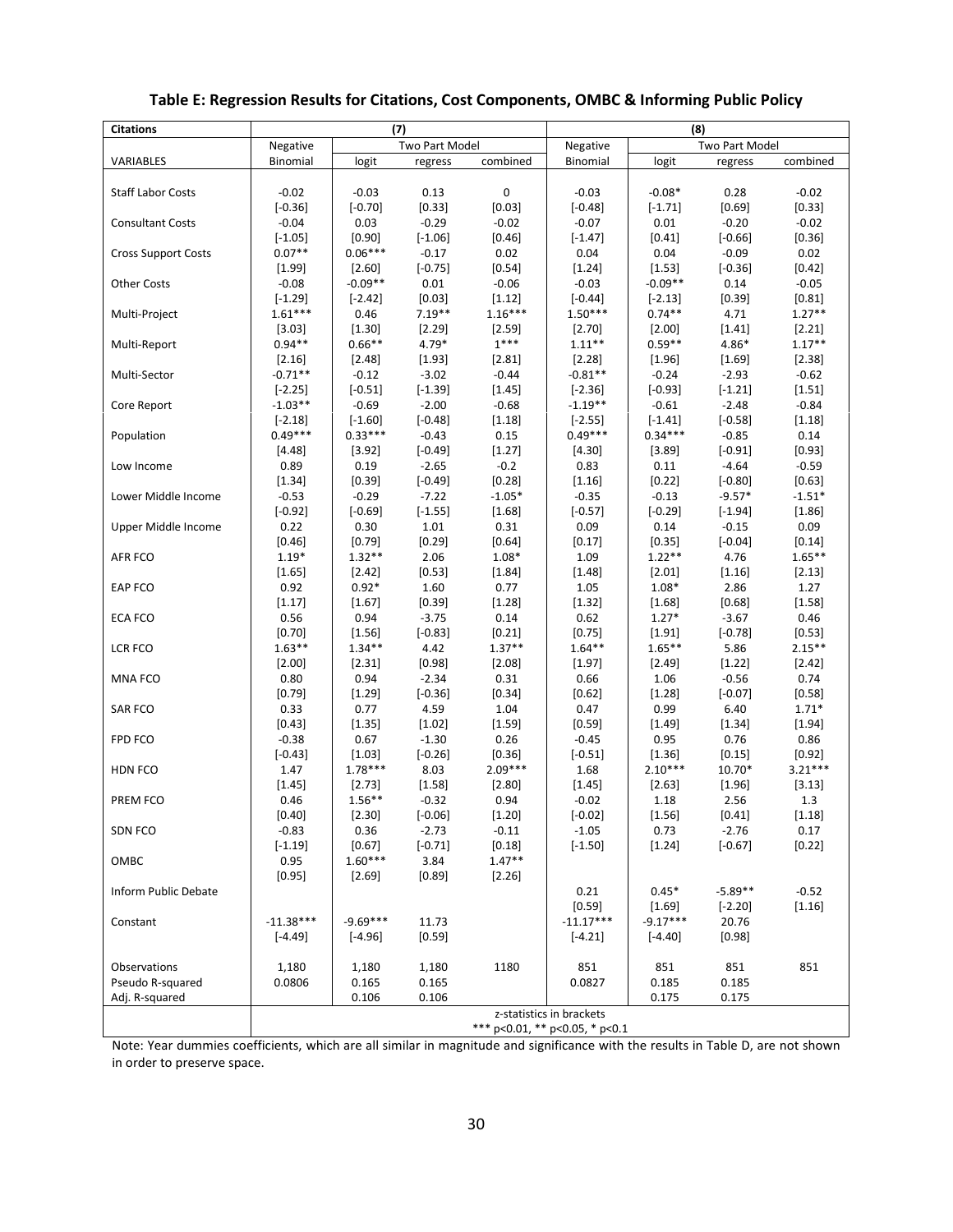| <b>Downloads</b>                 |                        | (9)                    |                    | (10)                           |                          |                       |                      |                      |
|----------------------------------|------------------------|------------------------|--------------------|--------------------------------|--------------------------|-----------------------|----------------------|----------------------|
|                                  | Negative               |                        | Two Part Model     |                                | Negative                 |                       | Two Part Model       |                      |
| VARIABLES                        | Binomial               | logit                  | regress            | combined                       | Binomial                 | logit                 | regress              | combined             |
|                                  |                        |                        |                    |                                |                          |                       |                      |                      |
| <b>Staff Labor Costs</b>         | $0.10***$              | $0.05**$               | 11.88***           | $9.55***$                      | $0.07***$                | 0.03                  | $9.11**$             | $6.91***$            |
|                                  | $[4.29]$               | $[2.28]$               | [3.13]             | $[3.59]$                       | $[2.82]$                 | [1.27]                | $[2.44]$             | $[2.65]$             |
| <b>Consultant Costs</b>          | $-0.00$                | $-0.02$                | 2.56               | 1.16                           | $-0.01$                  | $-0.03*$              | $-0.67$              | $-1.24$              |
| <b>Other Costs</b>               | $[-0.02]$<br>$0.09***$ | $[-1.10]$<br>$0.06***$ | [0.95]<br>$9.92**$ | [0.61]<br>$8.55***$            | $[-0.30]$<br>$0.08***$   | $[-1.73]$<br>$0.05**$ | $[-0.26]$<br>$7.19*$ | [0.68]<br>$6.11***$  |
|                                  | [3.59]                 | $[2.64]$               | $[2.44]$           | [3.01]                         | $[2.92]$                 | [2.06]                | [1.82]               | [2.22]               |
| <b>DEC Cross Support Costs</b>   | $0.07***$              | $0.04*$                | $8.04***$          | $6.56***$                      | $0.06***$                | 0.03                  | 7.89***              | $6.22***$            |
|                                  | [3.37]                 | [1.65]                 | [2.84]             | [3.23]                         | [2.98]                   | [1.50]                | [2.91]               | [3.23]               |
| <b>WBI Cross Support Costs</b>   | 0.04                   | 0.05                   | 5.31               | 5.16                           | 0.04                     | 0.04                  | 5.98                 | 5.18                 |
|                                  | [0.97]                 | [0.97]                 | [0.87]             | [1.16]                         | [0.90]                   | [0.82]                | [1.02]               | [1.23]               |
| <b>AFR Cross Support Costs</b>   | $-0.04$                | $-0.03$                | $-5.57$            | $-4.67$                        | $-0.06$                  | $-0.04$               | $-7.77$              | $-6.29*$             |
|                                  | $[-1.04]$              | $[-0.85]$              | $[-1.06]$          | [1.25]                         | $[-1.64]$                | $[-1.12]$             | $[-1.53]$            | [1.76]               |
| <b>EAP Cross Support Costs</b>   | $-0.01$                | 0.03                   | $-1.36$            | 0.02                           | $-0.00$                  | 0.02                  | $-1.76$              | $-0.78$              |
|                                  | $[-0.14]$              | [0.72]                 | $[-0.25]$          | [0.00]                         | $[-0.09]$                | [0.37]                | $[-0.33]$            | $[0.21]$             |
| <b>ECA Cross Support Costs</b>   | 0.00                   | $0.06*$                | $-6.64$            | $-2.78$                        | $-0.00$                  | 0.06                  | $-5.84$              | $-2.57$              |
|                                  | [0.05]                 | [1.65]                 | $[-1.61]$          | [0.93]                         | $[-0.07]$                | [1.58]                | $[-1.48]$            | [0.91]               |
| <b>LCR Cross Support Costs</b>   | 0.05                   | 0.04                   | $8.33*$            | $6.93*$                        | 0.04                     | 0.04                  | 6.28                 | 5.17                 |
|                                  | [1.46]                 | $[1.06]$               | [1.65]             | [1.91]                         | [0.98]                   | [0.88]                | [1.30]               | [1.51]               |
| MNA Cross Support Costs          | 0.01                   | 0.04                   | $-4.36$            | $-1.88$                        | 0.00                     | 0.03                  | $-3.84$              | $-1.74$              |
| <b>SAR Cross Support Costs</b>   | [0.33]<br>0.01         | [0.80]<br>0.03         | $[-0.77]$<br>2.66  | [0.46]<br>2.68                 | [0.05]<br>0.01           | [0.75]<br>0.03        | $[-0.70]$<br>2.19    | [0.45]<br>2.17       |
|                                  | [0.33]                 | [0.72]                 | $[0.50]$           | [0.71]                         | [0.17]                   | [0.66]                | [0.43]               | [0.60]               |
| FPD Cross Support Costs          | $-0.10***$             | $-0.02$                | $-11.55**$         | $-8.6**$                       | $-0.09***$               | $-0.03$               | $-11.86***$          | $-8.82***$           |
|                                  | $[-3.35]$              | $[-0.82]$              | $[-2.44]$          | [2.57]                         | $[-2.97]$                | $[-0.96]$             | $[-2.61]$            | [2.76]               |
| <b>HDN Cross Support Costs</b>   | 0.00                   | 0.05                   | $-3.33$            | $-0.8$                         | $-0.00$                  | 0.04                  | $-2.51$              | $-0.59$              |
|                                  | [0.15]                 | [1.54]                 | $[-0.86]$          | $[0.29]$                       | $[-0.17]$                | [1.37]                | $[-0.67]$            | [0.22]               |
| <b>PRM Cross Support Costs</b>   | $0.06**$               | $0.05*$                | $7.47**$           | $6.7**$                        | 0.03                     | 0.03                  | 4.16                 | 3.53                 |
|                                  | [2.04]                 | [1.82]                 | [2.06]             | [2.56]                         | $[1.11]$                 | $[0.91]$              | [1.18]               | [1.40]               |
| <b>SDN Cross Support Costs</b>   | 0.02                   | 0.01                   | 0.01               | 0.31                           | 0.00                     | 0.01                  | $-0.38$              | $-0.02$              |
|                                  | [0.98]                 | [0.48]                 | [0.00]             | [0.15]                         | [0.12]                   | [0.43]                | $[-0.13]$            | $[0.01]$             |
| <b>Other Cross Support Costs</b> | $0.04*$                | $-0.00$                | $4.40*$            | 2.9                            | 0.02                     | $-0.01$               | $4.16*$              | 2.64                 |
|                                  | [1.90]                 | $[-0.18]$              | [1.69]             | [1.56]                         | $[1.09]$                 | $[-0.41]$             | $[1.66]$             | $[1.49]$             |
| Multi-Project                    |                        |                        |                    |                                | $0.60**$                 | $1.29***$             | 78.93***             | 86.15***             |
|                                  |                        |                        |                    |                                | $[2.53]$                 | $[3.69]$              | $[2.62]$             | $[3.90]$             |
| Multi-Report                     |                        |                        |                    |                                | $0.61***$                | $0.44**$              | $112.17***$          | $87.3***$            |
| Multi-Sector                     |                        |                        |                    |                                | $[3.48]$<br>$0.48***$    | [2.38]<br>$0.24*$     | [4.79]<br>40.20**    | $[5.28]$<br>33.44*** |
|                                  |                        |                        |                    |                                | [3.67]                   | [1.85]                | [2.19]               | $[2.59]$             |
| Core Report                      |                        |                        |                    |                                | $0.52***$                | $0.76***$             | 115.55***            | 97.79***             |
|                                  |                        |                        |                    |                                | [2.90]                   | [3.55]                | $[4.85]$             | [5.78]               |
| Population                       |                        |                        |                    |                                | $0.09***$                | 0.02                  | 22.33***             | 15.78***             |
|                                  |                        |                        |                    |                                | $[2.89]$                 | $[0.71]$              | [4.88]               | [4.89]               |
| Low Income                       |                        |                        |                    |                                | 0.06                     | $-0.05$               | 51.33*               | 33.62                |
|                                  |                        |                        |                    |                                | $[0.29]$                 | $[-0.24]$             | $[1.67]$             | $[1.56]$             |
| Lower Middle Income              |                        |                        |                    |                                | $0.48***$                | 0.02                  | 136.07***            | 93.09***             |
|                                  |                        |                        |                    |                                | $[2.59]$                 | [0.11]                | [5.00]               | [4.85]               |
| Upper Middle Income              |                        |                        |                    |                                | $0.59***$                | 0.24                  | 130.60***            | 94.91***             |
|                                  |                        |                        |                    |                                | $[3.12]$                 | $[1.17]$              | [4.65]               | [4.79]               |
| Constant                         | $1.25***$              | $-0.70**$              | $-191.31***$       |                                | $-0.58$                  | $-0.99$               | $-647.32***$         |                      |
|                                  | $[4.39]$               | $[-2.38]$              | $[-3.91]$          |                                | $[-0.82]$                | $[-1.32]$             | $[-6.03]$            |                      |
| Observations                     |                        |                        |                    |                                |                          |                       |                      |                      |
| Pseudo R-squared                 | 1,580<br>0.0121        | 1,580<br>0.0342        | 1,580              | 1580                           | 1,580<br>0.0179          | 1,580<br>0.0602       | 1,580                | 1580                 |
| Adj. R-squared                   |                        |                        | 0.0763             |                                |                          |                       | 0.161                |                      |
|                                  |                        |                        |                    |                                | z-statistics in brackets |                       |                      |                      |
|                                  |                        |                        |                    | *** p<0.01, ** p<0.05, * p<0.1 |                          |                       |                      |                      |

#### **Table F: Regression Results for Downloads, Cross Support Breakdown**

Note: Year dummies coefficients are not shown in order to preserve space. As in previous tables, more recent year dummies have decreasing coefficients and z-statistics.